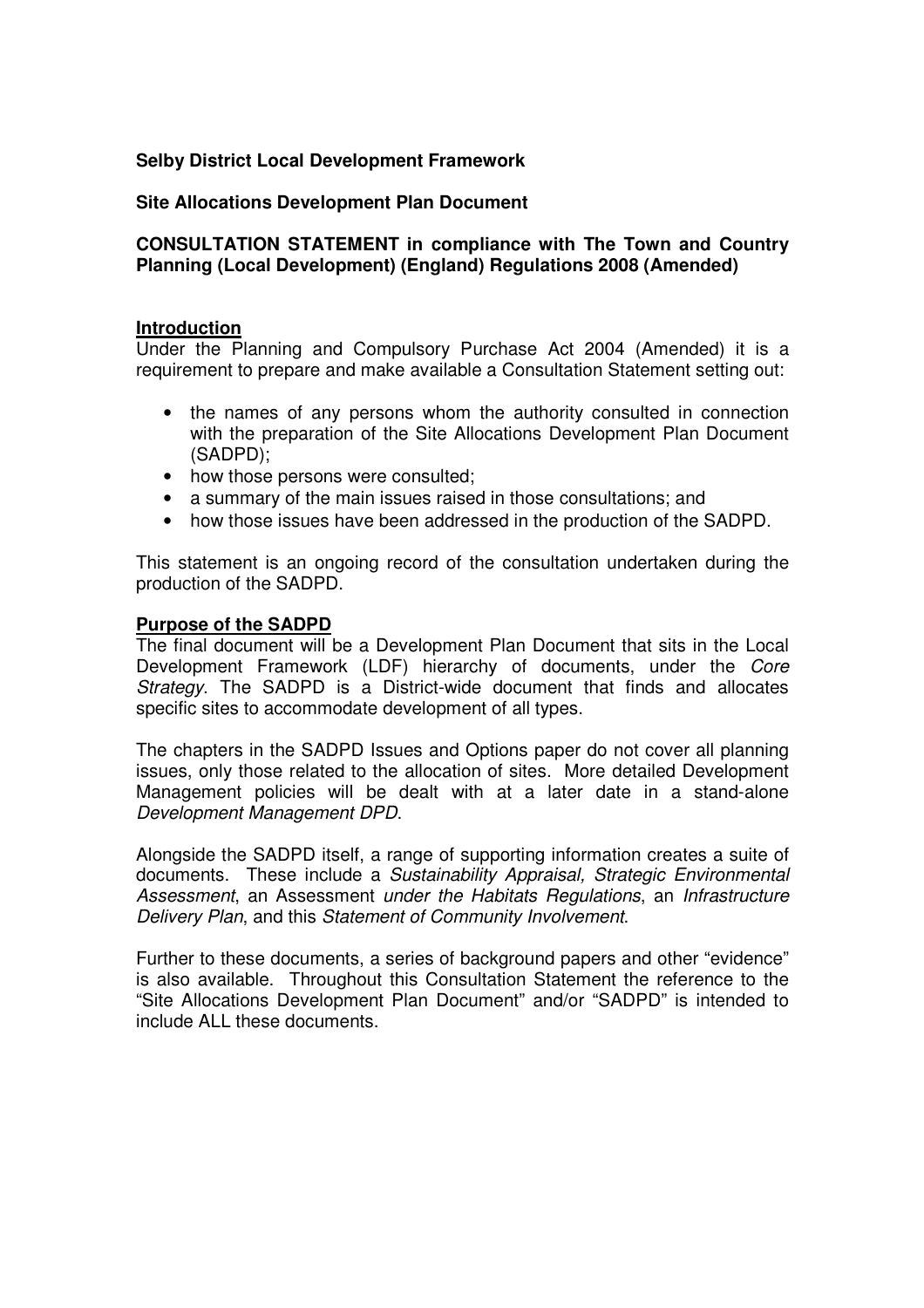### **STAGES OF PRODUCTION AND CONSULTATION**

Consultation requirements have recently been reviewed by Government and two steps of consultation on each Development Plan Document are no longer required. However, Local Planning Authorities retain discretion about the number of stages to engage with the community in the lead up to the submission of Development Plan Documents. It was decided that a two-step consultation would be appropriate given the significance of the SADPD.

### **PREVIOUS STAGES OF CONSULTATION**

#### STAGE 1: PRE-PRODUCTION

The Core Strategy reached an appropriate stage of production in Summer 2010 that work could begin on the SADPD which will find the sites to deliver the strategic vision.

The evidence base that supports the Core Strategy also supports the SADPD, as this document continues the broad themes and aims set out in that document.

On 20 June 2010 the Council launched a "Last Call For Sites" by writing to contacts in the consultation database (statutory bodies, land agents etc). Responses were added to the existing land database to prepare a schedule of currently available sites. Consultation closed on 16 July 2010. These sites formed the basis of the Issues and Options paper.

The Issues and Options paper was drafted in consultation with the support of the Council's Task and Finish Group (made up of elected Councillors and Officers from the Development Services section) at a meeting on 2 September 2010. Further work was undertaken to produce a second draft which was presented to Task and Finish Group. Members approved the draft SADPD Issues and Options at a virtual meeting on Tuesday 2 November. A third update was put before Task & Finish Group on 30 November.

Following Task & Finish Group approval, the draft Issues and Options paper was put before Policy & Resources Committee on 14 December 2010. The minutes were ratified by Full Council on 21 December 2010. The SADPD Issues and Options paper was approved for public consultation.

# STAGE 2: ISSUES AND OPTIONS

The 10-week public consultation period began on Monday 10 January 2011, alongside the Submission Draft of the Core Strategy. The Consultation period was scheduled to end on 21 March 2011 (10 weeks), but in response to public request the Chief Executive used emergency powers to extend the consultation period by 4 weeks to 18 April. In the interests of openness and transparency, the Council has also considered a number of comments that have been made *"up to the 11 th hour"* of 12 September.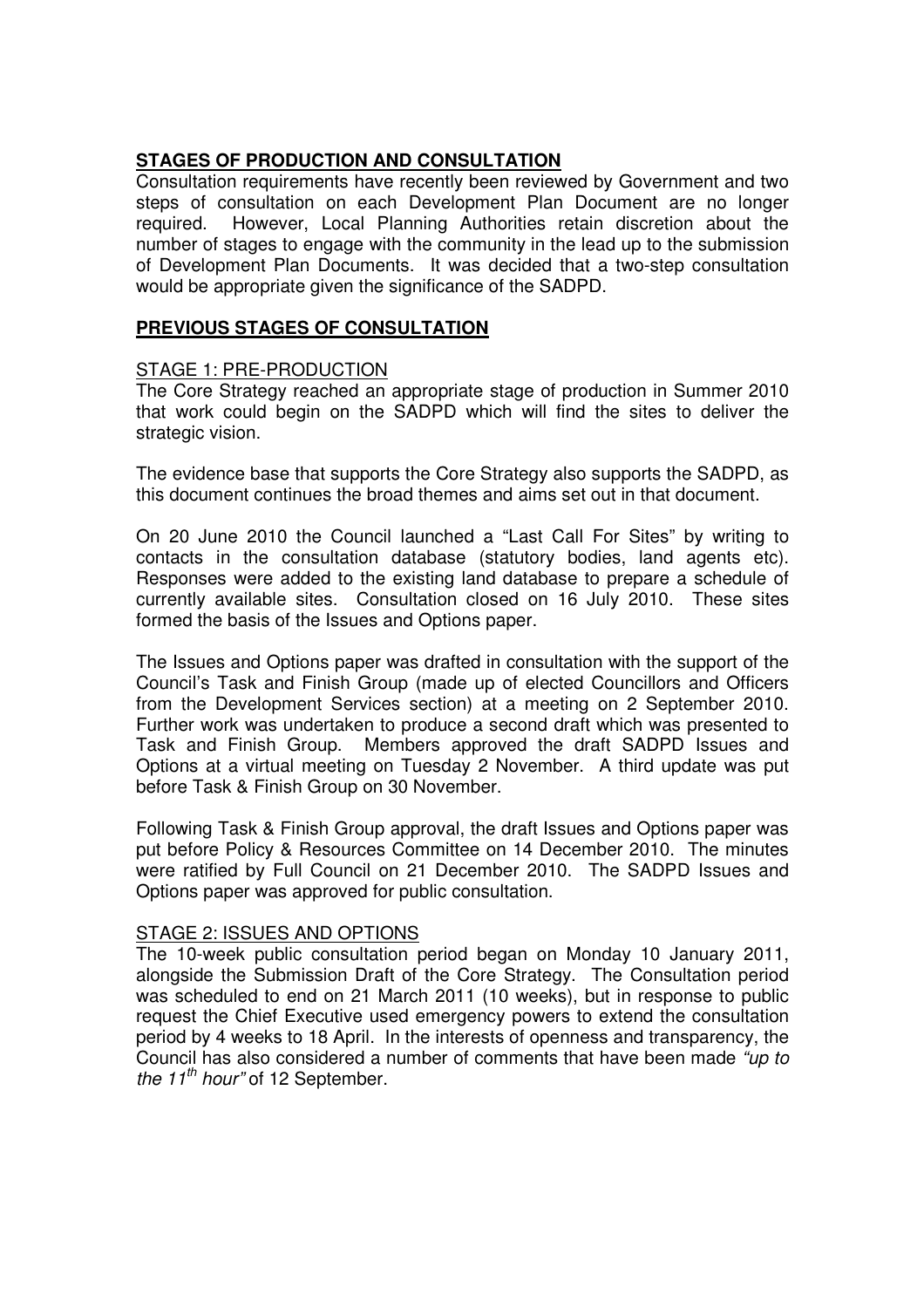## Consultation Methods

The Council undertook the following activities to promote the Issues and Options:

- All documents available to view online at www.selby.gov.uk/SADPD
- Copies of the documents placed at the following locations for viewing at normal opening times:
	- o Access Selby, Market Cross Shopping Centre, Selby
	- o Selby Library, 52 Micklegate
	- o Sherburn in Elmet Library, Finkle Hill
	- o Tadcaster Library, Station Road
	- o Barlby Library, Howden Road
- A formal advertisement placed in the local press on the first day of the consultation (or as near to it as possible depending on printing/publication of the press).
- 4 press releases
- An article in Selby District Council's *Citizen Link* newspaper
- 1000 flyers distributed to passers by in Selby, Sherburn-in-Elmet and **Tadcaster**
- 250 shop posters distributed throughout the three towns and 18 Designated Service Villages.
- Paper or e-mail flyers sent to every school to forward on to parents/guardians
- Poster sent to every Parish Council for display on their notice board.
- Staffed public displays in Selby Library, Sherburn-in-Elmet Library and Tadcaster Leisure centre on selected days
- Provision of "Limehouse" an online response facility
- 2x Parish Council briefing sessions
- SADPD added to the agenda of the five Community Engagement Fora (CEFs) and flyers for all attendees
- Attendance (upon request) at 11 Parish Council meetings
	- Sherburn in Elmet
	- Barlby/Osgodby
	- North Duffield
	- Stutton
	- Riccall
	- Burn
	- Brayton
	- Monk Fryston
	- Hemingbrough
	- Ulleskelf
	- Church Fenton
- Copies of all the documents sent to:
	- Government Office for Yorkshire and the Humber (GOYH)
	- Local Government Yorkshire and Humber (LGYH)
	- Environment Agency
	- English Heritage
	- Natural England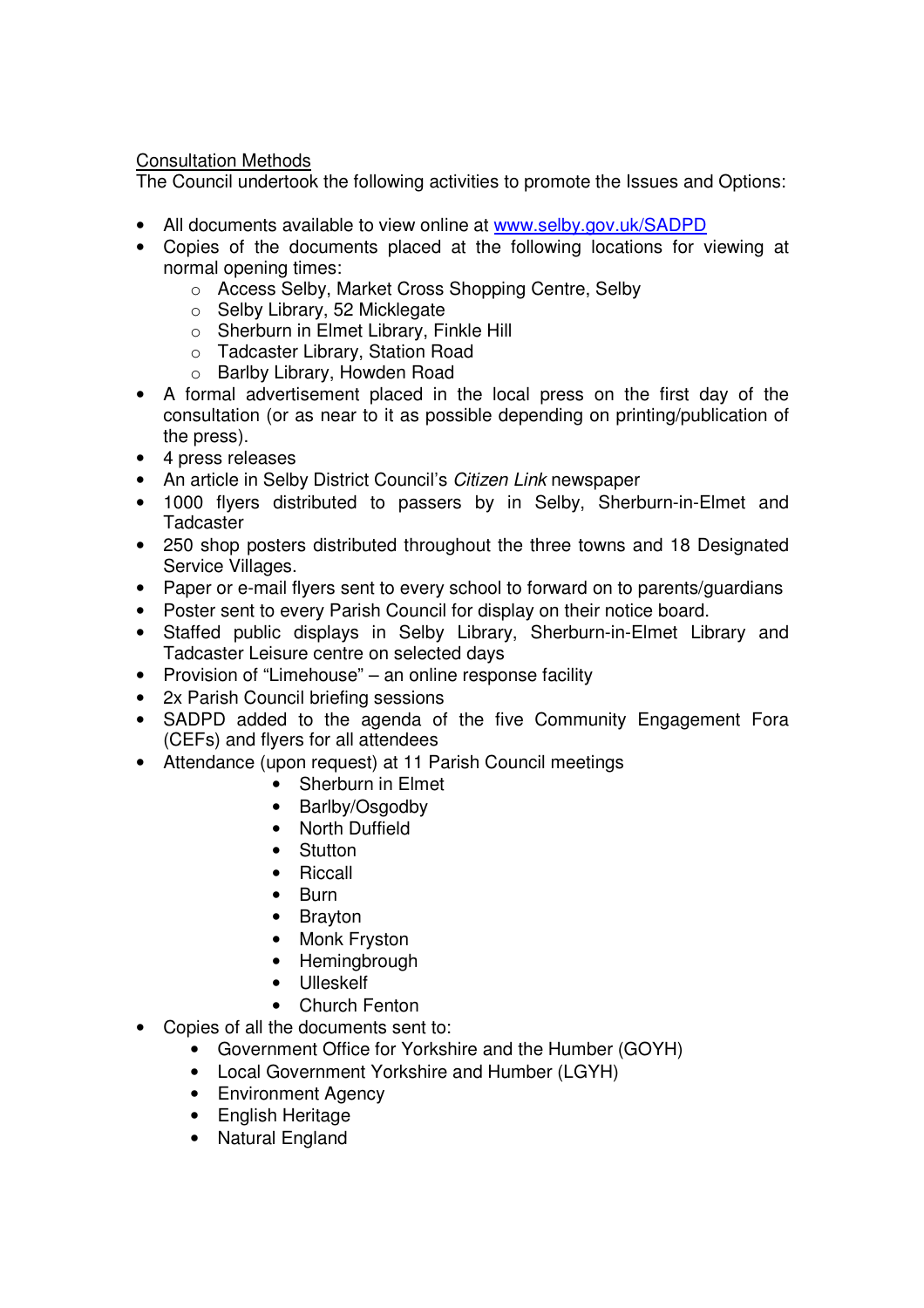- A letter or e-mail informing people of the availability of the documents sent to:
	- North Yorkshire County Council
	- District Councillors
	- Selby District Parish Councils
	- Neighbouring Local Authorities
	- Neighbouring Parish Councils
	- Other Consultees as included on the most up to date Planning Consultation Database (shown in Appendix 1)
		- Organisations normally involved in planning matters
		- Developers, agents, builders that operate in Selby District
		- Other interested persons whom have given their details

# **RESPONSES TO CONSULTATION**

Around 2600 responders made comments (see website for complete schedule) on the Issues and Options either in writing, by e-mail, or using the "Limehouse" facility on the Council's website. The Council considered the responses made and prepared the draft Preferred Options report.

On 28 July 2011 the Executive considered the draft document, suggested amendments and approved it for submission to Policy Review Committee (PRC). On 9 August, PRC considered the Preferred Options and minutes of Executive and made further suggestions for improvements.

The PRC suggestions were presented to The Executive on 1 September, and either accepted or rejected. Consequently, amendments were made to the Preferred Options. The Executive then finalised the Preferred Options and presented it to Full Council on 13 September.

Full Council approved the document and agreed a 10-week consultation period starting on 22 September and ending on 2 December.

# **STAGE 3: PREFERRED OPTIONS (THIS CONSULTATION)**

The Council will once again undertake a comprehensive public consultation as follows:

- All documents available to view online at www.selby.gov.uk/SADPD
- Copies of the documents placed at the following locations for viewing at normal opening times:
	- o Access Selby, Market Cross Shopping Centre, Selby
	- o Selby Library, 52 Micklegate
	- o Sherburn in Elmet Library, Finkle Hill
	- o Tadcaster Library, Station Road
	- o Barlby Library, Howden Road
- A formal advertisement placed in the local press on the first day of the consultation (or as near to it as possible depending on printing/publication of the press).
- Press releases throughout the period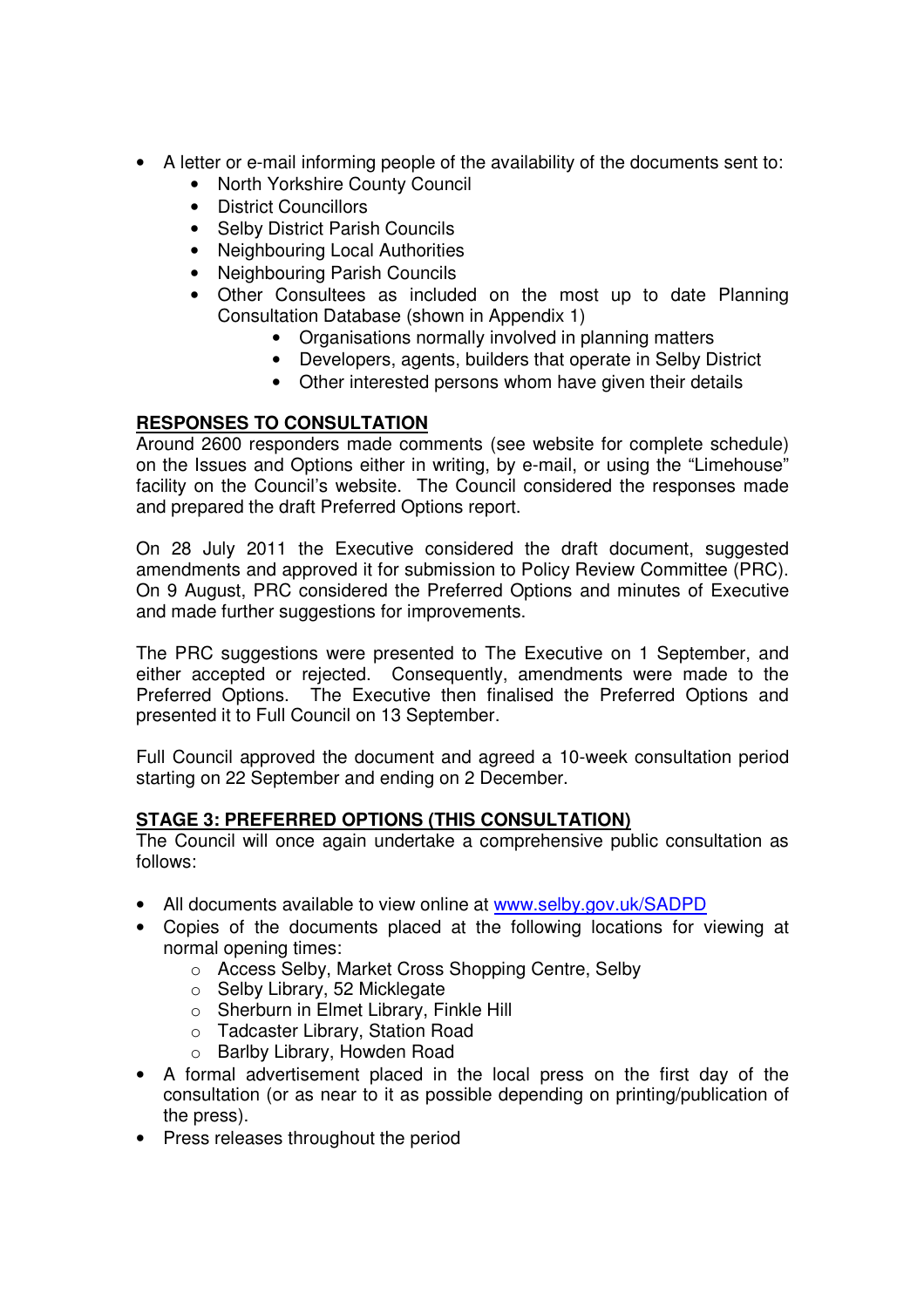- An article in Selby District Council's *Citizen Link* newspaper
- 250 shop posters distributed throughout the three towns and 18 Designated Service Villages.
- Paper or e-mail flyers sent to every school to forward on to parents/guardians
- Poster sent to every Parish Council for display on their notice board.
- Staffed public displays in Selby Library, Sherburn-in-Elmet Library and Tadcaster Leisure centre on selected days
- Presentation to the five Community Engagement Fora (CEFs) and flyers for all attendees
- Copies of all the documents sent to:
	- Local Government Yorkshire and Humber (LGYH)
	- Environment Agency
	- English Heritage
	- Natural England
- A letter or e-mail informing people of the availability of the documents sent to:
	- North Yorkshire County Council
	- District Councillors
	- Selby District Parish Councils
	- Neighbouring Local Authorities
	- Neighbouring Parish Councils
	- Other Consultees as included on the most up to date Planning Consultation Database (shown in Appendix 1)
		- Organisations normally involved in planning matters
		- Developers, agents, builders that operate in Selby District
		- Other interested persons whom have given their details
	- Responders to the Issues and Options consultation where reasonable contact details were provided.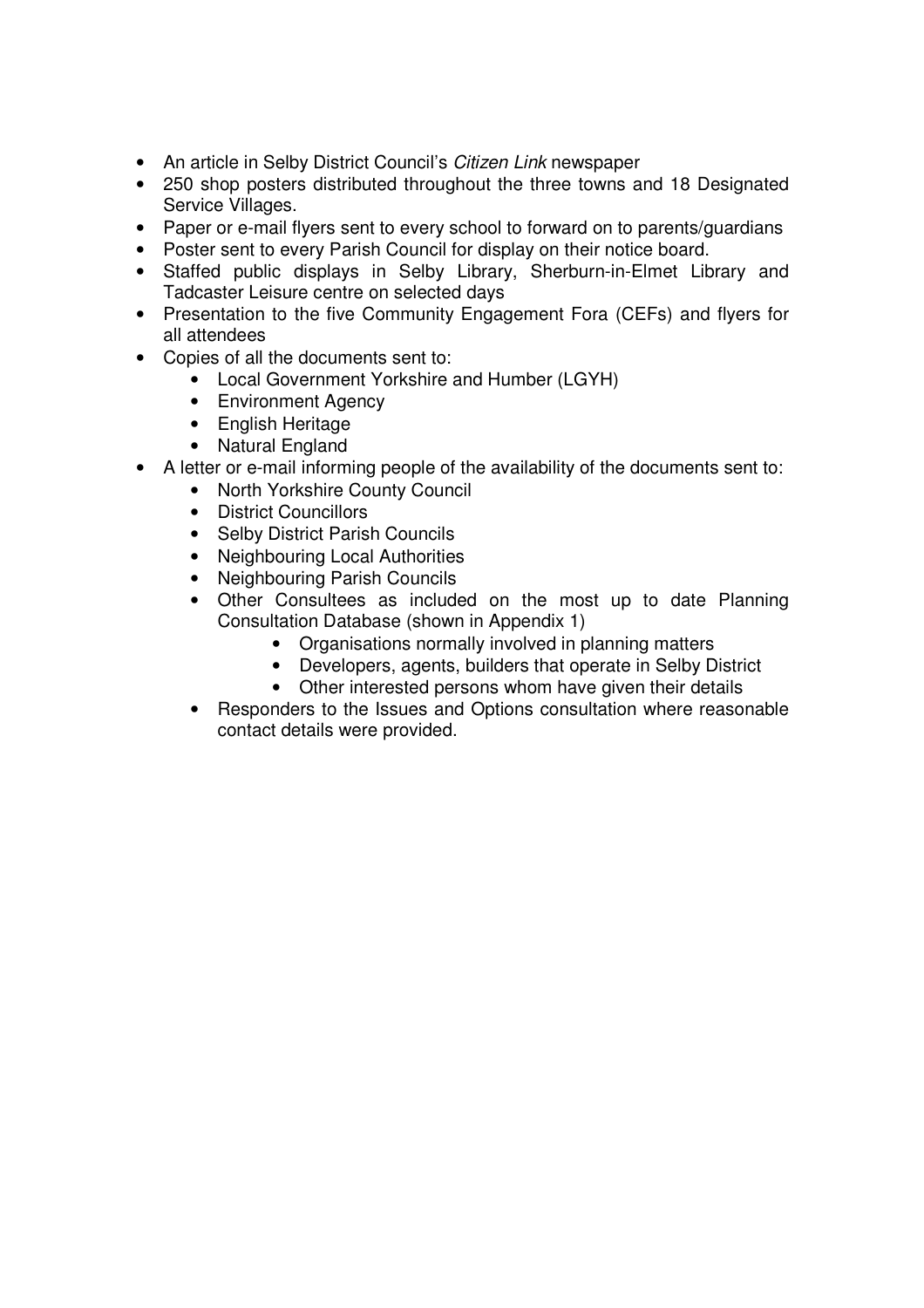#### **Appendix 1: Schedule of people and organisations contacted through the production of the SADPD.**

A Cawood A E Wright A F and M Simpson & Sons A J Wild A Lockwood AAH Planning Consultants Abacus Design Partnership Abson Blaza Access Advisory Group Acier Developments Ltd Ackroyd & Ackroyd Acorn Rural Property **Consultants** Advisory Council for Education of Romany and Other Travellers Age Concern North Yorkshire Aggregate Industries UK Ltd Ainscough Strategic Land Alison Day Alison Roland Allen Construction Management Ltd Amethyst Conservatories Ancient Monuments **Society** Andrea Field Andrew Dobson Design Associates Andrew Greaves Associates Andrew Martin Associates Anglian Home Improvements Annette Elliott Anthony J Blaza & **Associates** Appleton Roebuck & Copmanthorpe IDB Applies Surveying and Design York Architectural And Building Design Architek Design & Planning Arkon UK Ltd Arriva Yorkshire ARRIVA Yorkshire Ltd Atisreal Atisreal Limited

Aurora Conservatories B A Kilmartin B L Wales Bairstow Eves Bairstow Eves Barlby Library Barraton Design Studio Ltd Barratt Homes East Yorkshire Division Barratt Homes York Barratt York Barry Hague Bartle & Son Barton Willmore Partnership Barwick Development Ltd Beadnall & Copley Bellway Homes (North West Division) BGP Planning Bidwells Cambridge Blackburn Wigglesworth & Associates Ltd BNP Paribas Real Estate UK Ltd BNP Paribas Real Estate UK Ltd Bolton Percy Residents Forum Bovis Homes Limited Brenchley Associates Ltd Brenchley Associates Ltd Brian Scott Designs **Briggs Burley** British Chemical Distributors and Trade Ass British Geological Survey British Telecom – North East England British Waterways Broadacres Housing Association Browne Smith Baker Bruton Knowles Bryant Tasker Associates Building Design (UK) Ltd Building Design (UK) Ltd C McHale Architects C T Ratcliffe- Springall CABE Caddick Construction Ltd Campaign for Real Ale, York Branch

Carlton Consulting Carol Morbey Carter Jonas Carter Jonas Carter Jonas LLP Castle Dwellings CB Richard Ellis CE Electric UK Ltd Centurion Homes Ltd Chair of Abbots Rd Tenants & Residents Association Chair of Derwent Valley Conservation Group Chair of the LSP Environment Sub Group Chairman of South Milford Village Hall Committee Chantry Housing Association Chevin Housing Group Chris C Dent MCIAT Chris Carr Associates Chris Clubley & Co Christopher & Joan **Topping** Civic Trust for North East Civil Aviation Authority Clegg & Son Clegg & Son Cliff Walsingham & Co Clifford & Gillian Plowes Cllr A Lee Cllr G Gatman Cllr J Snowball CO2 Sense Yorkshire Coalters Ltd Colin Arthur Heather Colliers CRE Colliers CRE Commission for Architecture and the Built Environment Commission for Racial **Equality** Community and Regional Planning Services Confederation of British Industry (CBI) Conservation Area Advisory Committee Council for British Archaeology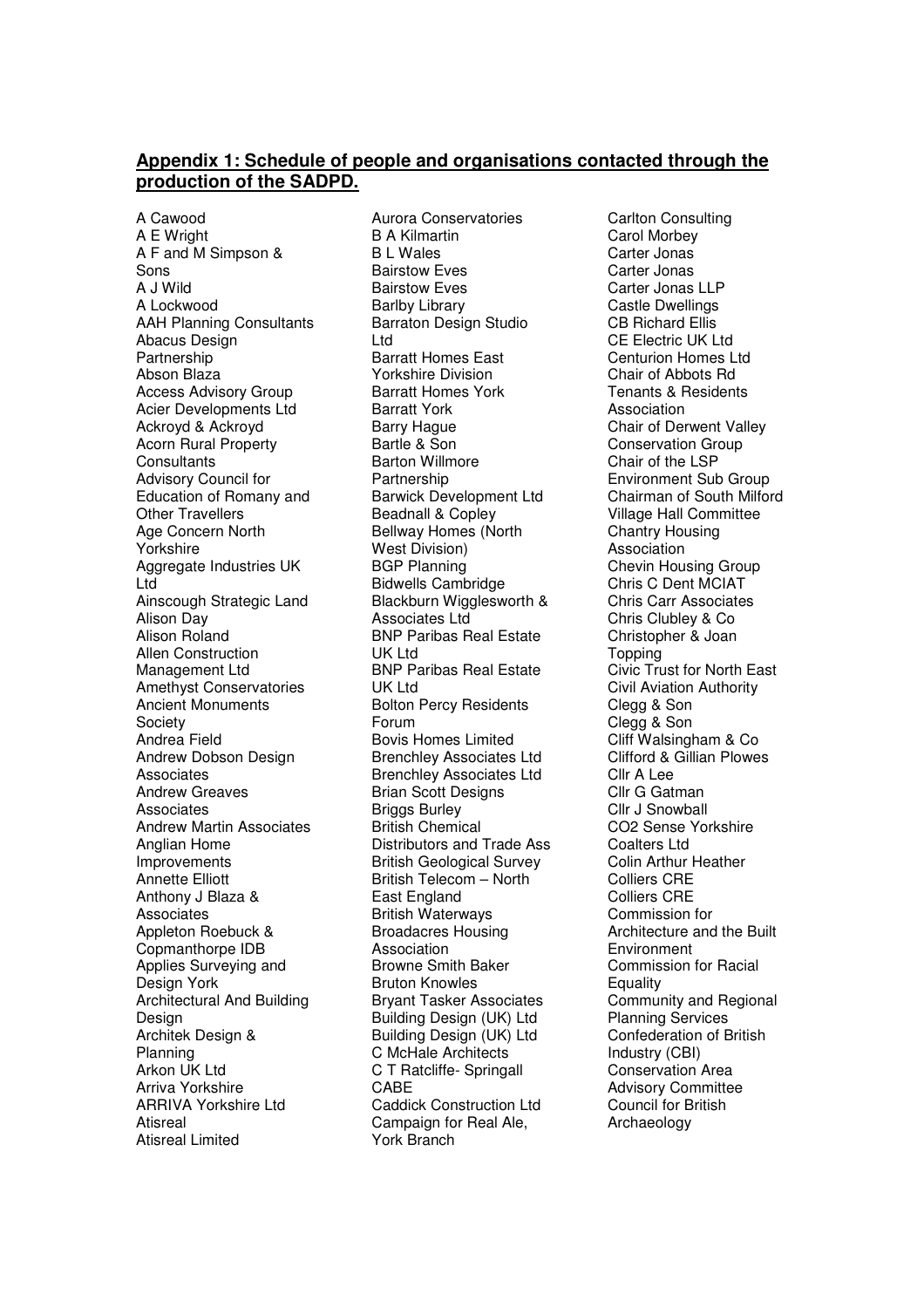Country Land & Business Association Countryside Properties (Northern Ltd) Countrywide Homes CPRE York and Selby **Branch** CRB Drawing Services Crombie Wilkinson Crombie Wilkinson Crown Estate Agents Cunnane Town Planning Cyclists Touring Club D Butler Dacre, Son & Hartley Dacre, Son & Hartley Dalton Warner Davis Dalton Warner Davis Daniel Gath Homes Ltd Darnton Elgee Architects David Chapman **Associates** David Wilson Homes **Northern** Davison Brothers Dee, Atkinson and Harrison (on behalf of Diocese of York) Defence Estates Department for Education and Employment Department for Education and Skills Department of Constitutional Affairs Derry Adams Associates Development Land and Planning Consultants Ltd Development Planning Partnership Diana Wallis MEP Disability Rights Commission DLP Consultants DLP Planning Consultants DLP Planning Ltd Downes Illingsworth Partnership Ltd DPDS Consulting Group DPP LLP Drawsign Drax Power Limited Drivers Jonas Drivers Jonas DTZ Dunlop Haywards DWA Architects

Easdale Land Partnership Eastfield Market Garden Eastfield Properties Edenvale Homes (York) Ltd Elmer Estates Elmhurst Windows Ltd Elsworth Design Associates Emsleys England & Lyle Environment Agency Environment Agency, North East Regional Office Equal Opportunities Commission Eric Bell Associates Eric Gibson Escrick Park Estate F J Architects FAO G Blades Farming & Wildlife Advisory Group Feather Smailes Scales Fields In Trust Fining Associates Flaxley Road Tenants & Residents Association Four Leaf Nurseries Fox Lloyd Jones Freight Transport **Association** Friends of the Earth FTMINS, Chartered Minerals Surveyors Fusion Online Ltd Future Energy Solutions G R Planning Design **Consultants** G W Brown Building Design Services Galliford Try Housebuilding Division Gavin Winter Gelder And Kitchen George Wimpey North Yorkshire Ltd Gleeson Homes GMI Property Co Ltd GMI Property Co Ltd Goldfinch Estates Ltd Government Office for Yorkshire & the Humber Grays & Co GVA Grimley Gyspy Council Halcrow Group Ltd

Halifax Estate Agents Hallam Land Management Ltd Hanover Housing Association Harewood Housing **Society Harlequin** Harrisons Estate Agents Hartley & Worstenholme Hartley Planning **Consultants** Haslam Homes Health & Safety Executive - Regional Office Help the Aged Henry Boot Homes Ltd **Hepworths** Hesselwood Brothers Hickling Gray Associates Highfield Residents Association Hillfield & Bondgate Neighbourhood Watch Hogg Builders (York) Ltd Home Builders Federation Ltd Home Housing Association Home Office Homes & Communities Agency Hopkins Estate Agents Houses Etc Houses etc Humphreys Teal **Partnership Hunters Hunters** I. D. Planning Iain Bath Planning Ian Baseley Associates ID Planning Indigo Planning Indigo Planning Limited Institute of Directors Yorkshire Irene Newton Ivy Windows IWA West Riding Branch J A Outhwaite J B Tankard J B Tankard J E Clark J France J Swift / Michael Dobson J T Wood & Sons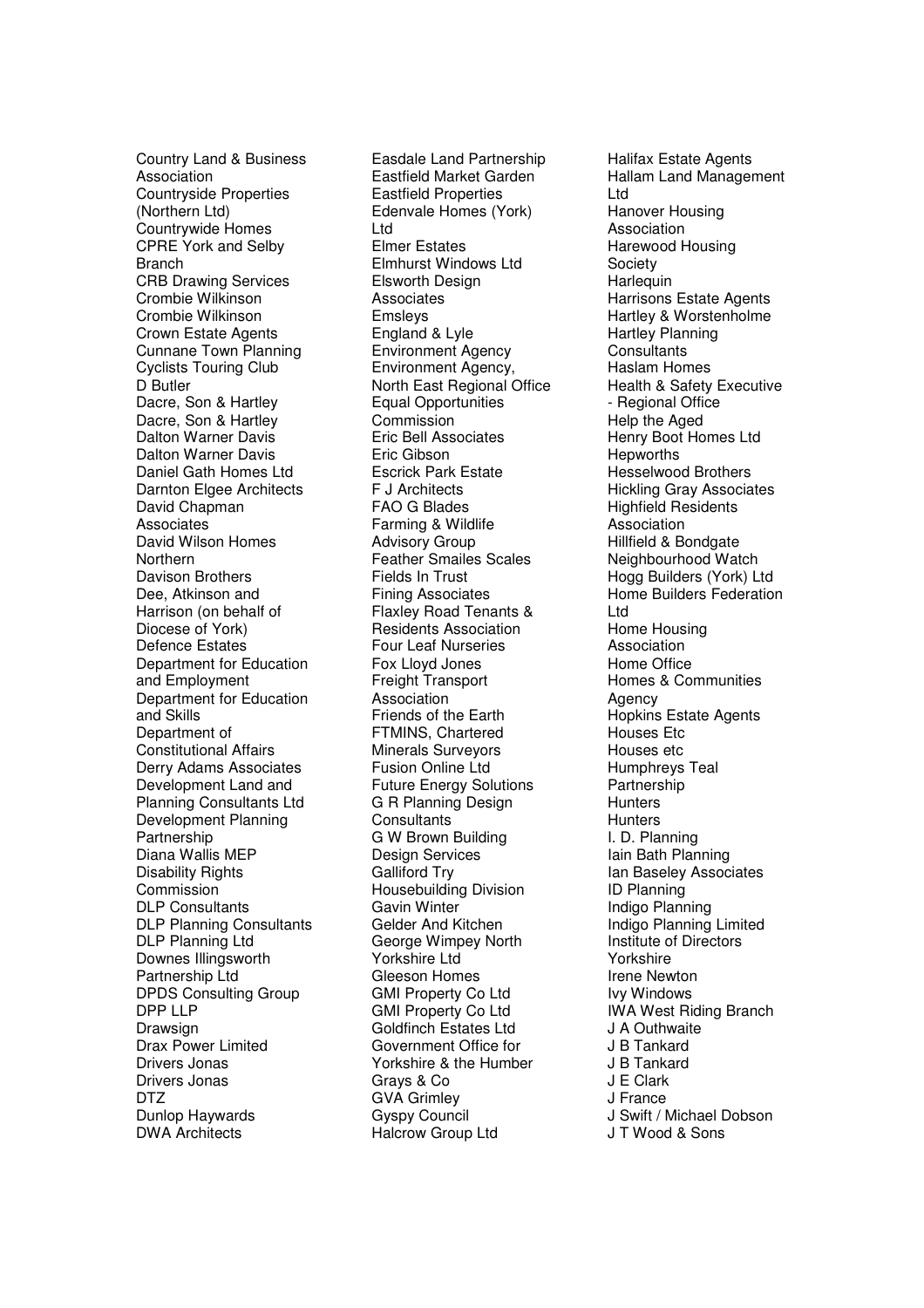J V H Town Planning **Consultants** J Wetherell Jacobs Jade Conservatories Jane Bryant/David Tasker Jas Bowman and Sons Ltd Jason Brownbridge Jen Wheeler, G L Hearn Property Consultants Jenkins Mercer Jenneson Associates Ltd Jennifer Hubbard BA **MRTPI** Jigsaw Childcare Ltd Jim Shanks JMP Consultants Ltd John Harrison John Goodrick Equestrian **Developments** John Howlett Planning John R Paley Associates John Taunton JWPC Limited K S Lamb Kapunl Keith Ellis Keith Taylor Estate Agents Keith Tillett Kelly Dewhurst Knight Frank LLP Knight Frank LLP Knott & Mercer Design Partnership Knottingley District Civic **Society** Knottingley-Gowdall IDB Lafarge Aggregates Ltd Lafarge Aggregates Ltd Lamber Smith Hampton Lambert Smith Hampton Lambert Smith Hampton Land and Development Practice Land, Property and Planning LARA Laverack Associates LHL Group Linda McAvan MEP Link Agency Linley & Simpson Lister Haigh Lister Haigh Ltd Lister Haigh Ltd Lovell Partnerships (Northern) Ltd

M B Design M T S Architectural Services Mack & Lawler Builders Ltd Mack and Lawler Builders Limited Mannign Stainton Mark & Pru Topping Martin Falkingham Masters Construction Maxwell Hodgson McCarthy & Stone Ltd, c/o The Planning Bureau Ltd McInerney Homes Michael Cain Michael Johnstone Michael Pretty Architects Miller Homes Miller Homes Limited - Yorkshire Mills and Reeve LLP Miss Emma Bradley Mitchell & Proctor MJF Architects Mobile Library Mobile Operators **Association** Mr & Mrs B & I Shooter Mr & Mrs B Falkingham Mr & Mrs Benaddi Mr & Mrs R Strothard Mr and Mrs T Wadsworth Mr B Carr Mr B Jones Mr Brendan Walsh Mr C Hearn RIBA Mr D Jones Mr D Lynch Mr D T Arnold Mr David Brewer Mr David Lewis Mr Denis Murphy Mr E Brown Mr E McMillan-Scott MEP Mr G Bloom MEP Mr G Chambers Mr G Markham Mr Green Mr H Robin Poskitt Mr J A Outhwaite Mr J D Hemingway Mr J Fleeman Mr J Tate Mr K Bradshaw Mr K D Waddington Mr K Riley

Mr K S Muschik Mr K Sinclair Mr Lapish Mr M Cain Mr M Savege Mr M Smith Mr M Swinglehurst Mr N E Townend Mr P C Johnson Mr P Gerrard Mr P Johnson Mr P Johnson (representing travelling showpeople) Mr P N Dowding Mr P R Swales Mr Perkiss Mr Potts Mr R N Watson Mr R P Wagstaff Mr Rhodes Mr S Saunders Mr S Wadsworth Mr Steve Cobb Mr T Kirkhope MEP Mr Watson Mr. Nigel Adams MP Mrs A Farrar Mrs B Carson Mrs B Oldfield Mrs Dossett Mrs F D Lawn Mrs H Toone Mrs Hawkhead Mrs J M Tazegul Mrs K Atkinson Mrs M Caukill Mrs R Barrett Mrs S C Teinor Mrs S Walker RIBA Ms K Horton Mssrs J A & K Middleton Myring Heward Myrings Estate Agents N W Architects Ltd Nathaniel Lichfield & Partners Nathaniel Lichfield & Partners Nathaniel Lichfield and **Partners** Nathaniel Lichfield and **Partners** National Farmers' Union National Grid Neil Thornber Commercial Network Rail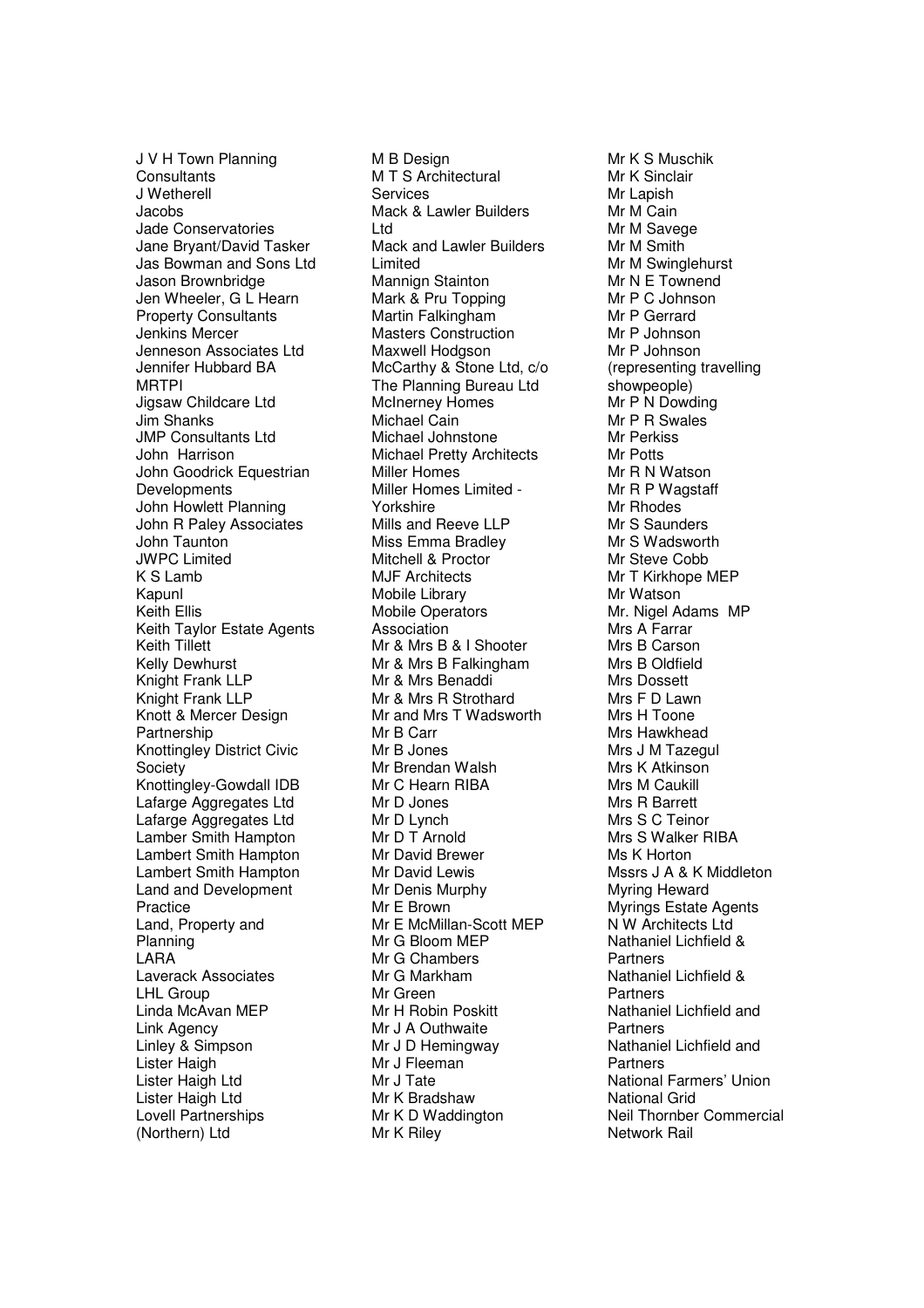Network Rail NHS North Yorkshire and York NHS North Yorkshire and York NHS Yorkshire and the Humber Nicholls Tyreman North Wharfe, South Wharfe, Ouse & Derwent & Acaster IDB's North Yorkshire Ambulance Service North Yorkshire and York Primary Care Trust North Yorkshire County Council, ACS North Yorkshire County Council, Business and Environmental Services North Yorkshire Family Health Services Authority North Yorkshire Fire & Rescue Service North Yorkshire Health Authority North Yorkshire Police NorthCountry Homes Group Ltd Norwood Nurseries n-power Renewables Nuttall Yarwood & **Partners** Office for Government **Commerce** O'Neill Planning Associates Ltd Orion Windows Ltd P M Barton RIBA Park Row Properties Park Row Properties Peacock & Smith Peacock & Smith Peacock & Smith Pearce Bottomly **Architects** Peel Environmental Ltd Persimmon Homes Persimmon Homes (York) Limited Peter Baker Associates Peter Greenwood & Co Phillip Mason Pilcher Developments Ltd Planning & Design **Associates** Planning Aid Yorkshire

Planning and Development Consultants Planning Potential Ltd Planning Prospects Planrite Plot of Gold Ltd Potter Group Potts Parry Ives & Young Pre Planning Property and Development **Division** Pullan Development (Selby) Limited Purearth plc Purearth Plc Quantum Estate Agents R A Pauling Design R K Poskitt (Beal) Limited R M Middleton R R Rimmer RIBA Rae Watson Rail Freight Group Railway Housing Association Ramblers Association (West Riding Area) Raymond Barnes MRTPI Raymond Wood Redmove Redrow Homes Redrow Homes Yorkshire Ltd Regional Public Health Group - Yorkshire and the **Humber** Renton & Parr Rentons Richard Dixon Richard Kendall Estate **Agents** Richard Letts Architects Richard Parkin Architect Road Haulage Association Robin Hood Airport Doncaster Sheffield Roderic Parker Roger Holroyd Rollinson Planning **Consultancy** Royal Mail Property **Holdings** Royal Society for Nature Conservation RSPB Rural Action Yorkshire Rural Asset & Development Manager

Rural Solutions Rural Solutions RW & PA Humphrys RWE npower Ryedale Housing Association - Central **Office** S C Teinor & D M Hinsley S P Johnson Samuel Smith Sanderson Weatherall Savills Savills Savills (L&P) Ltd Savills (L&P) Ltd, Lincoln **Office** Scott Wilson **Screetons** Selby & District Primary Care Group Selby Area IDB Selby Chamber of Trade & **Commerce** Selby Civic Society Selby College Selby College Selby Congregation of Jehovah's Witnesses Selby District Association for Voluntary Services Selby Fire Station Selby Industrial Association Selby Library Selby Post Selby Practice-Based Commissioning Group Selby Times Shearman & Sons Shepherd Homes Ltd Sherburn in Elmet Library Signet Housing Signet Planning Signet Planning **Signscope** Skills Funding Agency Smilesallround Estate Agents Smiths Gore Smiths Gore Society for the Protection of Ancient Buildings South Yorkshire Housing **Association** Sparta Developments Ltd Sport England Starbeck Mobile Library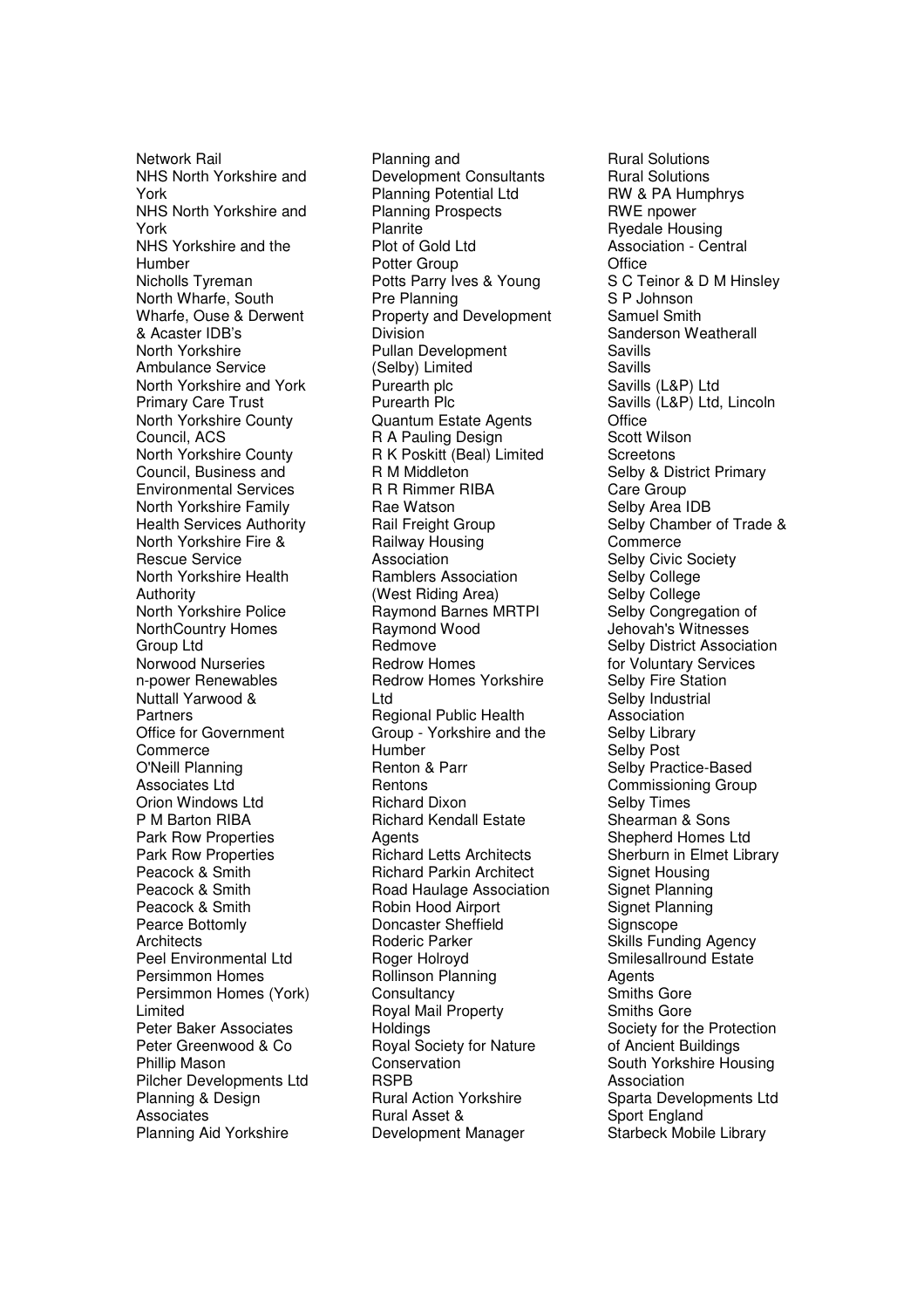Stephenson & Son Stephenson Wroe Stephensons Estate **Agents** Stephensons Estate **Agents** Stewart Association Storeys:ssp Storeys:ssp Stott Thompson Architects Strata Homes Ltd Strutt & Parker Stuart Black Stuart Copeland Associates Stuart Link T Marlow Tadcaster Civic Society Tadcaster Library Tadcaster Office Tangent Properties Taylor Wimpey UK Ltd Taywood Homes Limited Terry Bloomfield The Anchor Trust The British Wind Energy Association The Coal Authority - Planning & Local Authority Liaison The David R Bamford Partnership The Diocese of York The Georgian Group The Gypsy Council The Inland Waterways Association

The Land & Development Practice The Land and Development Practice The Lawn Tennis Association The Planning & Design Partnership The Theatres Trust The Woodland Trust **Thomlinsons** Townsend Planning **Consultants** Trans Pennine Trail Office Traveller Law Reform Coalition Turley Associates UK Coal Verity Frearson Victorian Society Village Home Builders Ltd W A Fairhurst & Partners W A Hare & Son Ltd W A Hare and Sons Ltd W B Fryer W R Dunn & Co Wakefield District PCT Walton & Co Planning **Lawyers** Went IDB Wentcliffe Holdings Ltd West Midlands **Development** West Yorkshire Windows Westmill Foods Wetherby News Ltd Wigginton Roberts Wildblood MacDonald

William H Brown Windsor Conservatories Women's National Commission Ye Fraternite of Olde **Selebians** York & County Secretary - The Press York & North Yorkshire Chamber of Commerce York & North Yorkshire Playing Field Association York England York Georgian Society York Health Services Trust York Hospitals NHS Foundation Trust Yorkshire Ambulance Service NHS Trust Yorkshire and the Humber **Conservancy** Yorkshire Derwent Trust Ltd Yorkshire Forward Yorkshire Housing Yorkshire Local Councils Associations Yorkshire Metropolitan Housing Association Yorkshire Naturalists Union Yorkshire Post Newspapers Ltd Yorkshire Water Yorkshire Wildlife Trust Yorvik Homes Your Move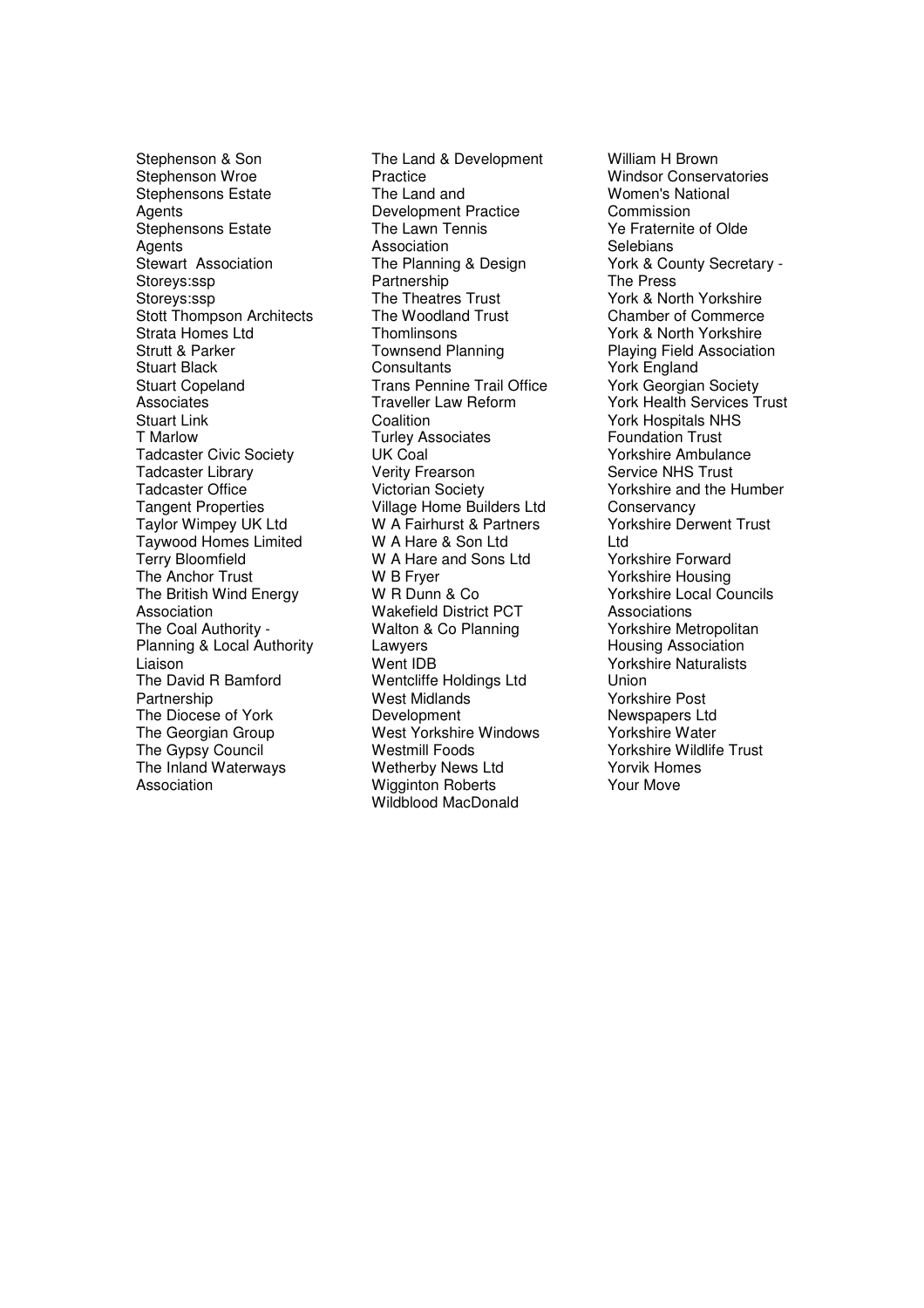# **Appendix 2: Schedule of Responders to the Issues and Options**

| from Barlby, Lindsay      | 2203 | Armstrong, Keith  | 1016 |
|---------------------------|------|-------------------|------|
| A.F & M. Simpson & Sons,  | 1879 | Arnold, A         | 1019 |
| AAH Planning,             | 1388 | Arnold, Derell    | 3245 |
| Ackenley, Phillip         | 2606 | Arnold, Simon     | 2176 |
| Ackerley, P & C           | 1017 | Arrand, G E       | 1007 |
| Ackerley, Carol           | 2605 | Arrand, Chris     | 3261 |
| Ackerley, Phillip         | 2263 | Arthur, P         | 2794 |
| Adams, Laura              | 2365 | Arthur, G         | 2689 |
| Adamson, S                | 1005 | Arundel, A G      | 1014 |
| Adamson, Stephen          | 3168 | Ashcroft, Jackie  | 2416 |
| AF & M Simpson & Sons,    | 3264 | Askew, Pamela     | 1024 |
| Ainscough Strategic Land, | 1026 | Askham, P         | 1004 |
| Airth, M                  | 3195 | Askham, John      | 2404 |
| Aldridge, A               | 2188 | Asplin, R M       | 1002 |
| Allen, I                  | 3167 | Asquith, M        | 1006 |
| Allen, Stephen            | 2215 | Atkinson, W       | 3077 |
| Allerton, R               | 2658 | Atkinson, Paul    | 2467 |
| Allinson, P & A           | 1029 | Atkinson, N       | 2468 |
| Allinson, P               | 1025 | Atkinson, Howard  | 1027 |
| Allis, M                  | 1010 | Aurndall, A       | 3083 |
| Allison, John             | 2883 | Austwick, Desmond | 1031 |
| Allison, K                | 2515 | Austwick, S M     | 1030 |
| Alllitt, Anthony          | 1023 | Austwick, Darren  | 1032 |
| Alton, P                  | 1018 | Auton, Graham     | 1000 |
| Amies-King, Andrew        | 1008 | Avison, Belinda   | 1015 |
| Amies-King, Andrew        | 2342 | Baarda, A         | 2597 |
| Andrews, T                | 1001 | Baarda, J         | 2613 |
| Andrews, P                | 1003 | Back, Phil        | 1142 |
| Anonymous,                | 1912 | Backhouse, M      | 1119 |
| Anonymous,                | 1419 | Backhouse, Graham | 2571 |
| Anonymous,                | 1418 | Backhouse, Darren | 1078 |
| Anonymous,                | 2159 | Bailey, D J C     | 1143 |
| Anonymous,                | 2158 | Bailey, Tessa     | 1123 |
| Anonymous,                | 3182 | Bailey, Anne      | 1128 |
| Anonymous,                | 3210 | Bailey, T         | 3185 |
| Anonymous,                | 3209 | Baines, M E       | 1045 |
| Anonymous,                | 3208 | Baines, R         | 1046 |
| Anonymous,                | 2148 | Baines, T         | 2784 |
| Anonymous,                | 2154 | Baines, M         | 2785 |
| Anonymous,                | 2157 | Baker, Adrian     | 1154 |
| Anonymous,                | 2155 | Baker, Nikki      | 1155 |
| Anonymous,                | 2147 | Baker, Rt & D M   | 1136 |
| Anonymous,                | 2153 | Baker, L          | 1124 |
| Anonymous,                | 2152 | Baker, Adrian     | 1104 |
| Anonymous,                | 2149 | Baker, Adrian     | 2169 |
| Anonymous,                | 2156 | Baker, M          | 2640 |
| Ansell, Kath              | 1033 | Baker, Adrian     | 1059 |
| Apperly, D                | 1012 | Baker, Adrian     | 1089 |
| Apperly, J                | 1013 | Baker, Adrian     | 2227 |
| Appleton, Debra           | 1022 | Baker, Adrian     | 2394 |
| Appleton, Leigh           | 1021 | Baker, Grant      | 1056 |
| Arley, D                  | 1020 | Baldry, D         | 2490 |
| Armitage, A               | 1011 | Baldwin, AJ & M   | 1096 |
| Armstrong, Peter          | 1028 | Ball, Andrew      | 2392 |
|                           |      |                   |      |

| Armstrong, Keith  | 1016 |
|-------------------|------|
| Arnold, A         | 1019 |
| Arnold, Derell    | 3245 |
| Arnold, Simon     | 2176 |
| Arrand, G E       | 1007 |
| Arrand, Chris     | 3261 |
| Arthur, P         | 2794 |
| Arthur, G         | 2689 |
| Arundel, A G      | 1014 |
|                   |      |
| Ashcroft, Jackie  | 2416 |
| Askew, Pamela     | 1024 |
| Askham, P         | 1004 |
| Askham, John      | 2404 |
| Asplin, R M       | 1002 |
| Asquith, M        | 1006 |
| Atkinson, W       | 3077 |
| Atkinson, Paul    | 2467 |
| Atkinson, N       | 2468 |
| Atkinson, Howard  | 1027 |
| Aurndall, A       | 3083 |
|                   |      |
| Austwick, Desmond | 1031 |
| Austwick, S M     | 1030 |
| Austwick, Darren  | 1032 |
| Auton, Graham     | 1000 |
| Avison, Belinda   | 1015 |
| Baarda, A         | 2597 |
| Baarda, J         | 2613 |
| Back, Phil        | 1142 |
| Backhouse, M      | 1119 |
| Backhouse, Graham | 2571 |
| Backhouse, Darren | 1078 |
| Bailey, D J C     | 1143 |
|                   |      |
| Bailey, Tessa     | 1123 |
| Bailey, Anne      | 1128 |
| Bailey, T         | 3185 |
| Baines, M E       | 1045 |
| Baines, R         | 1046 |
| Baines, T         | 2784 |
| Baines, M         | 2785 |
| Baker, Adrian     | 1154 |
| Baker, Nikki      | 1155 |
| Baker, Rt & D M   | 1136 |
| Baker, L          | 1124 |
| Baker, Adrian     | 1104 |
| Baker, Adrian     | 2169 |
|                   |      |
| Baker, M          | 2640 |
| Baker, Adrian     | 1059 |
| Baker, Adrian     | 1089 |
| Baker, Adrian     | 2227 |
| Baker, Adrian     | 2394 |
| Baker, Grant      | 1056 |
| Baldry, D         | 2490 |
| Baldwin, AJ & M   | 1096 |
| Dell Androi       | ∩∩מ  |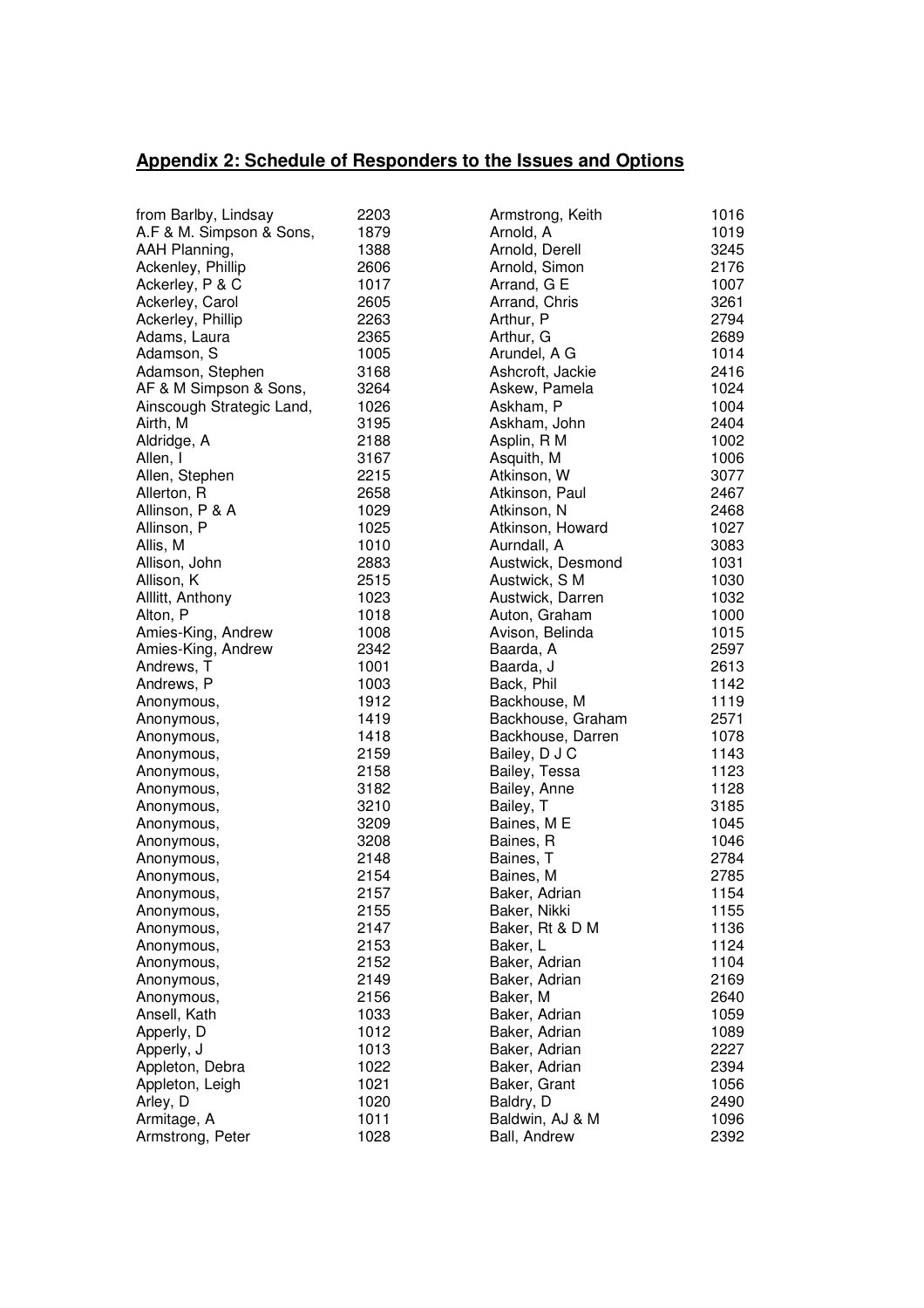| 1101<br>Bannister, Aaron<br>Bannister, Nigel<br>Bardauskas, J<br>Bardy, A<br>Barker, A<br>Barker, B J & Y A<br>Barker, F & R<br>Barker, Melanie<br>Barker,<br>Barker, Andrew<br>Barker, Andrew<br>Barker, Julie<br>Barlby & Osgodby Parish<br>Council, | 1099<br>2622<br>1035<br>1135<br>1145<br>1040<br>1115<br>2561<br>2420<br>2412<br>1061<br>1147 |
|--------------------------------------------------------------------------------------------------------------------------------------------------------------------------------------------------------------------------------------------------------|----------------------------------------------------------------------------------------------|
| Barlow, M                                                                                                                                                                                                                                              | 2778                                                                                         |
| Barnard, Louis                                                                                                                                                                                                                                         | 1106                                                                                         |
| Barnes, Laurence                                                                                                                                                                                                                                       | 1102                                                                                         |
| Barnes, LA                                                                                                                                                                                                                                             | 3129                                                                                         |
| Barnes, Robert                                                                                                                                                                                                                                         | 1781                                                                                         |
| Barr, James                                                                                                                                                                                                                                            | 2546                                                                                         |
| Barratt and Wilson Homes,                                                                                                                                                                                                                              | 1063                                                                                         |
| Barrett, J                                                                                                                                                                                                                                             | 2671                                                                                         |
| Bartle, Brian                                                                                                                                                                                                                                          | 2349                                                                                         |
| Bartle, Brian                                                                                                                                                                                                                                          | 2433                                                                                         |
| Bartle, Brian                                                                                                                                                                                                                                          | 2393                                                                                         |
| Bartle & Son,                                                                                                                                                                                                                                          | 3224                                                                                         |
| Bartle & Son,                                                                                                                                                                                                                                          | 2435                                                                                         |
| Bastow, R                                                                                                                                                                                                                                              | 1130                                                                                         |
| Batchelor, Elizabeth                                                                                                                                                                                                                                   | 1122                                                                                         |
| Bateman, WC                                                                                                                                                                                                                                            | 2575                                                                                         |
| Bateson, Veronica                                                                                                                                                                                                                                      | 1048                                                                                         |
| Batty, A E                                                                                                                                                                                                                                             | 2466                                                                                         |
| Batty, M                                                                                                                                                                                                                                               | 2465                                                                                         |
| Baxter, Sarah                                                                                                                                                                                                                                          | 1074                                                                                         |
| Baxter, Phil                                                                                                                                                                                                                                           | 1075                                                                                         |
| Bay Horse farm Ltd,                                                                                                                                                                                                                                    | 1073                                                                                         |
| Bayfords Development Ltd,                                                                                                                                                                                                                              | 3219                                                                                         |
| Bayliss, R                                                                                                                                                                                                                                             | 1049                                                                                         |
| Beach, S                                                                                                                                                                                                                                               | 2556                                                                                         |
| Beach, K                                                                                                                                                                                                                                               | 2555                                                                                         |
| Beal Parish Council,                                                                                                                                                                                                                                   | 1098                                                                                         |
| Beall, Susan                                                                                                                                                                                                                                           | 1148                                                                                         |
| Beaumont, Ellen                                                                                                                                                                                                                                        | 1084                                                                                         |
| Beautyman, I                                                                                                                                                                                                                                           | 1047                                                                                         |
| Beech, Jade                                                                                                                                                                                                                                            | 1082                                                                                         |
| Beech, Chris                                                                                                                                                                                                                                           | 1149                                                                                         |
| Beech, Brett                                                                                                                                                                                                                                           | 1083                                                                                         |
| Beech Tree Surgery,                                                                                                                                                                                                                                    | 1054                                                                                         |
| Beechey, E W                                                                                                                                                                                                                                           | 1146                                                                                         |
| Beevers, Sarah                                                                                                                                                                                                                                         | 2851                                                                                         |
| Bell,                                                                                                                                                                                                                                                  | 1095                                                                                         |
| Bell, Stephen                                                                                                                                                                                                                                          | 3215                                                                                         |
| Bell, Anne                                                                                                                                                                                                                                             | 1066                                                                                         |

| Bell, D                         | 1103 |
|---------------------------------|------|
| Bell Cole, J                    | 3084 |
| Bellamy, Janine                 | 1138 |
| Bellamy, Dave                   | 1107 |
| Bellamy, Carol                  | 1108 |
|                                 |      |
| Bellerby, D                     | 2791 |
| Benaddi, Omar                   | 1051 |
| Bentley, C                      | 2707 |
| Bentley, John                   | 2706 |
| Berry, M                        | 2699 |
| Berry, John                     | 2503 |
| Berry, D M                      | 2507 |
| Berry, Charlotte                | 1087 |
| Berry, Charlotte                | 2384 |
| Berry, Janet                    | 1088 |
| Bevan, P                        | 2569 |
| Bevan, SK                       | 2540 |
| Bew, Stephanie                  | 2360 |
|                                 |      |
| Bills, G & A                    | 1043 |
| Bills, Jean                     | 1069 |
| Binnington, Mark                | 2623 |
| Binnington, Candice             | 2616 |
| Binns, David                    | 1067 |
| Binns, David                    | 1079 |
| Birks, Steven                   | 2692 |
| Birtwhistle, Carole             | 2406 |
| Bissell, A                      | 3029 |
| Bissell, J                      | 3030 |
| Bissell, G                      | 3028 |
| Bissell, M                      | 3031 |
| Blackburn, F                    | 2643 |
| Blackburn, Denise               |      |
|                                 | 2315 |
| Bland, DCH                      | 1126 |
| Bland, DCH                      | 1127 |
| Bloor, D                        | 1139 |
| <b>BNP Paribas Real Estate,</b> | 1080 |
| <b>BOCM Pauls,</b>              | 1156 |
| Boisten, Darren                 | 2584 |
| Boiston, M                      | 2583 |
| Boldan, E                       | 1050 |
| Boldan, G M                     | 2820 |
| Bolton, R & S                   | 1065 |
| Bolton, Vivien                  | 1100 |
| Bolton, Vivien                  | 2244 |
| Bonnett, M                      | 1114 |
|                                 | 1038 |
| Booker, Valerie                 | 1141 |
| Booth, David                    |      |
| Booth, May                      | 1036 |
| Booth, David                    | 1068 |
| Booth, S                        | 1052 |
| Booth, S                        | 1062 |
| Booth, S                        | 1093 |
| Bornwell, David                 | 2598 |
| Borthwick, Keith                | 1112 |
| Borwell, AM                     | 2581 |
| Boswell, S                      | 3143 |
| Bottomley, R                    | 2869 |
|                                 |      |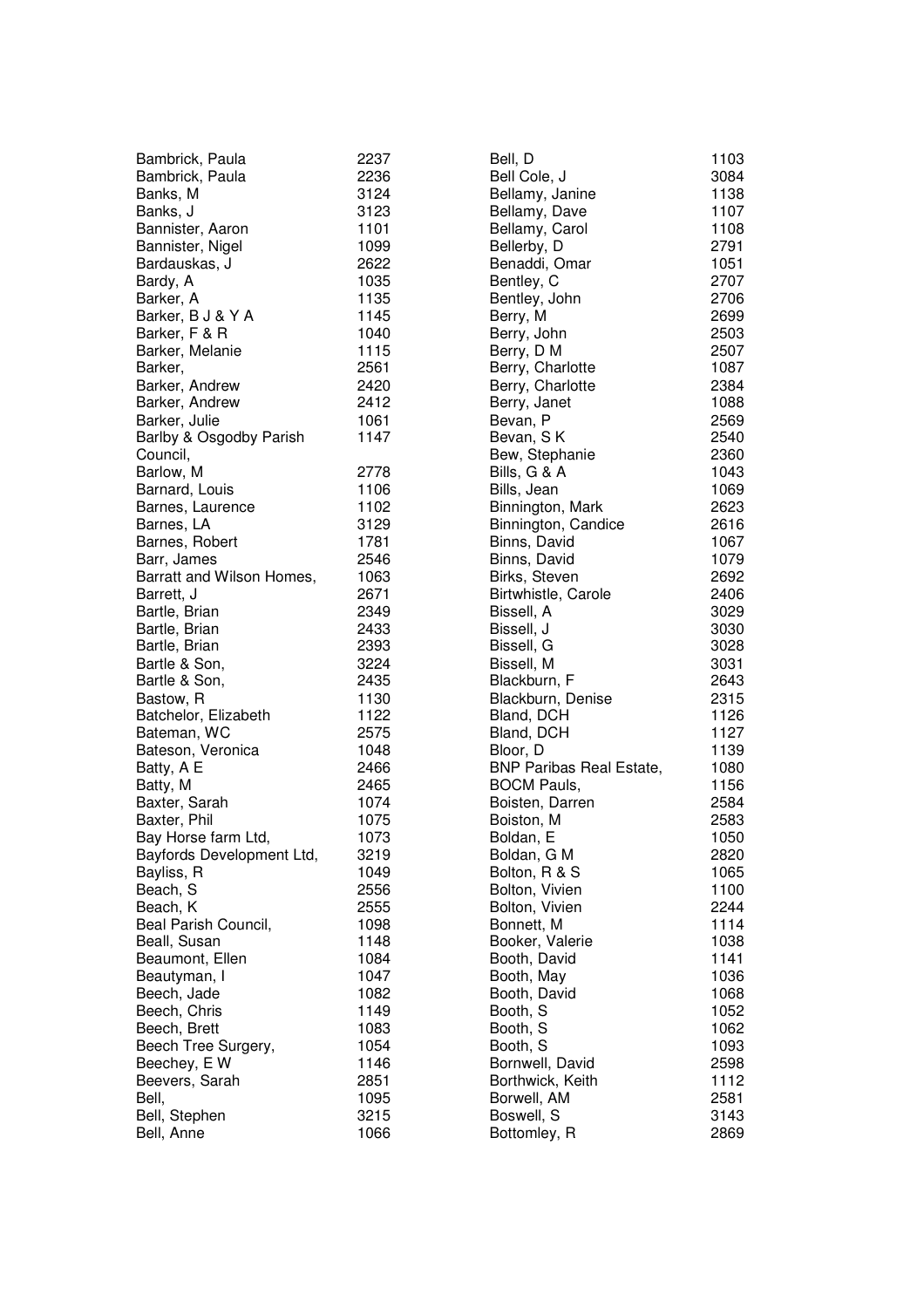| Bottomley, J               | 2868         | Bruce, Sheila               | 1117 |
|----------------------------|--------------|-----------------------------|------|
| Bousfield, Marcus          | 1055         | Brunyee, SK                 | 1094 |
| Bousfield, Marcus          | 1058         | Bryant, J                   | 1034 |
| Bowden, Sally              | 2357         | Bryant, George              | 3265 |
| Bowmer, Sarah              | 2220         | Bryars, Stephen             | 1113 |
| Boyd, Stephen              | 2168         | Bucket, G                   | 2852 |
| Boyd, Nicola               | 2348         | Buckley, LA                 | 3041 |
| Boyes, Elaine              | 2769         | Buckley, H                  | 3042 |
| Boyes, Philip              | 3151         | Bugg, Sarah                 | 2840 |
| Bradley, L                 | 3017         | Bugg, Daniel                | 2842 |
| Bradley, R                 | 3016         | Bugg, Edward A              | 3160 |
| Bradshaw, J & I            | 1121         | Bugg, M                     | 3100 |
| Bradshaw, John             | 2214         | Buglass, Kenneth            | 2424 |
| Brady, Ann                 | 1057         | Bull, S                     | 3009 |
| Braganza, J D              | 1097         | Bullock, M                  | 2493 |
| Bramley, R                 | 2567         | Bullock, Lorrine            | 2489 |
| Bramley, E                 | 2513         | Burbridge, P                | 1041 |
| Bramley, CD                | 1086         | Burgess, Brian              | 1071 |
| Bramwell, L A              | 1118         | Burke, GL                   | 3196 |
| Bramwell, Lee-Anthony      | 1060         | Burness, Peter              | 1116 |
| Brant, Graham              | 2530         | Burnett, E & J              | 1039 |
| Brant, J                   | 2529         | Burnett, E                  | 1133 |
| Branton, C                 | 2759         | Burns, J                    | 2992 |
| Brayshaw Properties,       | 1150         | Burtenshaw, Michael         | 2491 |
| Brayton Parish Council,    | 1044         | Burtenshaw, Janet           | 2492 |
| Brewin, Elizabeth          | 2229         | Burton, K & E               | 1037 |
| Bridgeman, FE              | 2802         | Burton, K                   | 3060 |
| Bridgeman, M               | 2688         | <b>Burton Salmon Parish</b> | 2387 |
| Bridges, J                 | 1110         | Council,                    |      |
| Bridges, Lloyd             | 1077         | Butel, Dennis               | 3133 |
| Bright, G & R              | 1134         | Butler, KA                  | 2655 |
| Bright, Gail               | 2212         | Butterfield, Stephanie      | 2345 |
| Bright, Gail               | 2213         | Butterworth, D              | 2691 |
| British Waterways,         | 1092         | Byers, J                    | 3104 |
| Broadhead, Alan            | 1105         | Byers, S                    | 3105 |
| Broadhead, J               | 2630         | Cadman, Sue                 | 1183 |
| Broadhead, Alan            | 2631         | Cain, M                     | 2765 |
| Broadhead, David           | 2277         | Cambridge, M                | 1206 |
| Brogden, Jan               | 2372         | Campaign to Protect Rural   | 1233 |
| Bromley, P & C             | 1111         | England,                    |      |
| Bromley, H                 | 1072         | Campaign to Protect Rural   | 2073 |
| Brook, R & J               | 1144         | England,                    |      |
| Brookes, Gladys            | 2455         | Campbell, KC                | 1194 |
| Brookes, Keith             | 2473         | Capewell, Steven            | 2618 |
| Brooks, LV                 | 1140         | Carling, LL                 | 2690 |
| Brooks, Karen              | 1125         | Carling, David              | 2660 |
| Brooks, John               | 2309         | Carlise, Lucy               | 1226 |
| Broom, D & J               | 1120         | Carlyee,                    | 1196 |
| Broom, S                   | 3033         | Carr, MW                    | 3232 |
| Broom, A                   | 3032         | Carr, R                     | 3066 |
| Brotherton Parish Council, | 2370         |                             | 1175 |
|                            |              | Carr, M                     |      |
| Broughton, Andrea          | 1109<br>2833 | Carrier, Brian              | 1187 |
| Brown, BL                  |              | Carter, R J                 | 1189 |
| Brown, E                   | 2889         | Carter, Rob                 | 2991 |
| Brown, Russell             | 2287         | Carter, Wendy               | 2662 |
| Brownlow, M J              | 1137         | Carter, Phillip             | 1227 |
| Bruce, Sheila              | 1042         | Carter Jonas LLP,           | 1182 |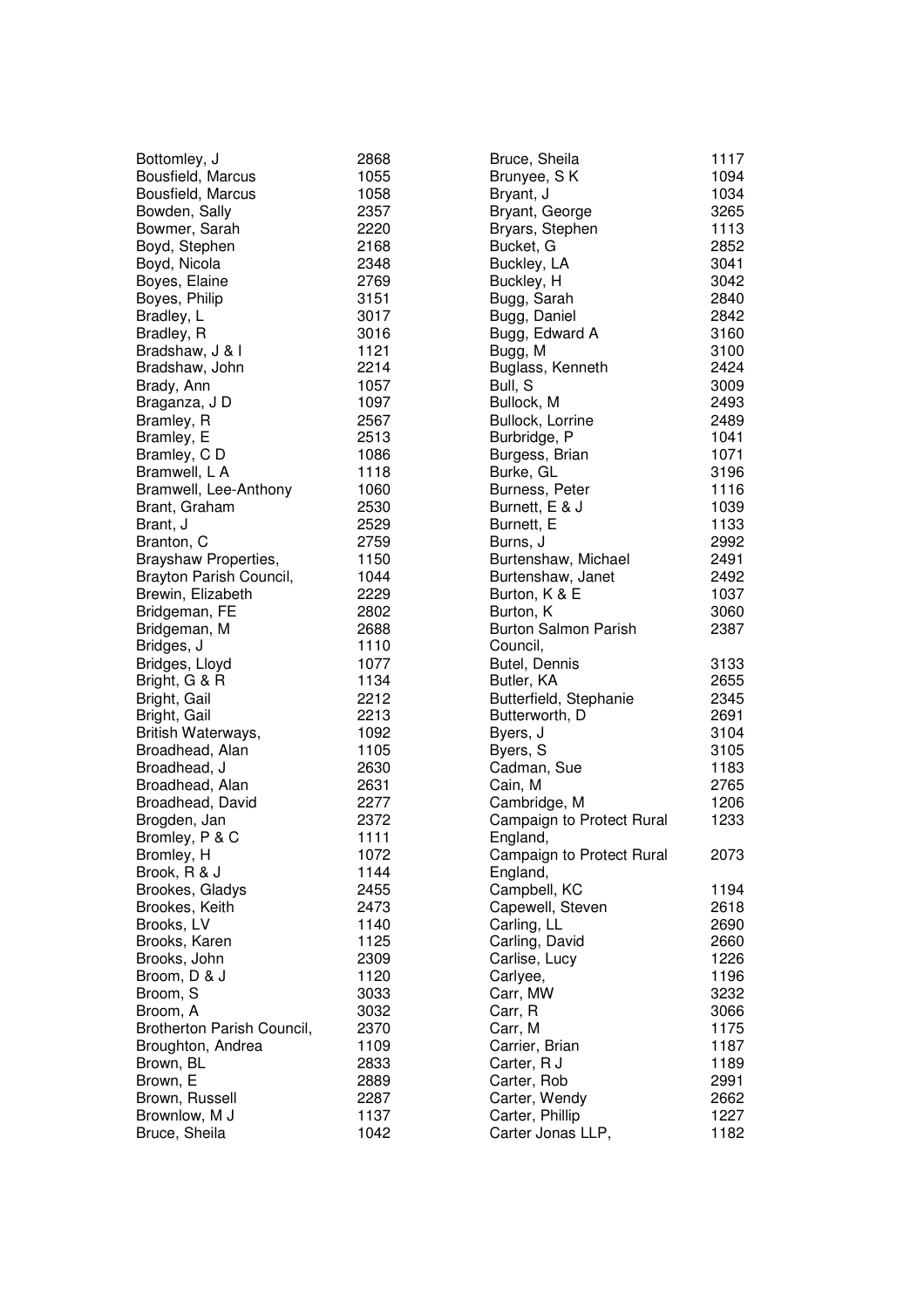| Casewell, J                     | 3091 |
|---------------------------------|------|
| Casimer, JE                     | 2843 |
| Castle, Paul                    | 2713 |
| Caswell, M                      | 3109 |
| Catling, D                      | 3094 |
| Catling, J                      | 3096 |
| Caton, Brian                    | 2321 |
| Caukill, Margaret               | 3258 |
| Cauley, M                       | 2771 |
|                                 |      |
| Cavell, DF                      | 1231 |
| Cawood, Andrew                  | 1229 |
| Cawood, Arthur & Maureen        | 1228 |
| CBRE CB Richard Ellis Ltd,      | 3254 |
| Chadwick, CL                    | 1192 |
| Chadwick, M                     | 1216 |
| Chadwick, Sarah                 | 1217 |
| Chambers, Paul                  | 2683 |
| Chandler, J                     | 3204 |
| <b>Chapel Haddlesey Parish</b>  | 1184 |
| Coucil,                         |      |
| Chapman, Brenda                 | 1158 |
| Chapman, D P                    | 1213 |
| Chappell, lan                   | 1436 |
|                                 |      |
| Chappell, Mark                  | 1437 |
| Chappelow, S                    | 1209 |
| Charleston, Claire              | 2700 |
| Charlesworth,                   | 1199 |
| Charlesworth, T                 | 2998 |
| Charlesworth, D                 | 3040 |
| Charmer, Joan                   | 1212 |
| Chatham, J R                    | 1208 |
| Chatham, W                      | 1221 |
| Chatham, T                      | 1222 |
| Chatham, J                      | 1223 |
| Chatham, V E                    | 1224 |
| Chatterton, Pat                 | 2773 |
| Chatterton, Lisa                | 2772 |
| Cheetham, John                  | 1188 |
| Cheney, R                       | 1179 |
|                                 |      |
| Cherry, D                       | 2551 |
| Cherwell Croft,                 | 3221 |
| Child, A S                      | 1186 |
| Chillvers, Colin                | 3257 |
| Chris Clubley & Co Ltd,         | 1176 |
| Christian, Alice                | 3116 |
| Christodoulou, Bernadette       | 1214 |
| <b>Church Commissioners for</b> | 2437 |
| England,                        |      |
| Church Commissioners of         | 1235 |
| England,                        |      |
| Clark, L                        | 1203 |
| Clark, Sarah                    | 2601 |
| Clark, G                        | 2602 |
| Clarke, S                       | 2709 |
| Clarkson, John                  | 1220 |
|                                 | 1218 |
| Claydon, F                      |      |
| Clayton, M                      | 1211 |

| Clayton, B                    | 1159         |
|-------------------------------|--------------|
| Clayton, M                    | 1177         |
| Cliff, P                      | 3081         |
| Cliffe School Trust,          | 1818         |
| Clough, D                     | 1210         |
| Coates, PD                    | 2496         |
| Coates, J A                   | 2495         |
| Coatesworth, G                | 1166         |
| Cobb, Laura                   | 2319         |
| Coggrave,                     | 1238         |
| Cohen, I M                    | 1190         |
| Cole, Christopher             | 1181         |
| Cole, Peter                   | 1185         |
| Collier, I                    | 2669         |
| Collins, J                    | 2821         |
| Collins, J                    | 2729         |
| Collins, B                    | 3070         |
| Collyer, A                    | 1160         |
| <b>Commercial Development</b> | 1215         |
| Projects Limited,             |              |
| <b>Commercial Development</b> | 3255         |
| Projects Ltd,                 |              |
| Commercial Estates Group,     | 1167         |
| Conlon, M                     | 2504         |
| <b>Connaught Consultancy</b>  | 1527         |
| Services LLP,                 |              |
| Connolly, David               | 1162         |
| Conny, Nicola                 | 2740         |
| Convey, A                     | 2637         |
| Convey, Paul                  | 2636         |
| Convy, Paul                   | 2539         |
| Conway, G                     | 2810         |
| Conway, Sanddra               | 2279         |
| Cook, Kenneth                 | 1193         |
| Cook, Jonathan                | 1352         |
| Cooke, BG                     | 3080         |
|                               | 2301         |
| Cooke, Sarah<br>Cooney, R     | 2856         |
| Cooper, G                     | 3078         |
| Cooper, F                     | 3079         |
| Cooper, G                     | 2576         |
|                               |              |
| Corbally, Julie<br>Corban,    | 1200         |
|                               | 1197<br>1172 |
| Cordikes, Julie               | 3015         |
| Corfield, H                   |              |
| Corfield, N                   | 3014         |
| Coultas, Maria<br>Coultish, R | 2727         |
|                               | 1173         |
| Cowdy, A N                    | 2566         |
| Cowdy, Jane                   | 2547         |
| Cowling, Mike                 | 1204         |
| Cox, Susan                    | 1165         |
| Cox, M                        | 2782         |
| Cox, T                        | 2841         |
| Cox, M                        | 2664         |
| Cox, Simone                   | 3174         |
| Coxhead, C E                  | 2450         |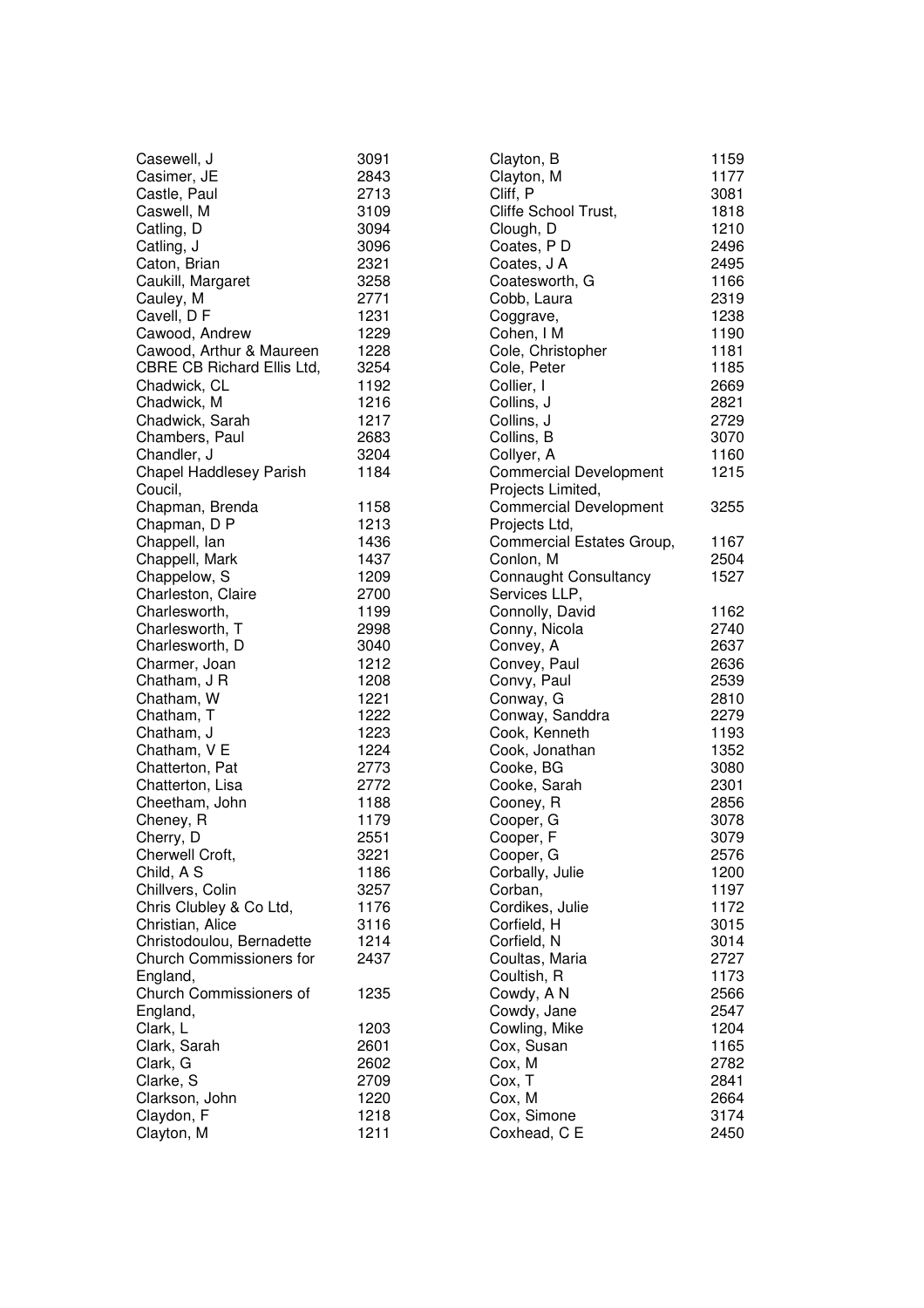| Coxhead, J F              | 2449 | Deegan, Alison      | $\overline{\mathbf{c}}$<br>$\overline{c}$ |
|---------------------------|------|---------------------|-------------------------------------------|
| Cracknell, G              | 1237 | Delaney, Juliana    |                                           |
| Cracknell, S              | 1236 | Dennis, Mark        | $\overline{c}$                            |
| Crane, P                  | 1207 | Denton, G J         | $\mathbf{1}$                              |
| Crane, Louise             | 1230 | Depouille, Lesley   | $\frac{2}{3}$                             |
| Craven, Alison            | 2382 | Depoville, E        |                                           |
| Creaser, E                | 1198 | Dewar, Donald       | 3                                         |
| Criddle, B N              | 1174 | Dibbs, Christopher  | $\mathbf{1}$                              |
| Criddle, Neville          | 2324 | Dickinson, J        | $\mathbf{1}$                              |
| Crockford, Donna          | 1178 | Dickinson, P        | $\mathbf{1}$                              |
| Crockford, Tim            | 1232 | Dickinson, M        | $\mathbf{1}$                              |
| Cromack, D                | 2685 | Dickinson, B        | 3                                         |
| Cromack, G                | 2670 | Dickinson, John     | $\mathbf{1}$                              |
| Crooks,                   | 1161 | Dickinson, Philip   | 3                                         |
| Crosbie, W                | 3213 | Dickson, Nigel      | $\mathbf{1}$                              |
| Cross, R J                | 1195 | Dimmock,            | $\frac{3}{2}$                             |
| Cross, D                  | 1191 | Dinsdale, M         |                                           |
| Cross, N                  | 1180 | Ditcham, A          | $\mathbf{1}$                              |
| Crow, Wendy               | 2177 | Dixon, Richard      | $\mathbf{1}$                              |
| Croxford, Mary            | 2463 | Dixon, Kay          | 2<br>2<br>2<br>2<br>2                     |
| Cruse, Stephen            | 2183 | Dixon, Mark         |                                           |
| Cryer, M                  | 3163 | Dobbin, S           |                                           |
| Cundall, Dorothy          | 2594 | Dobbin, L           |                                           |
| Cundall, Derrick          | 2592 | Dobbs, Sandra       | $\mathbf{1}$                              |
| Cunnah, J D               | 1201 | Dobson, B           | $\overline{c}$                            |
| Curry, Alan               | 1202 | Dobson, B           | $\overline{c}$                            |
| Dacres Commercial,        | 1070 | Dodd, Mark          |                                           |
| Dale, C                   | 2766 | Dodds, C            | $\begin{array}{c}\n 2 \\ 2\n \end{array}$ |
| Dale, Stacey              | 3128 | Dodds, K            |                                           |
| Dale Garth, Katrina Joyce | 1557 | Dodson, S           | $\mathbf{1}$                              |
| Dallender, Paul           | 3113 | Dodsworth,          | $\mathbf{1}$                              |
| Dambrauskas, M            | 1243 | Dodsworth, P        | $\mathbf{1}$                              |
| Daniel, R H               | 1270 | Doherty, Paul       | $\overline{c}$                            |
| Darley, R                 | 1275 | Doncaster, Gordon   | $\overline{c}$                            |
| Darlison, Marjorie        | 2444 | Donkin, N           | $\mathbf{1}$                              |
| Darlison, Michael         | 2443 | Doolan, Martin      | $\overline{\mathbf{c}}$                   |
| Darrell, G H              | 1281 | Doubtfire, R        | $\overline{c}$                            |
| Darrell, Gregory          | 2344 | Doubtfire, Gordon   | $\overline{c}$                            |
| Daubney, Mark             | 1266 | Doubtfire, Marjorie | $\overline{c}$                            |
| David Poulter,            | 3220 | Douglas, Suzanne    | $\overline{c}$                            |
| Davidson, G               | 1242 | Dowding, Phillip    | $\overline{c}$                            |
| Davies, Shirley           | 1264 | Dowes, C            | 3                                         |
| Davies, John              | 1279 | Downes, Lauren      | 3                                         |
| Davies, S                 | 2997 | Downes, Leon        | $\overline{c}$                            |
| Davies, Pat               | 3201 | Downes, J           | $\overline{c}$                            |
| Davies, J                 | 3071 | Drabble,            | $\mathbf{1}$                              |
| Davies, J                 | 2642 | Drake, A            | $\mathbf{1}$                              |
| Davies, Hilary            | 2249 | Drury, S            | $\overline{c}$                            |
| Davies, John              | 1260 | Dudson, P           | $\mathbf{1}$                              |
| Davis, M                  | 2654 | Duggan, Craig       | 1                                         |
| Davison, Elizabeth        | 2459 | Duggan, John        | $\overline{c}$                            |
| Dawson, Alan              | 1252 | Duggan, Terrence    | $\mathbf{1}$                              |
| Dawson, Catherine         | 3179 | Duncan, L           | $\overline{c}$                            |
| Dawson, A                 | 1278 | Dunkerley, Mark     | $\mathbf{1}$                              |
| Dawson, William           | 1249 | Dunn, V E           | $\overline{c}$                            |
| Dawson, M J               | 1285 | Dunn, Jacqui        | $\overline{c}$                            |
| Dean, S                   | 1240 | Dunne, GM           | 1                                         |
|                           |      |                     |                                           |

2 2 3 8

2 5 1 2

1 2 7 4

2 6 5 3

3 0 5 8

3 2 4 2

1 2 8 2

1 2 4 4

1 2 7 2

1 4 3 2

3 1 3 4

1 2 5 6

3 2 3 5

3 2 2 6

2 7 7 4

1 2 4 7

1 2 4 6

2 3 4 3

2293

2 8 4 5

2 7 5 6

1 2 4 5

2 8 7 2

2 6 0 8

2 3 3 3

2 8 8 2

2 6 9 4

1 2 8 4

1 2 6 5

1 2 7 3

2 3 2 5

1 2 6 1

2 3 1 7

2 7 1 9

2 5 0 1

2 5 0 0

2 1 7 8

2 1 9 8

3 0 4 5

3 0 0 1

2 8 7 1

2 8 7 0

1 2 7 1

1 2 3 9

2 6 7 2

1 2 7 6

1 2 4 1

2 1 8 0

1 2 5 9

2 6 6 3

1 9 8 6

2 5 0 6

1 2 5 3

3 6 1

3 8 1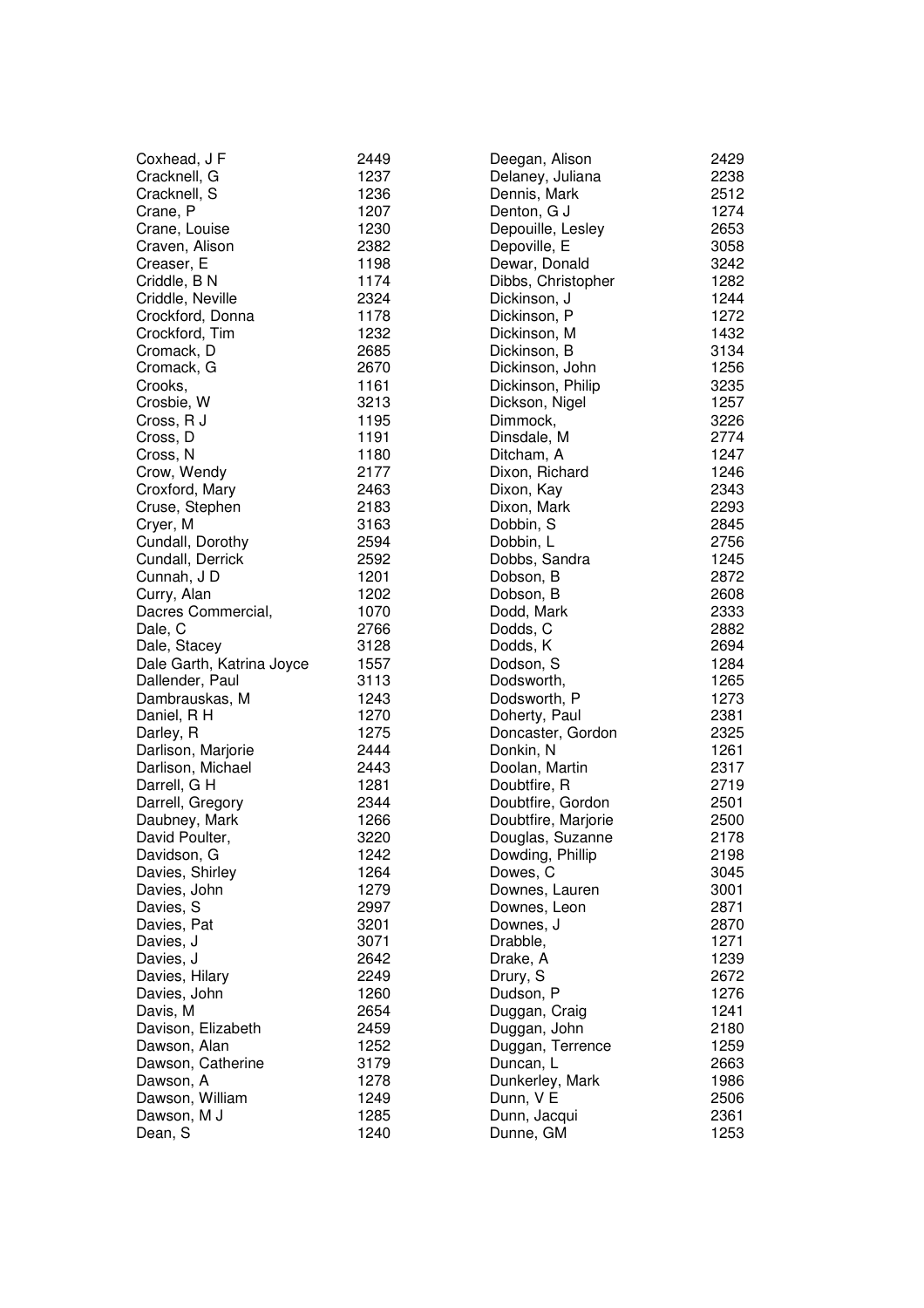| Dunne, M<br>Durham, Liz<br>Durkin, J<br>Dutton, L<br>Eady, TM<br>Earl, Adam<br>Earl, P<br>Eastfield Properties,<br>Eastwood, K<br>Economic and Rural services<br>- NYCC,                                                                                                                                                                                                                                                                                                                                                                 | 1254<br>1280<br>3069<br>2994<br>2645<br>3171<br>3175<br>1309<br>1304<br>1740                                                                                                                                                         |
|------------------------------------------------------------------------------------------------------------------------------------------------------------------------------------------------------------------------------------------------------------------------------------------------------------------------------------------------------------------------------------------------------------------------------------------------------------------------------------------------------------------------------------------|--------------------------------------------------------------------------------------------------------------------------------------------------------------------------------------------------------------------------------------|
| Eden, W<br>Edgar, Rachel<br>Edgar, Rob<br>Edmond, VJ<br>Edmondson, Jill<br>Edwards, S<br>Eggborough Parish Council,<br>Eggborough Parish Council,<br>Elderkin, Hazel<br>Elliot, Vicki<br>Elliot, Richard<br>Elliot, Katie<br>Elliot, Thomas<br>Elliot, Norma<br>Elliot, Peter<br>Elliott, Kenneth<br>Ellwood, C<br>Elock, H<br>Elsey, Brian<br>Elston, Kirsty<br>Elsworth, Joanne<br>Emmerson,<br>England, Barbara<br>English Heritage,<br>English Heritage,<br>Enion, Kay<br>Enion, Ron<br>Environment Agency,<br>Equity & Human Rights | 1292<br>3003<br>3004<br>3052<br>2378<br>2714<br>1338<br>1296<br>2421<br>1298<br>1299<br>1300<br>1301<br>2639<br>2221<br>2638<br>1306<br>2755<br>1293<br>2250<br>1310<br>1303<br>2294<br>3225<br>1297<br>1311<br>1312<br>1291<br>1387 |
| Commission,<br>Erner, Hayley<br>Escrick Park Estate,<br>Espley, Sturart<br>ESSO Petroleum,<br>Evans, Paul<br>Evanson, Bruce<br>Everatt, James<br>Fairburn, Michael<br>Fairburn Community Centre,<br>Fairburn Cricket Club,<br>Fairburn Parish Council,<br>Falkingham, David<br>Fallon, C<br>Fallon, M<br>Farndale, J<br>Farndale, K                                                                                                                                                                                                      | 1294<br>1313<br>3169<br>1290<br>1302<br>1307<br>1295<br>2200<br>1330<br>1324<br>1325<br>3236<br>2853<br>3002<br>2796<br>3005                                                                                                         |

| Farr, James            | 2253 |
|------------------------|------|
| Farrar, N              | 1347 |
| Farrar, N              | 2696 |
| Farrar, Anita          | 3170 |
| Farrar, Neil           | 3166 |
| Feetham,               | 1333 |
| Fell, Roger            | 1318 |
| Ferguson, Howard       | 2396 |
| Ferguson, Anthoby      | 2314 |
| Fernyhough, Maureen    | 1331 |
| Fieldman, Jeremy       | 1340 |
| Fieldsend, Lisa        | 2873 |
| Finn, C A              | 2537 |
| Finn, Amanda           | 2389 |
| Finn, Catherine        | 1327 |
| Finneran, Tony         | 1323 |
| Finnigan, R T & E      | 1345 |
| Finnigan, David        | 3186 |
| Firth, R.A             | 1315 |
| Firth, L               | 3203 |
| Fisher, A.F            | 1319 |
| Fittock, Simon         | 1329 |
| Fitton, Emma           | 1091 |
| Fitzgerald, K A        | 2824 |
| Fitzgerald, Robert     | 2825 |
| Fitzgerald, N          | 3047 |
| Fitzpatrick, K         | 2684 |
| Flack, A               | 2837 |
| Flanagann, Jane        | 2414 |
| Flannery, Tony         | 1342 |
| Fletcher, Mark         | 3119 |
| Flood, C               | 1326 |
| Flynn, Fiona & Charles | 1336 |
| Ford, C.J              | 1348 |
| Ford, Susan            | 1349 |
| Forrester, Wendy       | 2316 |
| Forrester, Robin R.    | 1322 |
| Forth, F M             | 2464 |
| Foster, Julie          | 3130 |
| Foster, J              | 3099 |
| Foster, D              | 3098 |
| Foster, Rebecca        | 2516 |
| Foster, K              | 1317 |
| Foster, Beverley       | 1328 |
| Foster, Martin         | 2423 |
| Fothergill, Martin     | 1337 |
| Fox, Stephen           | 2364 |
| Fox, Linda             | 2338 |
| Franks, Graham         | 2186 |
| Freakes, R             | 2146 |
| Frederick, B.R         | 1334 |
| French, Lee            | 2809 |
| Fritsche, V            | 1335 |
| Gabel, J M             | 2488 |
| Gabel, Janet           | 2487 |
| Gall, Cathie           | 1393 |
| Gall, Dominic          | 1392 |
|                        |      |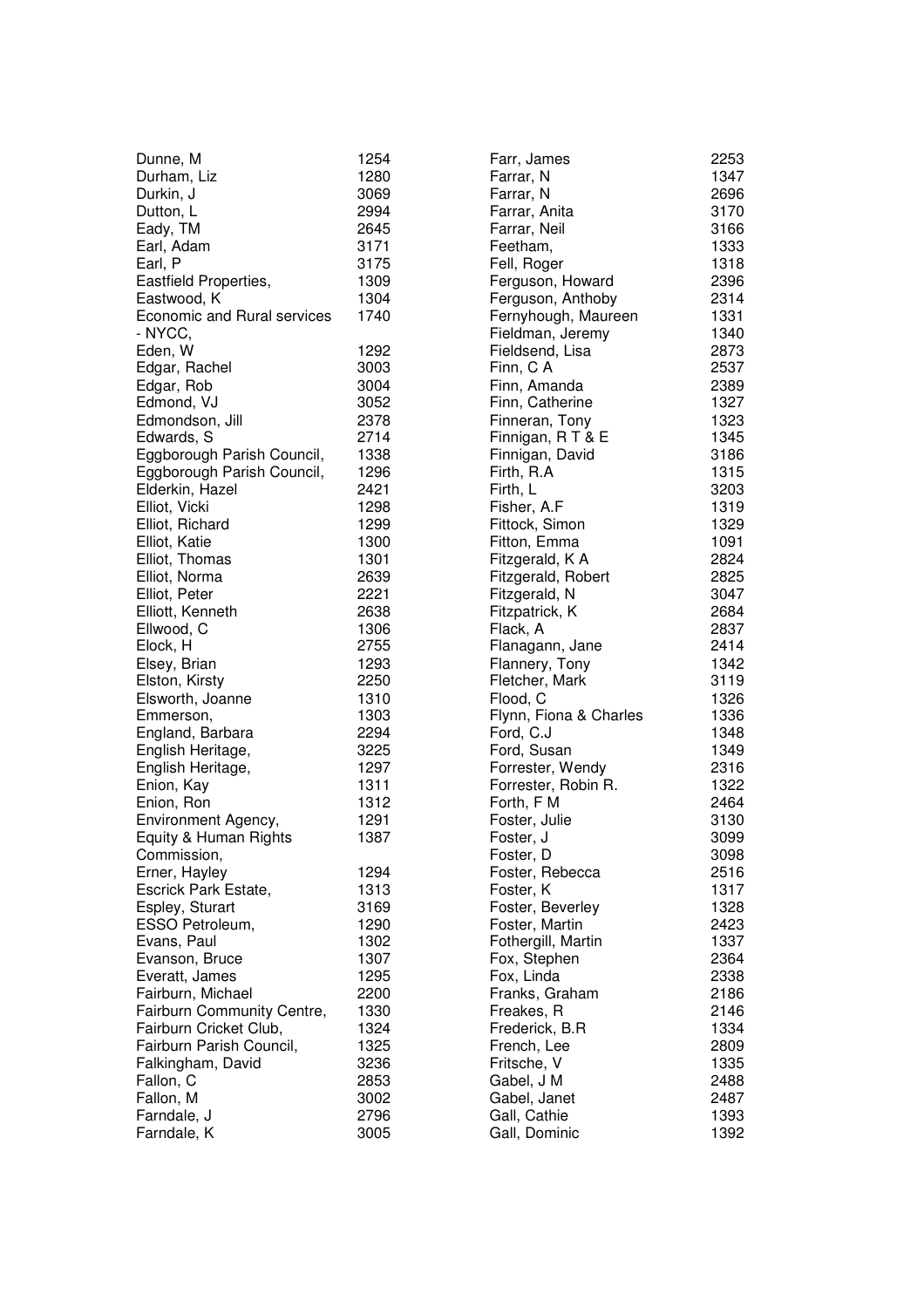| Gallagher, P A            | 1373 | Griffiths, Elaine         | $\overline{c}$                            |
|---------------------------|------|---------------------------|-------------------------------------------|
| Gallagher, Owen           | 1363 | Griffiths, Katie          | $\mathbf{1}$                              |
| Galloway, Malcolm         | 1374 | Grimston Park Estate,     | $\mathbf{1}$                              |
| Gascoigne, John           | 1355 | Groom, D                  | $\overline{\mathbf{c}}$                   |
| Gaskell, L                | 2764 | Guest, Catherine Helen    | $\overline{c}$                            |
| Gatenby, A                | 2813 | Guilliatt, S              | $\overline{c}$                            |
| Gatenby, L                | 2792 | Guise,                    | $\mathbf{1}$                              |
| Gatenby, Ann              | 3153 | Gundry, Billy             | $\frac{2}{2}$                             |
| Gatenby, Paul             | 2196 | Gundry, Yvette            |                                           |
| Gath, J                   | 2993 | Gunn,                     | $\mathbf{1}$                              |
| Gath, Densie              | 1391 | Haigh, SD                 | $\mathbf{1}$                              |
| Gatiss, J                 | 2574 | Hails, Danis              | $\mathbf{1}$                              |
| Gaunt, Simon              | 1357 | Hainsworth,               | $\mathbf{1}$                              |
| Gee, J                    | 1379 | Halder, IP                | $\frac{3}{3}$                             |
| Gee, W                    | 3055 | Halder, IP                |                                           |
| George, LC                | 1385 | Haley, Deborah            | $\mathbf{1}$                              |
| George, Neil              | 2355 | Hall, Joyce               | $\mathbf{1}$                              |
| Gerrard, C                | 1361 | Hall, C                   | $\mathbf{1}$                              |
| Gerrard, Phil             | 2413 | Hall, Greta               | $\mathbf{1}$                              |
| Gibb Kirk, J              | 2804 | Hall, R                   | $\mathbf{1}$                              |
| Gibbons, S                | 2697 | Hall, Eric                | $\mathbf{1}$                              |
| Gibbons, M                | 3082 | Hall, W                   | $\overline{c}$                            |
| Gibbons, David            | 2328 | Hall, David               | $\overline{c}$                            |
| Gibbons,                  | 2410 | Hall, S                   | $\overline{c}$                            |
| Gigg, Frances             | 2261 | Hall, Andrea              | $\mathbf{1}$                              |
| Gilham, Richard           | 2311 | Hall, Jason               | $\mathbf{1}$                              |
| Gillam, Christine         | 1380 | Hall, Nick                | $\mathbf{1}$                              |
| Gilleard, CA              | 3147 | Hall, Nicola              | $\mathbf{1}$                              |
| Ginity, P                 | 2731 | Hallam Land Management    | $\mathbf{1}$                              |
| Giuthrie, K               | 2750 | Ltd,                      |                                           |
| Glaves, David             | 1354 | Hambleton Parish Council, | 1                                         |
| Gledhill, D               | 1382 | Hamblin, J                | $\overline{c}$                            |
| Glentrool Estates Group,  | 1359 | Hamblin, K                | 3                                         |
| Glever, Danielle          | 1368 | Hamblin, Charlotte        | $\overline{c}$                            |
| GMI Property Company Ltd, | 2407 | Hamer, G                  | $\mathbf{1}$                              |
| Gobby, Carolyn            | 1353 | Hampshire, P              |                                           |
| Golding, Brain            | 2399 | Hampshire, C              |                                           |
| Goldsmith, David          | 1394 | Hampshire, S              | $\begin{array}{c}\n 2 \\ 2\n \end{array}$ |
| Goldthorpe, Julie         | 1364 | Handy, C A                | $\overline{c}$                            |
| Gordon, Joan              | 3199 | Handy, C                  | $\overline{c}$                            |
| Grande, Sandra            | 1383 | Hanks, AD                 | 1                                         |
| Grant, David              | 1369 | Hanley,                   | 1                                         |
| Gratton, G                | 1395 | Hanman, Sue               | 1                                         |
| Gratton, J                | 2150 | Hardcastle, C             |                                           |
| Grayson, Mike             | 1390 | Hardcastle, J             | $\frac{2}{3}$                             |
| Greaves, B                | 1375 | Hardisty, Lisa            | $\overline{c}$                            |
| Greaves, M                | 2741 | Hardwicke, Gary           | $\mathbf{1}$                              |
| Green, Jason              | 1751 | Hardwicke, Shiela         | $\mathbf{1}$                              |
| Green, Olwen              | 1376 | Hardy, Louise             | $\overline{\mathbf{c}}$                   |
| Green, Nigel              | 1389 | Hardy, Lee                | $\overline{\mathbf{c}}$                   |
| Green, Brian              | 2641 |                           | $\overline{c}$                            |
|                           |      | Hardy, Amanda             | $\overline{c}$                            |
| Green, Donald             | 1377 | Hardy, Michael            | $\overline{c}$                            |
| Greencore Grocery Ltd,    | 3248 | Hargrave, Robert          |                                           |
| Gregory, Mark             | 1351 | Harlow, Richard           | $\overline{c}$                            |
| Gregory, Paul             | 1362 | Harrand, B                | $\mathbf{1}$                              |
| Grieve, M                 | 1370 | Harrand, G                | $\mathbf{1}$                              |
| Griffiths, E              | 2867 | Harries, Kathryne         | $\overline{c}$                            |

1 3 6 6

1 3 5 8

2 7 1 8

2 4 3 8

2 8 5 9

1 3 5 6

2 5 4 9

2 5 4 8

1 3 6 0

1 5 0 5

1 5 1 9

1 5 2 0

3 1 2 5

3 1 2 6

1 4 8 0

1 5 0 7

1 5 0 9

1 4 6 5

1 4 6 6

1 4 8 2

2 7 1 1

2 7 2 0

2 7 2 1

1 4 2 5

1 4 4 2

1 4 5 6

1 4 5 5

1 4 0 7

1 4 9 5

2 7 2 8

3 1 0 8

2 5 4 1

1 4 7 3

2 6 5 9

2 5 2 5

2 5 2 4

2 8 8 6

2 8 8 8

1 4 5 0

1 4 0 4

1 4 2 4

2 8 1 7

3 0 4 6

2 3 6 8

1 4 7 8

1 4 7 7

2 4 5 7

2 4 5 6

2 3 3 9

2 2 5 4

2 2 9 0

1 4 8 3

1 4 8 4

2 6 1 1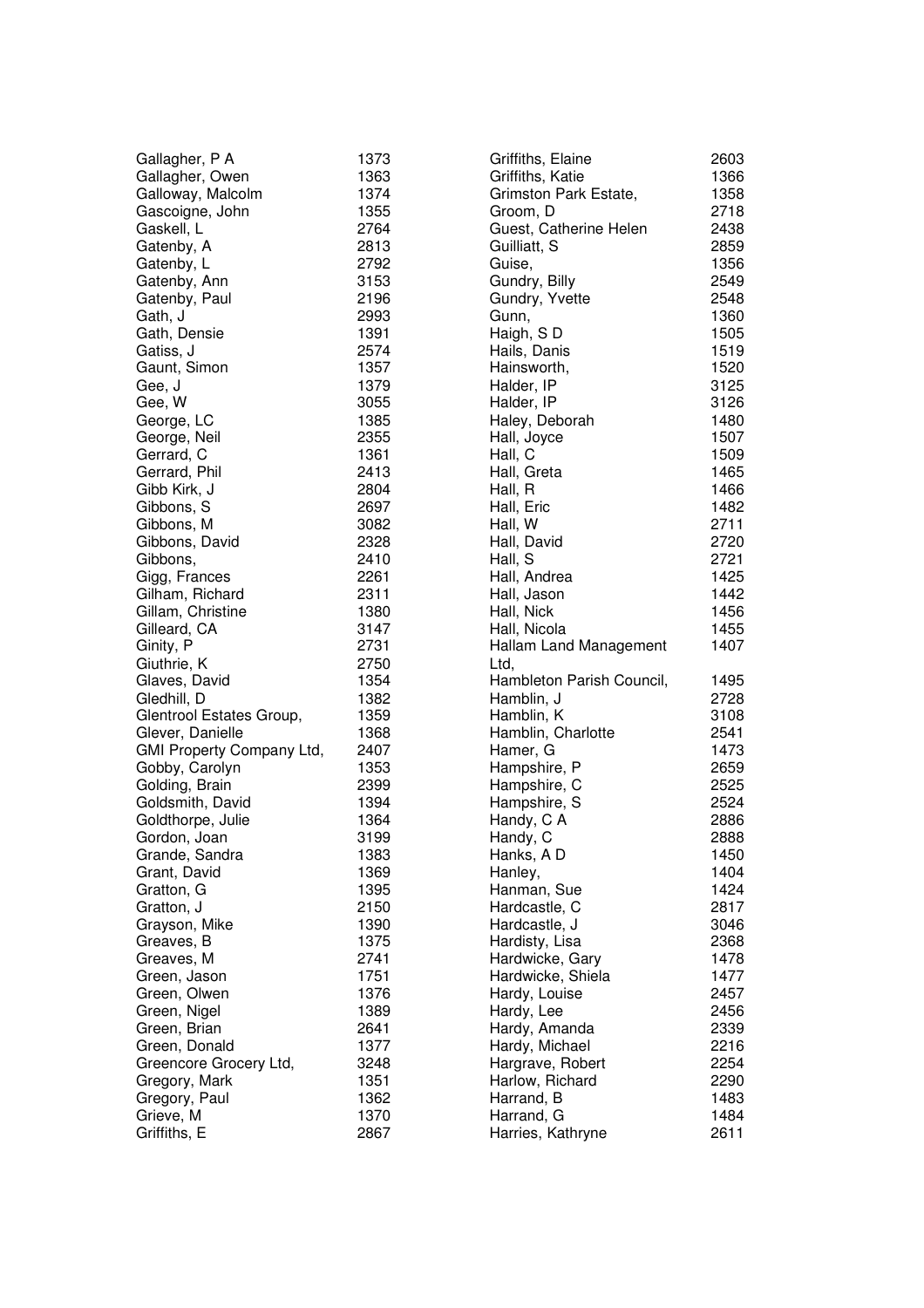| Harrington, Wendy                                                                                                                                                                                                                                                                                                                                                                                                                                                                            | 2187                                                                                                                                                                                                                 |
|----------------------------------------------------------------------------------------------------------------------------------------------------------------------------------------------------------------------------------------------------------------------------------------------------------------------------------------------------------------------------------------------------------------------------------------------------------------------------------------------|----------------------------------------------------------------------------------------------------------------------------------------------------------------------------------------------------------------------|
| Harrison, J                                                                                                                                                                                                                                                                                                                                                                                                                                                                                  | 2717                                                                                                                                                                                                                 |
| Harrison, John                                                                                                                                                                                                                                                                                                                                                                                                                                                                               | 3247                                                                                                                                                                                                                 |
| Harrison, S                                                                                                                                                                                                                                                                                                                                                                                                                                                                                  | 3010                                                                                                                                                                                                                 |
| Harrison, RE                                                                                                                                                                                                                                                                                                                                                                                                                                                                                 | 3112                                                                                                                                                                                                                 |
| Harrison, David                                                                                                                                                                                                                                                                                                                                                                                                                                                                              | 1448                                                                                                                                                                                                                 |
| Hart, Chole                                                                                                                                                                                                                                                                                                                                                                                                                                                                                  | 1445                                                                                                                                                                                                                 |
| Hartley,                                                                                                                                                                                                                                                                                                                                                                                                                                                                                     | 1514                                                                                                                                                                                                                 |
| Hartley, Vicki                                                                                                                                                                                                                                                                                                                                                                                                                                                                               | 1460                                                                                                                                                                                                                 |
| Hartley, Alan                                                                                                                                                                                                                                                                                                                                                                                                                                                                                | 2265                                                                                                                                                                                                                 |
| Hartley Quality Homes,                                                                                                                                                                                                                                                                                                                                                                                                                                                                       | 1406                                                                                                                                                                                                                 |
| Hartlington, Kath                                                                                                                                                                                                                                                                                                                                                                                                                                                                            | 1444                                                                                                                                                                                                                 |
| Harvey, Steve                                                                                                                                                                                                                                                                                                                                                                                                                                                                                | 2353                                                                                                                                                                                                                 |
| Harworth Estates,                                                                                                                                                                                                                                                                                                                                                                                                                                                                            | 1152                                                                                                                                                                                                                 |
| Haw, A                                                                                                                                                                                                                                                                                                                                                                                                                                                                                       | 1305                                                                                                                                                                                                                 |
| Hawking, Shiela                                                                                                                                                                                                                                                                                                                                                                                                                                                                              | 1474                                                                                                                                                                                                                 |
| Hawksworth, Andrew                                                                                                                                                                                                                                                                                                                                                                                                                                                                           | 3251                                                                                                                                                                                                                 |
| Hawthorne, BF                                                                                                                                                                                                                                                                                                                                                                                                                                                                                | 1431                                                                                                                                                                                                                 |
| Hawthorne, B                                                                                                                                                                                                                                                                                                                                                                                                                                                                                 | 1414                                                                                                                                                                                                                 |
| Haynes, CL                                                                                                                                                                                                                                                                                                                                                                                                                                                                                   | 1454                                                                                                                                                                                                                 |
| Hazelwood Castle Hotel,                                                                                                                                                                                                                                                                                                                                                                                                                                                                      | 1428                                                                                                                                                                                                                 |
| Heald, Eric                                                                                                                                                                                                                                                                                                                                                                                                                                                                                  | 1927                                                                                                                                                                                                                 |
| Hearld, Sonia                                                                                                                                                                                                                                                                                                                                                                                                                                                                                | 1486                                                                                                                                                                                                                 |
| Hearld, Willam                                                                                                                                                                                                                                                                                                                                                                                                                                                                               | 1488                                                                                                                                                                                                                 |
| Hearn, Alan                                                                                                                                                                                                                                                                                                                                                                                                                                                                                  | 1524                                                                                                                                                                                                                 |
| Hearn, J                                                                                                                                                                                                                                                                                                                                                                                                                                                                                     | 2753                                                                                                                                                                                                                 |
| Heck Parish Council,                                                                                                                                                                                                                                                                                                                                                                                                                                                                         | 1321                                                                                                                                                                                                                 |
| Helme, Alison                                                                                                                                                                                                                                                                                                                                                                                                                                                                                | 1440                                                                                                                                                                                                                 |
| Hemingbrough Parish                                                                                                                                                                                                                                                                                                                                                                                                                                                                          | 1417                                                                                                                                                                                                                 |
| Council,<br>Henry, B E<br>Henry, Matthew<br>Hensall Parish Council,<br>Hensall Parish Council,<br>Herring, Helen<br>Hesewood, I<br>Hewitt, Andrew<br>Hewson, Eileen<br>Hewson, James<br>Heywood, lan<br>Hickling, Peter<br>Hickson, Jon<br>Higginbottom, Neil<br>Higgins, Neil<br>Higgins, J<br>Hill, Nicola<br>Hill,<br>Hillam Parish Council,<br>Hilton, T<br>Hilton, Nigel<br>Hilton,<br>Hinchey, lan<br>Hinchliffe, David<br>Hinds, Derek<br>Hinds, Dorothea<br>Hingley, M<br>Hinsley, I | 2545<br>2543<br>1611<br>1592<br>3117<br>1413<br>2380<br>1501<br>1502<br>1446<br>1426<br>1443<br>1411<br>1476<br>1475<br>1511<br>1398<br>1493<br>1506<br>1512<br>1525<br>1523<br>2112<br>1497<br>1498<br>2797<br>3121 |

| Hird, Gordon                 | 2281         |
|------------------------------|--------------|
| Hirst, Christopher lan       | 1515         |
| Hirst, M                     | 1458         |
| Hirst, Lillian               | 3246         |
| Hiscoe, G                    | 2846         |
| Hodges,                      | 1517         |
| Hodgson, Keith               | 1399         |
| Hodgson, A                   | 1396         |
| Hodkiss, P J                 | 1469         |
| Hogg, W                      | 2808         |
| Hogg, Gary                   | 2289         |
| Hogg Builders (York) Ltd,    | 1724         |
| Hogg Builders Ltd,           | 1429         |
| Hoggard, Mark                | 1427         |
| Holgate, Baines              | 2026         |
| Holland, Nigel               | 1452         |
| Holman,                      | 1402         |
| Holmes, Andrew               | 1500         |
| Holmes, Sally                | 1472         |
| Holmes, Gordon               | 1422         |
| Holmes, Sheila               | 1421         |
| Holmes, K                    | 1397         |
| Holmes, F                    | 2657         |
| Holmes, Bill                 | 1658         |
| Holt, E                      | 1420         |
| Holton, J                    | 3149         |
| Holton, Margaret             | 3150         |
| Honeybourne, Anne            | 1470         |
| Honeybourne, Simon           | 1471         |
| Hood, SJ                     | 3190         |
| Hopcie, Kenneth              | 3132         |
| Hope, Susan                  | 2582         |
| Hopkins,                     | 1403         |
| Horne, R                     | 2854         |
| Horne, CD                    | 3131         |
| Hornsey, E                   | 1416         |
| Hornsey, J                   | 1415         |
| Horrigan, Kathleen           | 1462         |
| Horrigan, Betty              | 1464         |
| Horsfield,                   | 1479         |
| Horton, R                    | 1461         |
| Hosie,                       | 1521         |
| Hosier, Cedric               | 1504         |
| Hosier, Elizabeth            | 1508         |
| Howard, G M                  | 1485         |
| Howard, Malcolm              | 2823         |
| Howard, L                    | 2498         |
| Howard, Annie                | 2497         |
| Howard, R                    | 1487         |
| Howarth, FM                  | 3206         |
| Howarth, E                   | 3207<br>1449 |
| Howcroft, Hannah             | 1459         |
| Howell, R T<br>Howley, Janet | 2422         |
| Howroyd, T                   | 3090         |
| Howroyd, M                   | 3089         |
| Howson, K                    | 2725         |
|                              |              |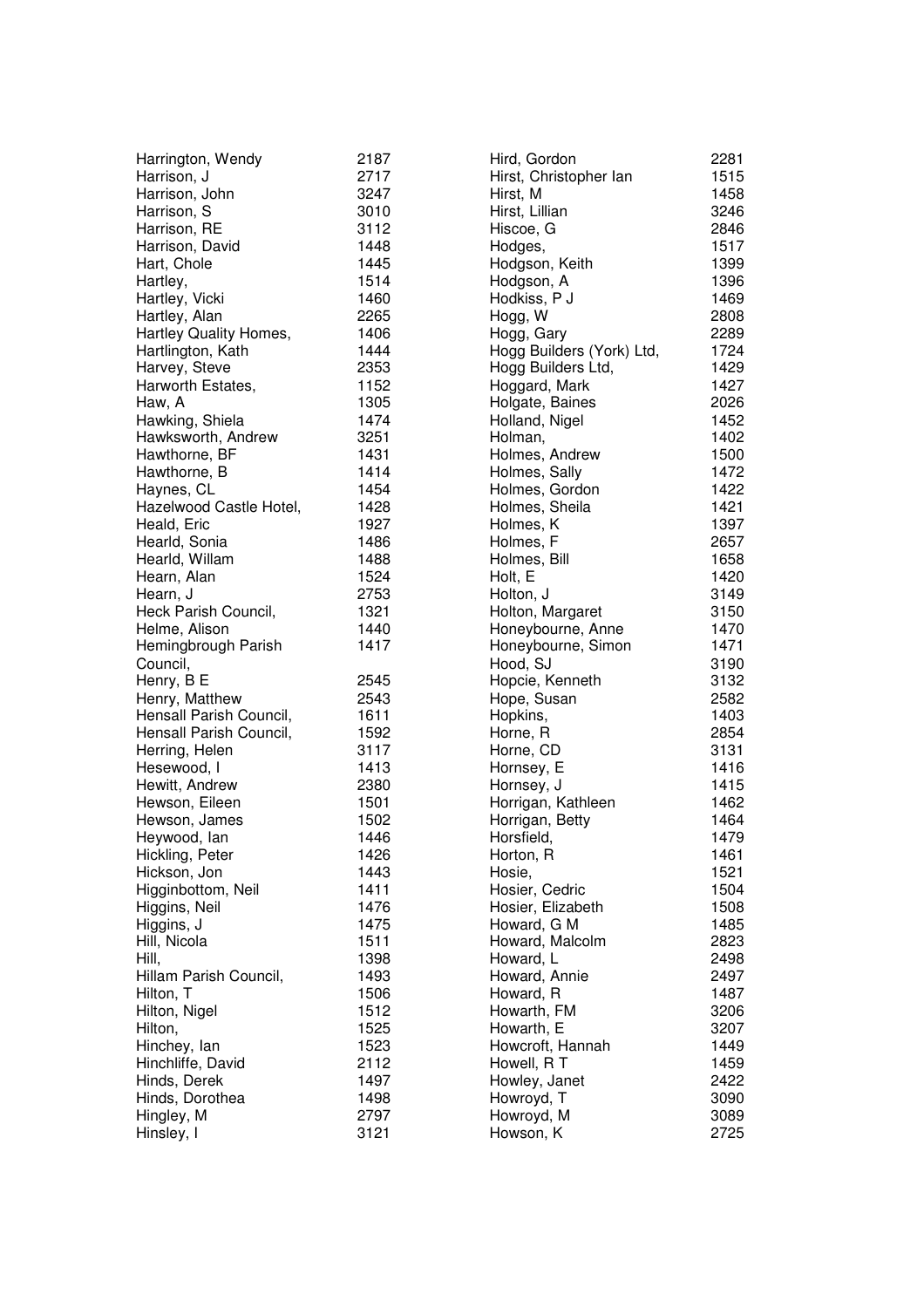| Hoyce,                  | 1                              |
|-------------------------|--------------------------------|
| Hubbard, Jennifer       | 1                              |
| Huddlestone, Austin     | $\overline{c}$                 |
| Hudson,                 | $\mathbf{1}$                   |
| Hudson, Wendy           | $\overline{c}$                 |
| Hudson, Kathryn         | $\mathbf{1}$                   |
| Hudson, Paul            | 1                              |
| Hughes, Glynne          | $\mathbf{1}$                   |
|                         | 1                              |
| Hughes, Jill            |                                |
| Hulls, Joyce            | 1                              |
| Humphrys, R W           | 1                              |
| Hunt,                   | $\mathbf{1}$                   |
| Hunt, Sarah             | 1                              |
| Hunter, Nicola          | 1                              |
| Hunter, Graham          | $\mathbf{1}$                   |
| Hunter, Kirsten         | $\mathbf{1}$                   |
| Hunter, S               | $\overline{c}$                 |
| Hunter, Dean            | 1                              |
| Huntingdon, lan         | 1                              |
| Hurst, Michael          | 1                              |
| Hutchings, David        | 1                              |
| Hutchinson, A           | 1                              |
| Hutchinson, RT          | $\mathbf{1}$                   |
| Hutchinson, K           |                                |
| Hutchinson, Ruth        |                                |
| Hutton, S               | $222$<br>$1$                   |
|                         |                                |
| Ian Baseley Associates, | $\mathbf{1}$                   |
| Ibbotson,               | $\overline{c}$                 |
| Isles, Roger            |                                |
| Issatt, ID              | $\overline{c}$<br>$\mathbf{1}$ |
| Isted,                  |                                |
| Ivey, monica            | 1                              |
| J E Hartlet Ltd,        | 1                              |
| Jackson, Neal           | 1                              |
| Jackson, John           | 1                              |
| Jackson,                | 1                              |
| Jackson, M              | 1                              |
| Jackson, M              | $\mathbf{1}$                   |
| Jackson, M              | 1                              |
| Jackson, G              | 1                              |
| Jackson, G              | $\overline{\mathbf{c}}$        |
| Jackson, Pete           |                                |
| Jackson, Paul           |                                |
| Jackson, Kathleen       |                                |
| Jackson, Beverley       |                                |
| Jackson, Jacqueline     |                                |
| Jackson, Stephen        |                                |
| Jackson, Lynn           |                                |
| Jackson, Eric           |                                |
| James, M A              |                                |
| James, A                |                                |
| James,                  | 22221121221                    |
| Jameson, H C            | $\mathbf{1}$                   |
| Jarvis, SW              | $\mathbf{1}$                   |
| Jarvis, J               | $\mathbf{1}$                   |
| Jarvis, S               | 1                              |
|                         | 1                              |
| Jas Bowman & Sons Ltd,  |                                |

1 4 9 1

2 2 6 7

1 5 1 8

2 5 2 1

1 4 5 3

1 5 2 6

1 4 9 4

1 4 2 3

1 4 8 9

1 4 9 2

1 5 0 3

1 5 1 3

1 4 1 2

2 8 2 2

1 3 8 6

1 9 1 1

1 4 3 0

1 4 6 7

1 4 0 0

2 4 5 4

2 4 5 3

5 1 0

4 8 1

| Jaskowski, J               | 3008 |
|----------------------------|------|
| Jefferies, Amanda          | 2511 |
|                            |      |
| Jenkins, CH                | 2472 |
| Jenkins, Arja              | 2471 |
| Jinks, Judith              | 1539 |
| Johns, Laura               | 1538 |
| Johnson, S                 | 1531 |
| Johnson, Audrey            | 1532 |
| Johnson, Liz               | 1550 |
| Johnson, Phil              | 1545 |
| Johnson, A                 | 2839 |
| Johnson, PS                | 2758 |
| Johnson, M                 | 2650 |
| Johnson, J                 | 2649 |
|                            |      |
| Johnson, Julie             | 2318 |
| Johnson, Samantha          | 1536 |
| Johnson, Sarah             | 2285 |
| Johnson, Steven            | 2195 |
| Johnson - Boldy, JM        | 1540 |
| Jolliffe, Peter            | 2363 |
| Jones, J                   | 1549 |
| Jones, D                   | 1548 |
| Jones, D                   | 1547 |
| Jones, Peter               | 1552 |
| Jones, B                   | 3103 |
| Jones, P                   | 3102 |
| Jones, Pamela              | 2232 |
| Jones, Ken                 | 2376 |
| Jordon, D                  | 2710 |
|                            |      |
| Joy, Doris                 | 2578 |
| Jude,                      | 2428 |
| Jude, James                | 2239 |
| June, S                    | 2607 |
| Kadair, N                  | 2751 |
| Kaye, Audrey               | 1076 |
| Keisler, HM                | 1565 |
| Keith, Jess                | 2848 |
| Keith, Janet               | 2847 |
| Keith, Eric                | 2850 |
| Kelk, Albert               | 1570 |
| Kellington Parish Council, | 1582 |
| Kelly, Marjorie            | 1561 |
| Kelly, N                   | 2554 |
| Kelsey, Audrey             | 1571 |
| Kendall, Joan              | 3162 |
| Kennedy Thompson, E        | 2836 |
| Kenworthy, Jonathon        | 2292 |
|                            |      |
| Kerr, Daniel               | 2844 |
| Keyland Developments Ltd,  | 1563 |
| Kidd, Janet                | 1583 |
| Kill, ME                   | 1573 |
| Kilmartin, James           | 1572 |
| Kilvington, D              | 2767 |
| King, A                    | 3062 |
| King, Martha               | 2208 |
| Kingsbury, Robert          | 2432 |
| Kingsnorth, J M            | 2494 |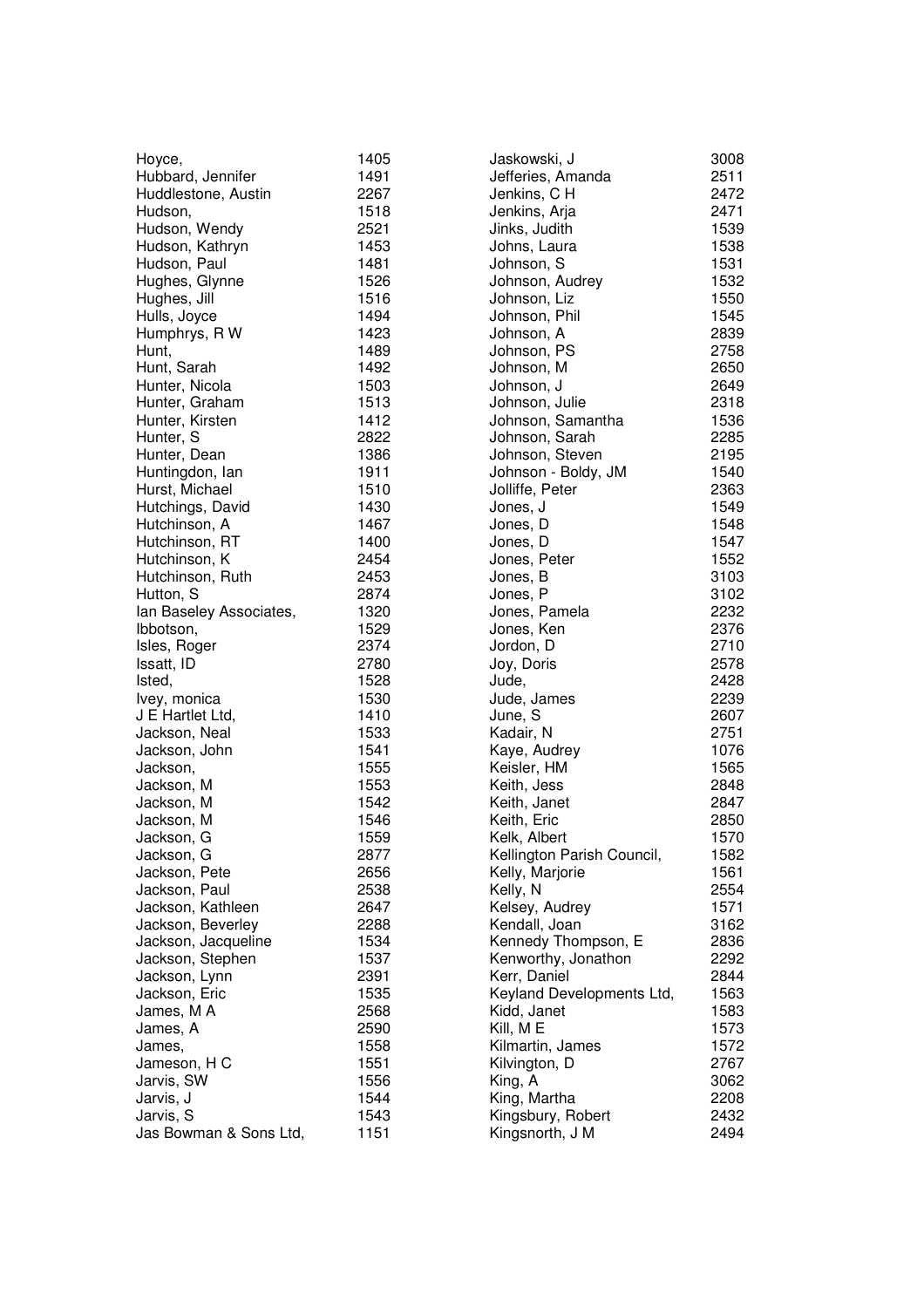| Kinssworth, L             | 2681 |
|---------------------------|------|
|                           |      |
| Kirby, N                  | 3087 |
| Kirby, KE                 | 3088 |
| Kirk, Mary                | 2451 |
|                           |      |
| Kirk, M                   | 1568 |
| Kirkbright, Paul          | 2190 |
| Kirkby, Robert            | 1577 |
|                           |      |
| Kirsopp, J H              | 1575 |
| Kirsopp, JH               | 1576 |
| Knibb, L                  | 3053 |
|                           |      |
| Knight, Cara              | 2520 |
| Knight, R J               | 2519 |
| Knight, Jeff              | 2518 |
|                           |      |
| Knight, K                 | 2517 |
| Knowles, Doreen           | 1560 |
| Knowles, HM               | 1562 |
|                           |      |
| Knowles, David            | 2403 |
| Kozicki, K                | 2599 |
| Kretschmer, Gordon        | 2151 |
|                           |      |
| Kristott, Jens            | 1569 |
| Lacey, James              | 1640 |
| Lacey, Hazel              | 1607 |
|                           |      |
| Laidler, Lisa             | 2209 |
| Laidler, Stephen          | 2210 |
| Laish, D                  | 1586 |
|                           |      |
| Lake, P                   | 3075 |
| Lake, A                   | 3074 |
| Lamb, G W                 | 1616 |
|                           | 1615 |
| Lamb, MA                  |      |
| Lamb, Alice               | 3146 |
| Lamb, James               | 2270 |
| Lambert, Brian            | 2522 |
|                           |      |
| Lambeth,                  | 1624 |
| Lambeth, Dorothy          | 2299 |
| Land, Julie               | 1613 |
|                           |      |
| Land, Natalie             | 1614 |
| Land 4 New Build Limited, | 2230 |
| Land 4 New Build Limited, | 2234 |
|                           |      |
| Land 4 New Build Limited, | 2235 |
| Land 4 New Build Limited. | 2231 |
| Land 4 New Build Ltd,     | 1258 |
|                           |      |
| Lane, J                   | 3036 |
| Lane, S                   | 3035 |
| Lane, NP                  | 3034 |
|                           | 1629 |
| Langford, Mike            |      |
| Langhorn, June            | 1593 |
| Langman, A                | 2479 |
| Laverick, John            | 1608 |
|                           |      |
| Lawson, J                 | 1625 |
| Lawson, C                 | 3064 |
| Lawson, Steven            | 1606 |
|                           |      |
| Lawton, Debourah Jane     | 3144 |
| Laycock, D                | 1589 |
| Layton, PK                | 2474 |
|                           |      |
| Layton, A J               | 2475 |
| Lazenby, Barbara          | 2570 |
| Leach, John               | 1628 |
|                           |      |

| Leaper, Nigel           | 2191 |
|-------------------------|------|
| Lee, Ruby               | 1664 |
| Lee, A                  | 1622 |
| Lee, C                  | 2686 |
| Lee, J                  | 2687 |
| Lee, Terry              | 1609 |
| Lee, Tim                | 2426 |
| Leek, C                 | 2835 |
| Leek, Eric              | 2831 |
| Leetham, S              | 1633 |
| Leetham, C              | 1630 |
| Leetham, D              | 1631 |
| Leetham, T              | 1632 |
| Leighton, John          | 1604 |
| Leighton, Maxim         | 3266 |
| Lent, Keith             | 1610 |
| Leonard, John           | 1634 |
| Lewis, C                | 1234 |
| Liddle, Dawn            | 1602 |
| Lighten, Paul           | 1603 |
| Lilley, Amanda          | 2192 |
| Limbert, Gary           | 2248 |
| Lincoln, C              | 2881 |
| Lindsay, S              | 2609 |
| Lindsay, A              | 2610 |
| Linfoot, Andrew         | 3012 |
| Linfoot, Alma           | 3011 |
| Linford, Adam           | 1597 |
| Link, Gail              | 1605 |
| Livesy, Tony            | 1626 |
| Lloyd, Derek            | 1635 |
| Lloyd - Dodd, Catherine | 1268 |
| Lodge, AL               | 1594 |
| Longfield,              | 1584 |
| Longstaff, G            | 1601 |
| Lorriman, Duncan        | 1600 |
| Lovewell, Kevin         | 2401 |
| Lovisetto, Christa      | 1598 |
| Lucas, Doris Emily      | 1648 |
| Lumby, D                | 2621 |
| Lumby, Cath             | 2282 |
| Lynch, Barbara          | 1617 |
| Lynch, Alison           | 1618 |
| Lynn, Dorothy           | 1621 |
| Lyon, J R               | 1612 |
| Lytton, R               | 1588 |
| Lytton, J               | 1591 |
| Ma, Sarah               | 2562 |
| Mackman, Carol          | 1657 |
| Mackman, John           | 1702 |
| Maddison, Wendy         | 2625 |
| Maddison, P             | 2627 |
| Maeer, Elaine           | 1689 |
| Maher, Bernard          | 1666 |
| Main, Wendy             | 1672 |
| Main, K & S             | 1678 |
| Malcolm, George         | 1675 |
|                         |      |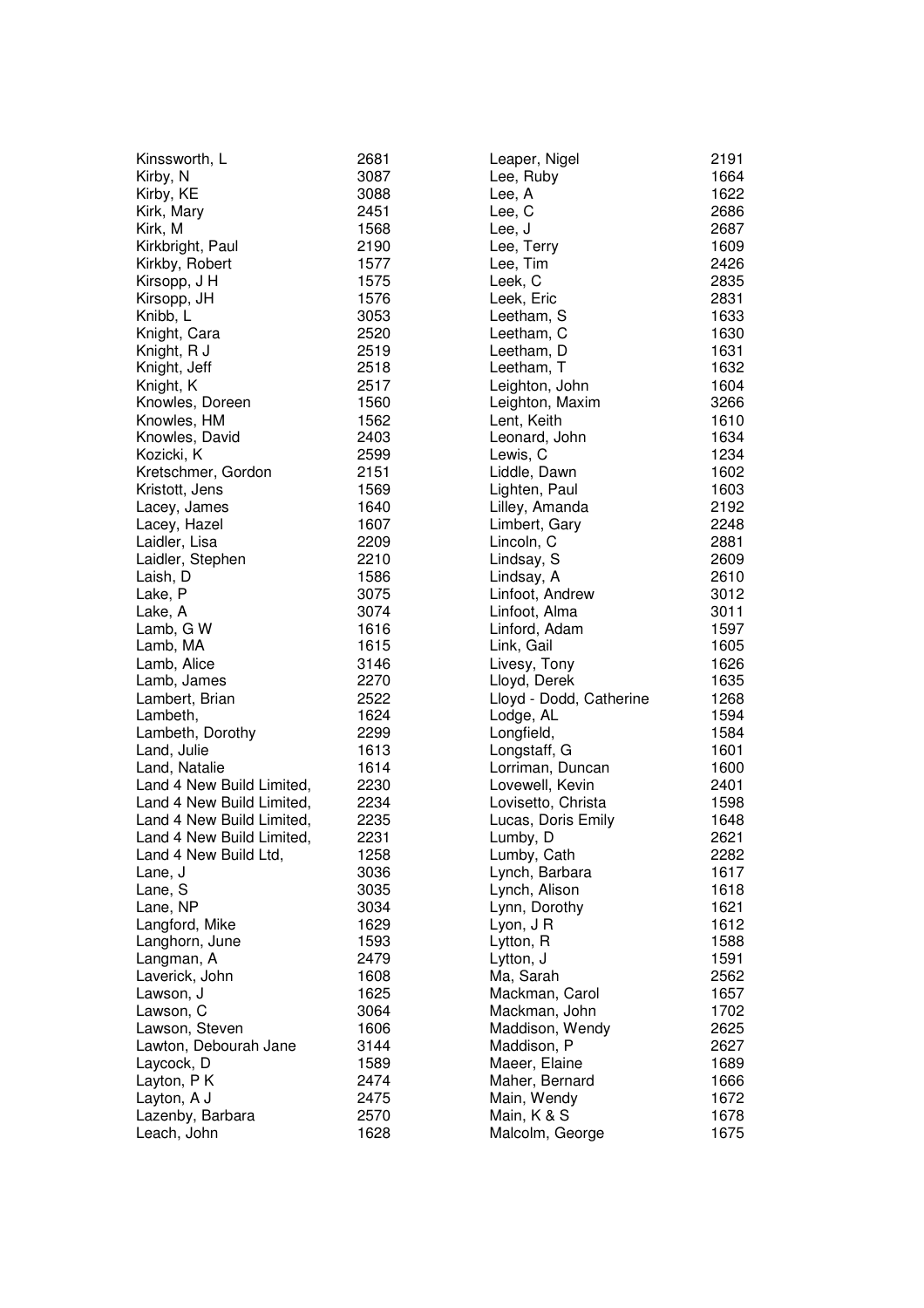| Malcolm, M                     | 2885 | McKenzie, D                  | $\overline{\mathbf{c}}$ |
|--------------------------------|------|------------------------------|-------------------------|
| Manning, Laura                 | 2346 | Mckenzie, lan                | $\overline{c}$          |
| Mapplebeck, P                  | 2787 | McLauchlan, Victoria         | $\mathbf{1}$            |
| Mapplebeck, A                  | 3111 | McManus, Alison              | $\overline{c}$          |
| Marchant, Pauline              | 2531 | McManus, Stephen             | $\overline{c}$          |
| Marcroft, Jean                 | 3122 | McMichan, P & J              | $\mathbf{1}$            |
| Market Cross Properties,       | 1785 | McNamee, Joyce               | $\overline{\mathbf{c}}$ |
| <b>Market Cross Properties</b> | 2259 | McNichol, B                  | $\overline{\mathbf{c}}$ |
| (Selby) Ltd,                   |      | Mcpartland, D                | $\overline{c}$          |
| <b>Market Cross Properties</b> | 2246 | McSherry, D J                | $\mathbf{1}$            |
| (Selby) Ltd,                   |      | McSkimming, L                | 3                       |
| Markham, Philip                | 1693 | Medlycott, J                 | $\mathbf{1}$            |
| Marriott, N                    | 1638 | Meillam, M                   | 3                       |
| Marriott, M                    | 1639 | Merer, Emilia                | $\mathbf{1}$            |
| Mars, Craig                    | 1129 | Merrills, Irene              |                         |
| Marsay, P                      | 2596 | Merritt, M                   | $\frac{3}{3}$           |
| Marsden, Richard               | 2816 | Messrs Bradley,              | $\mathbf{1}$            |
| Marsden, Jennifer              | 2832 | Metcalf, Sammy Jo            | $\overline{c}$          |
| Marsh, Barry                   | 2440 | Metcalfe, C                  | $\mathbf{1}$            |
| Marshall, D                    | 2666 | Metcalfe, Carol              | $\overline{c}$          |
| Marshall, M                    | 2667 | Metcalfe, R                  | 3                       |
| Marshall, SM                   | 2733 | Middlebrook Trust,           | $\mathbf{1}$            |
| Marshall, Steve                | 3270 | Middleton, B                 | $\mathbf{1}$            |
| Marshall, V & K                | 1649 | Midgley, Eileen              | $\mathbf{1}$            |
| Martin, B                      | 1642 | Milburn, Anne                | $\mathbf{1}$            |
| Martin, James                  | 1710 | Milburn, W                   | $\mathbf{1}$            |
| Martin, Matthew                | 1698 | Miles, Margaret              | $\mathbf{1}$            |
| Martin, Rob                    | 1662 | Miller, A K & S              | $\mathbf{1}$            |
| Martin, Zoe                    | 1654 | Miller, Margaret             | $\mathbf{1}$            |
| Maskill, C                     | 3237 | Miller, Derek                | $\mathbf{1}$            |
| Mason, David                   | 2633 | Milligan, Margaret           | $\overline{\mathbf{c}}$ |
| Mason, RJ                      | 2634 | Millington, T E              | $\mathbf{1}$            |
| Mason, Claire                  | 1659 | Mills, Nathan                | $\mathbf{1}$            |
| Mason, Yvonne                  | 2179 | Mills, SV                    | $\overline{c}$          |
| Mason, Lee                     | 2383 | Mills, WR                    | $\overline{c}$          |
| Mattews Prout, M               | 3050 | Mills, Charles               | 3                       |
| Matthews, H A & N              | 1712 | Mills, R W                   | 3                       |
| Matthews, C                    | 2673 | Milner, R                    | $\overline{c}$          |
| Matthiows, R                   | 2612 | Milner, AJ                   | $\overline{c}$          |
| Mattison, LC                   | 3020 | Milner, Jeanette             | $\overline{2}$          |
| Mattison, H                    | 3019 | Milner, Robert               | $\mathbf{1}$            |
| Maughan, J                     | 1680 | Minay, C                     | $\overline{\mathbf{c}}$ |
| Maunder, C A                   | 2565 | Minett, R                    | $\overline{\mathbf{c}}$ |
| Maxted, M                      | 3095 | Minett, J L                  |                         |
| Maxted, Audrey                 | 2635 | Mitchell, Ben                | $\frac{2}{2}$           |
| Mayne, Jen                     | 1701 | Mitchell, J & D              | $\mathbf{1}$            |
| McCaie, E                      | 3048 | Moat, Jane                   | $\overline{c}$          |
| McCann, Kenneth                | 2405 | Moat, Ann                    | 3                       |
| McCann,                        | 2337 | Moat, Philip                 | 3                       |
| McCartney, John                | 1695 | Moerman, Nikki               | $\mathbf{1}$            |
| McCready, Janice               | 2266 | Moiser, Jeremy               | $\overline{c}$          |
| McDermott, GD & H              | 1690 | Molyneaux, Marie             | $\overline{c}$          |
| McDermott, Anthony             | 1704 | Monaghan,                    | $\mathbf{1}$            |
| McGowan, J                     | 1350 | Monk Fryston Parish Council, | $\mathbf{1}$            |
| McInerney, C                   | 2799 | Monkman, B & J               | $\mathbf{1}$            |
| McKaine, D & M                 | 1711 | Monkman, Willam              | $\overline{c}$          |
| McKennzie, Maureen             | 3106 | Moon, Denise                 | $\mathbf{1}$            |
|                                |      |                              |                         |

2 5 5 2

1 6 6 8

2 2 1 7

2 1 8 2

1 6 7 9

2 4 2 7

2 7 3 8

2 5 5 8

1 6 9 2

3 0 4 3

1 7 0 9

3 0 6 1

1 6 9 7

3 1 5 9

3 0 1 8

1 1 5 3

2 6 0 0

1 6 9 4

3 2 5 9

1 6 4 5

1 6 3 7

1 7 0 7

1 6 7 6

1 6 7 7

1 6 6 5

1 7 1 3

1 6 8 6

1 6 8 5

2 4 5 2

1 7 1 5

1 6 4 7

2 5 7 3

2 5 7 2

3 2 6 9

3 2 6 7

2 6 7 4

2 6 4 8

2 3 2 6

1 7 0 3

2 7 3 4

2 5 3 3

2 5 3 2

2 2 2 5

1090

2 8 2 6

3 1 1 0

3 1 2 7

2 3 0 7

2 6 3 2

1 6 4 6

1 6 6 1

1 6 5 0

2 3 6 9

1 6 3 6

7 0 0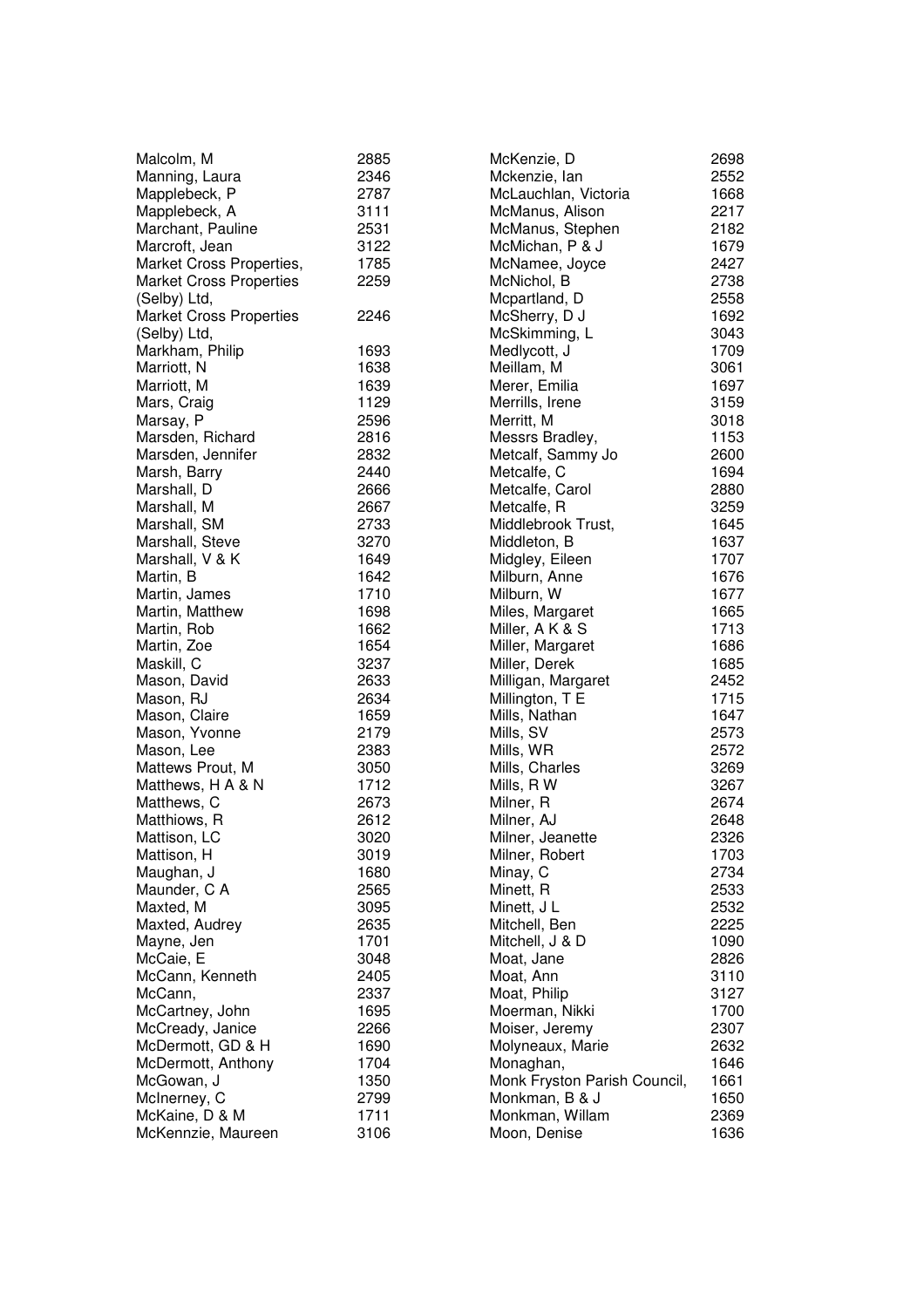| Moor, Eileen<br>Moore, Jane<br>Moore, Gavin<br>Moore, H<br>Moore, M<br>Moore, Ann<br>Moore, G<br>Moore, Karen<br>Morley, Rosalyn<br>Morley, Peter<br>Morley, Joanne<br>Morley, Philip<br>Morrell, L<br>Morrell, Susan<br>Morritt, S & J<br>Morton, S                                                                                                                                                            | 2586<br>1641<br>1683<br>1691<br>3229<br>2644<br>1684<br>1682<br>1653<br>1652<br>1655<br>1705<br>1673<br>1674<br>1681<br>2563                                                                 |
|-----------------------------------------------------------------------------------------------------------------------------------------------------------------------------------------------------------------------------------------------------------------------------------------------------------------------------------------------------------------------------------------------------------------|----------------------------------------------------------------------------------------------------------------------------------------------------------------------------------------------|
| Morton, David<br>Moss, A<br>Moss, Jane<br>Moulton, Andrea<br>Moulton, Sophie<br>Moulton, N<br>Moument, F<br>Mr & Mrs Kilmartin, Ms Horton                                                                                                                                                                                                                                                                       | 2564<br>2762<br>2761<br>2460<br>2462<br>2461<br>2587<br>1567                                                                                                                                 |
| & Dr Nichols,<br>Mr B Falkingham,<br>Mr BA and Mr CA Clayton,<br>Mr BA Clayton & Mrs MA<br>Sanderson,                                                                                                                                                                                                                                                                                                           | 3222<br>3218<br>3217                                                                                                                                                                         |
| Mr J Holgreaves & Mrs E                                                                                                                                                                                                                                                                                                                                                                                         | 1408                                                                                                                                                                                         |
| Hartley,<br>Mr J Holgreaves and Mrs E                                                                                                                                                                                                                                                                                                                                                                           | 1409                                                                                                                                                                                         |
| Hartley,<br>Mr S Sahota,<br>Muir, Ellie<br>Muirhead, Lynne<br>Mullin,<br>Mullins, PT<br>Mullins, M<br>Murhead, C<br>Murie, Sandra<br>Murie, Scott<br>Murphey, J<br>Murphy, L<br>Murphy, Daniel<br>Murt, Rachel<br>Murtland, Robert<br>Muschik, J<br>Muschik, Karl<br>Mustill, P<br>NA Patrick and Sons,<br>National Grid,<br>National Grid,<br>Natural England,<br>Natural England,<br>Neal, B & G<br>Neeson, B | 3223<br>1660<br>2652<br>3228<br>1669<br>1670<br>2651<br>3141<br>3142<br>3139<br>1714<br>3140<br>2226<br>1656<br>1687<br>1688<br>1667<br>3244<br>1731<br>1721<br>1725<br>1722<br>1733<br>2857 |

| Nettleton, Julie                                | 1732 |
|-------------------------------------------------|------|
| Network Rail,                                   | 1726 |
| Newbury, Colin                                  | 2425 |
| Newby, E                                        | 1720 |
| Newby, Betty                                    | 1719 |
| Newby, Linda                                    | 1723 |
| Newell, R                                       | 1744 |
| Newlove, G                                      | 1716 |
| Newsham, J                                      | 2505 |
| Newton, Irene                                   | 2260 |
| Nichol, J                                       | 1745 |
| Nicholls, A & S                                 | 1734 |
| Nicklin, Sarah                                  | 3178 |
| Nicolson, F                                     | 3214 |
| Noble, J N                                      | 2448 |
| Noble, J M                                      | 2447 |
| Noblet, ML                                      | 1742 |
| Noblet, L                                       | 1743 |
| Nole,                                           | 1718 |
| Norman, Neil                                    | 1736 |
| North, Julie                                    | 1727 |
| North Duffield Parish Council,                  | 1053 |
| North Yorkshire County                          | 1741 |
| Council,                                        |      |
| North Yorkshire County                          | 1729 |
| Council,                                        |      |
| NPS Group,                                      | 1717 |
| NPS Ltd,                                        | 2019 |
| Nutt, lain                                      | 1728 |
| Nuttall, D                                      | 3073 |
|                                                 | 1164 |
| Occupier, The<br>Occupier, The                  | 1163 |
| Occupier, The                                   | 1131 |
| Occupier, The                                   | 1132 |
| Occupier, The                                   | 1439 |
| Occupier, The                                   | 1438 |
| Occupier, The                                   | 3183 |
|                                                 | 3176 |
|                                                 | 3177 |
| Occupier, The<br>Occupier, The<br>Occupier, The | 3197 |
| Occupier, The                                   | 3194 |
| Occupier, The                                   | 3193 |
| Occupier, The                                   | 3181 |
| Occupier, The                                   | 3184 |
|                                                 | 2140 |
|                                                 | 2141 |
| Occupier, The<br>Occupier, The<br>Occupier, The | 2142 |
| Occupier, The                                   | 2143 |
| Occupier, The                                   | 2144 |
| Occupier, The                                   | 2145 |
| Occupier, The                                   | 2160 |
| Occupier, The                                   | 2161 |
| Occupier, The                                   | 2170 |
| Ogle, R                                         | 2668 |
| O'Keeff, S                                      | 3022 |
| Oldfield, Brenda                                | 1755 |
| Oldridge, C                                     | 2678 |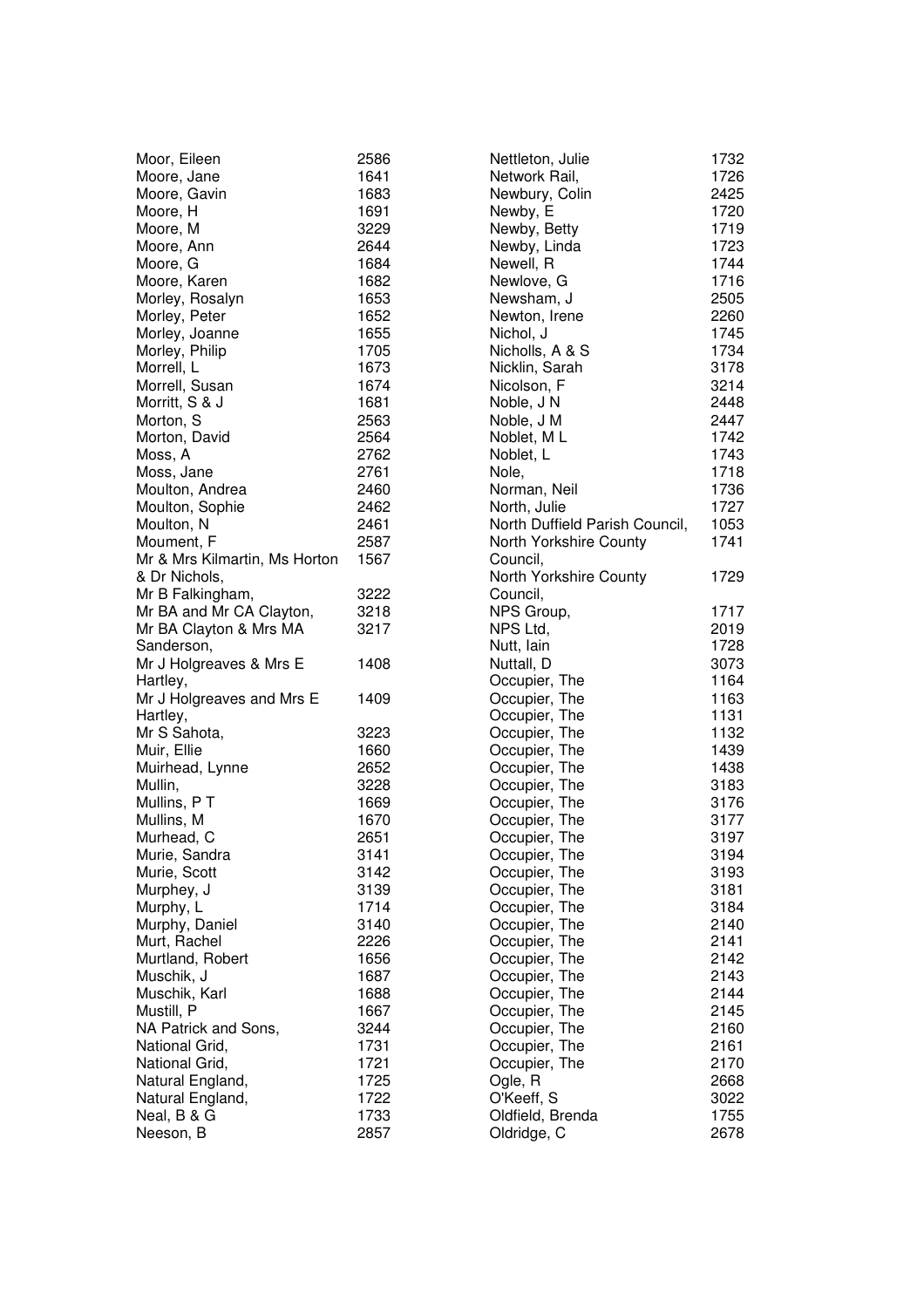| Oldridge, R                     | 2677 | Pearson, David             | 1775 |
|---------------------------------|------|----------------------------|------|
| Oldroyd, PA                     | 3172 | Pearson, J                 | 2814 |
| Oldroyd, Penny                  | 3173 | Pearson, Mark              | 2340 |
| Oldroyd, DL                     | 3189 | Pearson, Corrinna          | 2332 |
| Oldroyd, M                      | 3025 | Peck, V                    | 2876 |
| Oldroyd, A                      | 3024 | Peel Environment Ltd,      | 2431 |
| O'Neill, S J & J A              | 1753 | Pennick, Graham            | 2375 |
| O'Neill, Janet                  | 1752 | Pennock, Maureen           | 2415 |
| Onge, A                         | 2470 | Penrice,                   | 1793 |
| Onge, Jean                      | 2469 | Perry, G                   | 3086 |
| Osgodby Nurseries,              | 3256 | Perry, B                   | 3085 |
| <b>Osgodby Residents Action</b> | 1915 | Perry, James               | 1777 |
| Association,                    |      | Persimmon and Redrow       | 1770 |
| Outhwaite, John                 | 3241 | Homes,                     |      |
| Owen, Jo                        | 1746 | Petitt, Marilyn            | 2268 |
| Owen, Mark                      | 1747 | Phillip Mason & Mrs and Mr | 3243 |
| Owen, Julie                     | 1748 | Bentley,                   |      |
| Owen, Karl                      | 1749 | Phillips, David            | 1801 |
| Owen, Kenneth                   | 2661 | Phillipson, B              | 1764 |
| Owen, Caroline                  | 3136 | Phillipson, Andrea         | 1765 |
| Owen, B                         | 3097 | Phillpson, Chris           | 1767 |
| Owens, R                        | 3202 | Pick, K                    | 2617 |
| Oxtoby, Rod                     | 1643 | Pike, Liam                 | 1799 |
| Paley, C                        | 3260 | Pilling, N                 | 1791 |
| Palframan, C                    | 2746 | Pipe, J                    | 1786 |
| Palfreyman, Graham              | 2356 | Pipe, Roger                | 2175 |
| Pang, W                         | 2790 | Piper, Joan                | 2480 |
| Panther,                        | 1800 | Pipes, Ann                 | 2445 |
| Parish,                         | 1574 | Pitman, E                  | 1762 |
| Parish Council Church           | 1169 | Plankett,                  | 1763 |
| Fenton,                         |      | Police,                    | 1784 |
| Parker, Scott                   | 2172 | Pollard, Angela            | 1788 |
| Parkin,                         | 1760 | Pollard, Ashley            | 2310 |
| Parkin, J                       | 2680 | Pollexfen,                 | 1756 |
| Parkin, AS                      | 2679 | Pontgous,                  | 3198 |
| Parkin, D                       | 3249 | Pool, Valerie              | 2523 |
| Parkin,                         | 3252 | Pooley, M                  | 1776 |
| Parkinson, Ben                  | 2884 | Porter, Madeline           | 1780 |
| Parkinson, M                    | 3038 | Poskitt, Paul              | 2801 |
| Parkinson, Hilary               | 2430 | Poskitt, V                 | 2800 |
| Patel, Nathu                    | 1774 | Posterngate Surgery,       | 1789 |
| Paterson, Tracey                | 3138 | Potten, S                  | 2862 |
| Paterson, John                  | 1783 | Potter, R                  | 2830 |
| Patrick, GS                     | 1802 | Potter, F                  | 2829 |
| Patrick,                        | 3227 | Potter, John               | 2526 |
| Pattern, KJ                     | 1790 | Potter, Sam                | 2320 |
| Patterson, K                    | 1797 | Potts,                     | 1761 |
| Patterson, D                    | 2783 | Pound, Andy                | 1772 |
| Patterson, G                    | 3137 | Powell, Richard            | 1794 |
| Patterson, Joan                 | 2514 | Powell, g                  | 1792 |
| Paul, Julie                     | 1225 | Powell, Ann                | 1782 |
| Paul, WT                        | 3107 | Powell, lan                | 2305 |
| Paxton, Diane                   | 2855 | Powell, Kath               | 1787 |
| Payne, GM                       | 3013 | Precious, J                | 1758 |
| Peacock, Andrea                 | 2510 | Preece, SE                 | 2579 |
| Pearson, C                      | 1796 | Prest, lan                 | 1798 |
| Pearson, J K                    | 1773 | Preston, Peter             | 1771 |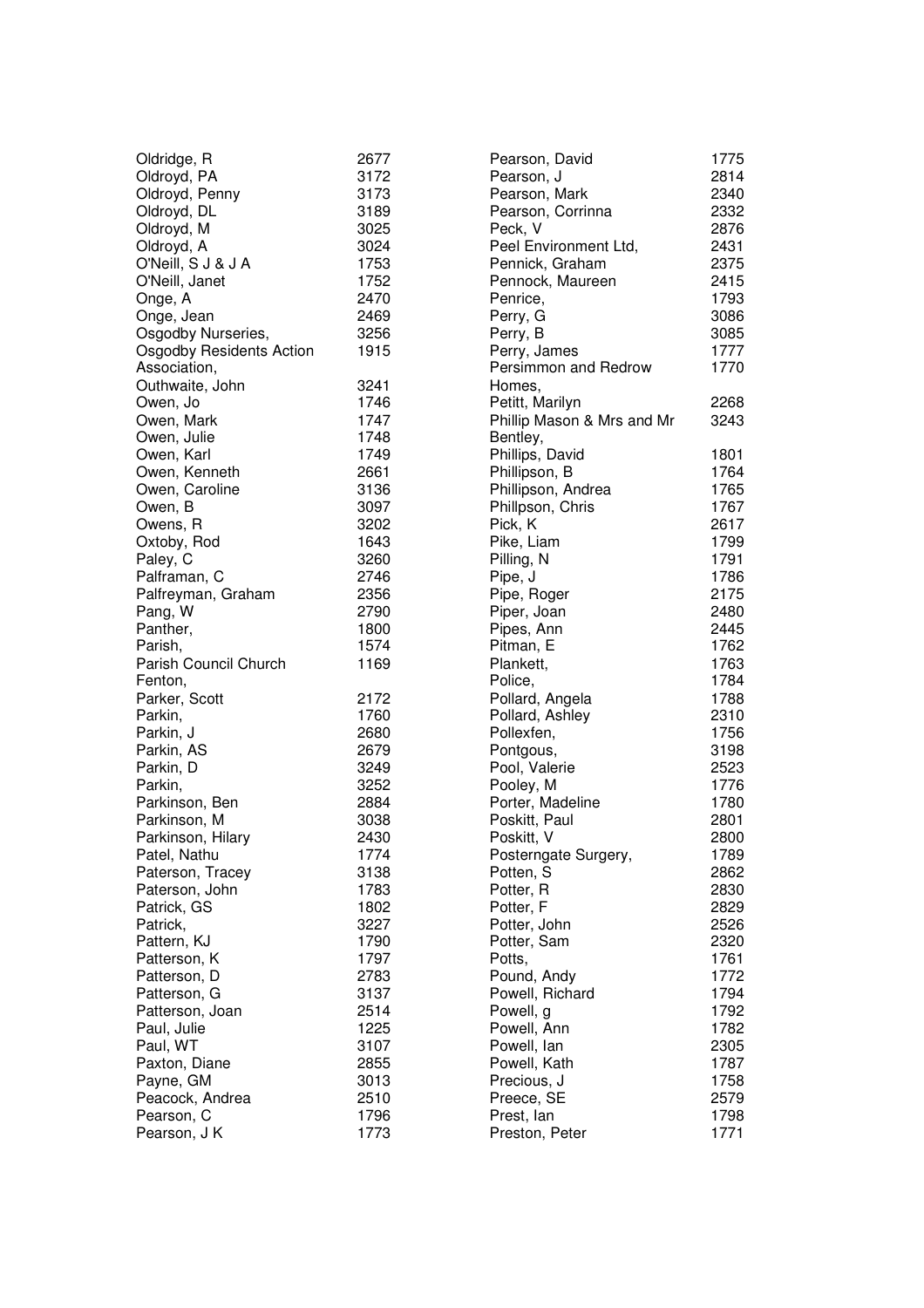| Preston, Victoria            | 1769 | Ritson, Linda          | 2542 |
|------------------------------|------|------------------------|------|
| Price, Michael               | 1768 | Roberts, B             | 1812 |
| Procter, N                   | 1779 | Roberts, M             | 2811 |
| Pullen, RN                   | 1759 | Roberts, K             | 2812 |
| Pulleyne, A                  | 3263 | Roberts, P             | 2763 |
| Quantrell, Sharon            | 2241 | Roberts, A             | 2737 |
| Quarmby, Nick                | 1803 | Roberts, GB            | 3067 |
| R K Poskit Trust,            | 2408 | Roberts, J             | 3007 |
| Radcliffe, JS                | 1853 | Roberts, Jean          | 2580 |
| Radford, Alice               | 2739 | Roberts, Jon           | 1829 |
| Radford, Yvonne              | 1821 | Roberts, Phillip       | 1823 |
| Rae, J                       | 2861 | Roberts, Malcom        | 2367 |
| Rae, M                       | 2860 | Roberts, Tania         | 2388 |
| Raffery, A                   | 1838 | Robertson, C           | 3093 |
| Raggett, Stuart              | 2366 | Robertson, I           | 3092 |
| Rakusen,                     | 3233 | Robinson,              | 1806 |
| Rankin,                      | 1815 | Robinson, D            | 2049 |
| Raper,                       | 1835 | Robinson, Lisa         | 1842 |
| Ratcliff, Andrew             | 2478 | Robinson, KL           | 1844 |
| Ratcliff, Jane               | 2477 | Robinson, M            | 1848 |
| Ratcliffe-Springhall,        | 1171 | Robinson, Frank        | 1849 |
| Rawnsley, Peter              | 1831 | Robinson, Nigel        | 1858 |
| Rawson, David                | 1808 | Robinson, Paul         | 1845 |
| Read, P                      | 1811 | Robinson, Stephen      | 3115 |
| Read, L                      | 1817 | Robinson, M            | 2486 |
| Readman, P                   | 2786 | Robinson, K            | 2485 |
| Reah, Robert                 | 1859 | Robinson, Ian          | 1854 |
| Reah, Andrea                 | 1860 | Robinson, Karen        | 1081 |
| Redrow Homes and             | 1807 | Robinson, Lisa         | 2201 |
| Persimmon,                   |      | Robinson, Mark         | 2202 |
| Reed,                        | 1850 | Robson, Linda          | 1843 |
| Reed, T                      | 3000 | Robson, A              | 2754 |
| Reed,                        | 1837 | Robson, S              | 1814 |
| Reynolds,                    | 1824 | Roden, RK              | 1861 |
| Rhodes, Keith                | 1820 | Roden,                 | 1834 |
| Rhodes, Mick                 | 1805 | Rodgers, J             | 3192 |
| Riccall Parish Council,      | 1825 | Rodgers, S             | 3191 |
| Riccall Parochial Charities, | 1620 | Rogers, VJ             | 2805 |
| Richards, J                  | 3188 | Rogerson, Brian        | 1816 |
| Richards, NJM                | 3187 | Rolenson, P            | 1847 |
| Richardson, D                | 1809 | Ross, A                | 2726 |
| Richardson, D                | 1810 | Ross, Pamela           | 2390 |
| Richardson, AD               | 1813 | Rothwell, Angela       | 2398 |
| Richardson, S                | 2776 | Roughley, Marie        | 1828 |
| Richardson, W                | 2775 | Rouse, Andrew          | 2704 |
| Richardson, Anna             | 2620 | Rouse, Diane           | 2705 |
| Richardson, ND               | 2619 | Roxby, SE              | 1830 |
| Richardson, David            | 2371 | Rudd,                  | 1836 |
| Rickard, D                   | 1852 | Rudd, Keith            | 1851 |
| Ridsdale, Paul               | 2264 | Russell, J             | 1839 |
| Rigo, P                      | 2614 | Russell, N             | 1840 |
| Rimington, L                 | 3039 | Russell, A             | 1846 |
| Rimmer, C                    | 3180 | Rutter, RA             | 2788 |
| Rimmington, Lucy             | 3145 | Ryan, Elizabeth        | 2350 |
| Rippon, S                    | 1856 | Ryder, Susan           | 4000 |
| Ritchie,                     | 1855 | Rylance,               | 1832 |
| Ritson, M                    | 2757 | S Ginley and D Hudson, | 1833 |
|                              |      |                        |      |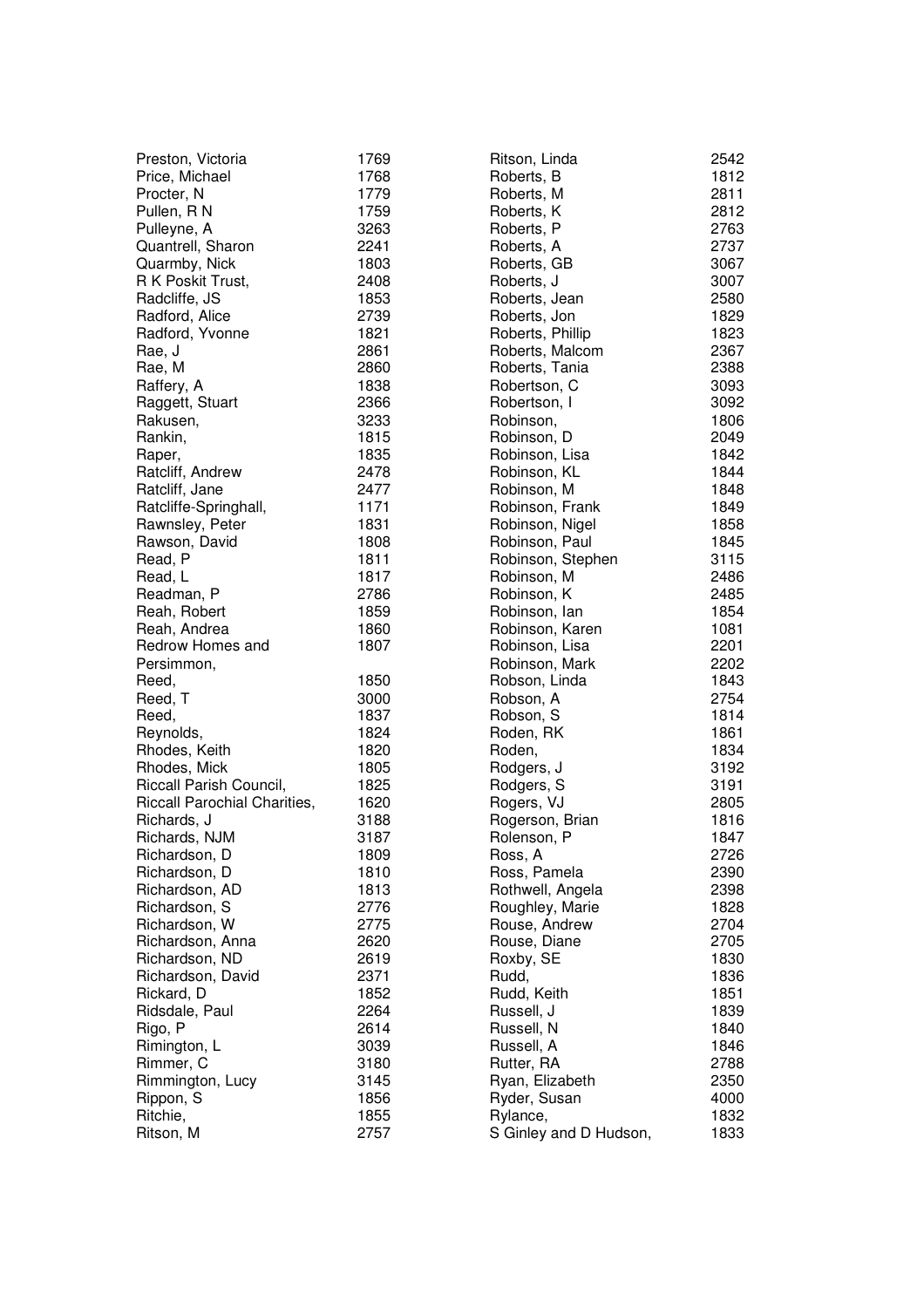| Salt, C                    | 2875 |
|----------------------------|------|
| Sampson, B                 | 3057 |
| Sanderson, David           | 1902 |
| Sanderson, Marcia          | 2296 |
| Savage, I E & C M          | 1942 |
| Savage, H                  | 3068 |
|                            | 1906 |
| Scanlon, Ken               |      |
| Schilke, Bernard           | 2557 |
| Schofield, L               | 1961 |
| Schofield, C E M           | 1920 |
| Scorah, D                  | 1886 |
| Scott, J                   | 1862 |
| Scott, Raymond             | 2828 |
| Scott, Anne                | 2827 |
| Scott, M                   | 2779 |
| Scott Road Medical Centre, | 1896 |
| Scullion, Anthony          | 2274 |
| Searson, Alison            | 3114 |
|                            | 1887 |
| Selby Town Council,        |      |
| Selway,                    | 1952 |
| Senior,                    | 1935 |
| Senior, Karen              | 1930 |
| Senior, Louise             | 1921 |
| Senior, Paul               | 1898 |
| Severn, Andrew             | 1951 |
| Severn, Andrew             | 1579 |
| Sewell, Diana              | 2273 |
| Shackleton, Jennifer       | 2211 |
| Shah, Anne                 | 2482 |
| Shah, Paul                 | 2483 |
| Shah, James                | 2481 |
|                            |      |
| Shann, Michael             | 1890 |
| Shann, Margaret            | 1966 |
| Shann, C R                 | 1965 |
| Shann, Michael             | 1882 |
| Shann, Michael             | 1900 |
| Shaw, Judith               | 1871 |
| Shaw, M                    | 1934 |
| Shaw, J G                  | 1936 |
| Shaw, David                | 3239 |
| Shaw, M                    | 2615 |
| Shaw, David                | 3253 |
| Shaw, Diane                | 2362 |
| Shead, Sebastain           | 2193 |
|                            |      |
| Sheard, Tracy              | 2262 |
| Shearer, V                 | 1619 |
| Shearer, Veronica          | 1939 |
| Shearer, A D               | 1940 |
| Shepherd, T                | 2744 |
| Shepherd,                  | 3230 |
| Shepherd, C                | 3049 |
| Sherburn Action Group,     | 2385 |
| Sherburn in Elmet Parish   | 1962 |
| Council,                   |      |
| Sherman, K                 | 1955 |
| Sherman, Karl              | 2194 |
|                            | 1924 |
| Shersby, Robert            |      |

| Short, Arthur                 | 1925 |
|-------------------------------|------|
| Siddall, Eric                 | 1909 |
| Silk, RN                      | 2760 |
| Sillence, Allan               | 2312 |
| Silvers,                      | 1889 |
|                               |      |
| Simpson, P                    | 2748 |
| Simpson, J                    | 2716 |
| Simpson, Ruth                 | 2595 |
| Simpson, Robert               | 2284 |
| Simpson, Mark                 | 1958 |
| Singleton, J.R                | 1884 |
| Singleton, I & J              | 1893 |
|                               |      |
| Sirr, David                   | 1914 |
| Skinner, Jenny                | 3268 |
| Slack, P.R                    | 1883 |
| Slee, Peter & Ann             | 1949 |
| Slee, Peter & Ann             | 1910 |
| Slee, Peter                   | 1157 |
| Sleight, E                    | 2815 |
|                               | 2245 |
| Sleight, John                 |      |
| Smiles, Malcolm               | 1956 |
| Smiles, Marian                | 1957 |
| Smirthwaite, P                | 3027 |
| Smirthwaite, A                | 3026 |
| Smith, Helen                  | 1627 |
| Smith, Howard                 | 1948 |
| Smith, MD                     | 1917 |
|                               |      |
| Smith, Graham                 | 1929 |
| Smith, Wayne                  | 1931 |
| Smith, DS                     | 2990 |
| Smith, Marie                  | 2865 |
| Smith, SM                     | 2863 |
| Smith, S                      | 2858 |
| Smith, M                      | 2866 |
| Smith, Peter                  | 2712 |
| Smith, Joanne                 | 3165 |
|                               |      |
| Smith, M                      | 3154 |
| Smith, CR                     | 3076 |
| Smith, B                      | 2167 |
| Smith, Marie                  | 2560 |
| Smith, Garry                  | 2184 |
| Smith, Jamie                  | 1881 |
| Smith, Samuel                 | 1869 |
| Smith, Sarah Jayne            | 1891 |
|                               |      |
| Smith, Kenneth                | 2419 |
| Smitheram, P                  | 1873 |
| Snowdon, Neil                 | 2313 |
| Soar, Beverely                | 2417 |
| Soar, Christopher             | 2418 |
| South Milford Parish Council, | 1876 |
| Southall, Judith              | 2185 |
| Southernwood, M               | 3101 |
|                               |      |
| Sowden, Barry                 | 3164 |
| Sowden, MA                    | 3158 |
| Sowden, G                     | 2458 |
| Sowdon, J I                   | 2715 |
| Sowerby, K                    | 2793 |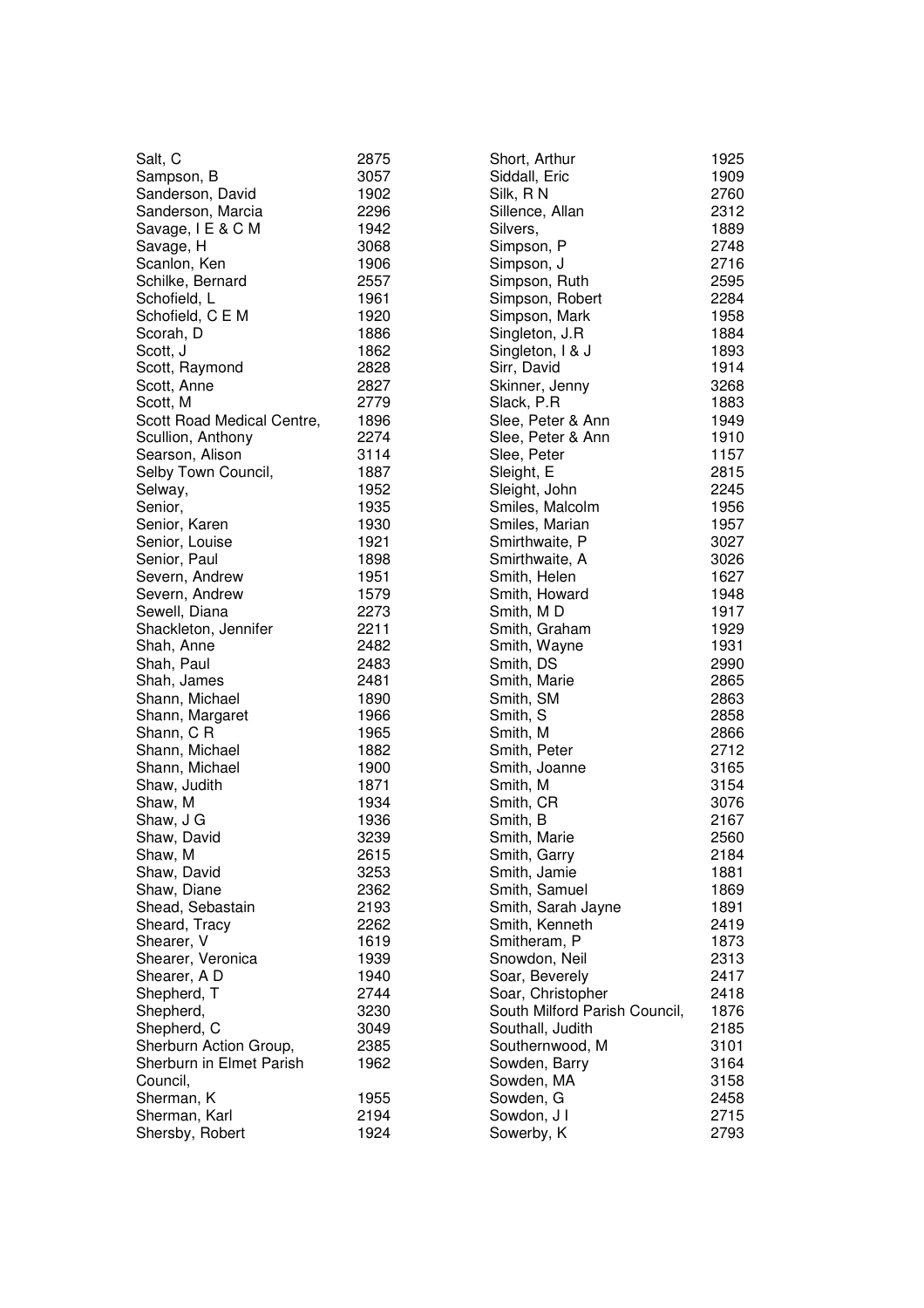| Spawforths,                         | 1932 |
|-------------------------------------|------|
| Spence, Henry T                     | 1877 |
| Spencer, Martin                     | 2323 |
| Spooner, E                          | 2834 |
| Stacey, GS                          | 3200 |
| Stafford, Trevor & Hilary           | 1875 |
| Stafford, P                         | 1959 |
| Stamford Homes (North) LTD,         | 1866 |
| Stamford Homes North,               |      |
|                                     | 1885 |
| Stanford, Andrew                    | 1944 |
| Stanford, M                         | 1945 |
| Stansfield, B                       | 1964 |
| Stansfield,                         | 1963 |
| Stanton, John                       | 2204 |
| Stanton, Fay                        | 1904 |
| Staveley, C                         | 1870 |
| Staveley, H                         | 1872 |
| Staveley, I C                       | 3118 |
| Stead, J                            | 2527 |
| Steel, Christine                    | 1433 |
| Steel, M                            | 2695 |
| Steele, Dawn                        | 2703 |
| Steele, W                           | 2702 |
|                                     | 2436 |
| Steer, Sue                          |      |
| Stephens, D                         | 3037 |
| Stephenson, Barry                   | 1868 |
| Stephenson, R & A                   | 1938 |
| Stephenson, G                       | 1874 |
| Stephenson & Son,                   | 2218 |
| Stephenson & Son,                   | 2219 |
| Stephenson & Son,                   | 2400 |
| Stern, Kathleen                     | 2257 |
| Stevens, Anthony R                  | 1922 |
| Stevens, Anthony                    | 1923 |
| Stevens, lan                        | 2304 |
| Stevenson, David                    | 2295 |
| Stevenson, Carol                    | 2351 |
| Steward, Graham & Pearl             | 1947 |
| Steward, RE                         | 2803 |
| Stewart, K                          | 2864 |
| Stewart, J                          | 3023 |
|                                     | 2359 |
| Stewart, Angela<br>Stewart, Michael | 2358 |
|                                     |      |
| Stiff, David                        | 3157 |
| Stiff, Richard                      | 3156 |
| Stiff, Shiela                       | 3155 |
| Stillingfleet Parish Council,       | 1933 |
| Stock, S                            | 2559 |
| Stockill, Geoff                     | 2550 |
| Stone, BN                           | 1926 |
| Stonehouse, J                       | 1916 |
| Stowart, I                          | 1888 |
| Strelczenie, Susan                  | 2336 |
| Strelczenie, Jan                    | 2386 |
| Stretton, AC                        | 2589 |
| Stretton, T                         | 2588 |
| Stringer, Hazel                     | 1892 |
|                                     |      |

| Strivens, G & J                                           | 1895         |
|-----------------------------------------------------------|--------------|
| Strothard, R                                              | 1863         |
| Strothard, Raymond &                                      | 1953         |
| Barbara<br>Strutt, Winnie<br>Stubbings, Peter & Kathy     | 1880<br>1950 |
| Stubblings, Kathryn                                       | 2247         |
| Styrin, Kathryn                                           | 2544         |
| Succoia,                                                  | 1907         |
| Summers, M                                                | 2798         |
| Summers, A                                                | 2735         |
| Summersgill, E                                            | 3135         |
| Sumner, E C                                               | 1960         |
| Sutcliffe, J                                              | 1937         |
| Sutton, Josephine                                         | 1864         |
| Sutton, Duncan<br>Sutton Cum Hazelwood<br>Parish Council, | 1865<br>1894 |
| Sutton Parish Council,                                    | 1878         |
| Swaby, Gail                                               | 1941         |
| Swain, Neil                                               | 1901         |
| Swales, J                                                 | 1918         |
| Swales, P                                                 | 1867         |
| Swales, Clare                                             | 2330         |
| Swales, David                                             | 1899         |
| Swann, A W & A J                                          | 1928         |
| Swanson, George                                           | 1913         |
| Swift, Ursula                                             | 1954         |
| Swift,                                                    | 2205         |
| Sworde, J                                                 | 1943         |
| Sworde, J                                                 | 1946         |
| Sykes, Andy                                               | 2243         |
| Sykes, Andy                                               | 2242         |
| Sykes, Denis & Mary                                       | 1897         |
| Sykes, Mary                                               | 1905         |
| Tadcaster Town Council,                                   | 1973         |
| Tadcaster Town Council,                                   | 1978         |
| Talbot, Colin                                             | 2446         |
| Tangi, Joseph                                             | 3262         |
| Targett, Adrienne                                         | 1991         |
| Tasc, Maureen                                             | 1341         |
| Tasker, David                                             | 2397         |
| Tate, Robert                                              | 1988         |
| Taylor, Richard                                           | 2742         |
| Taylor, Norman                                            | 2499         |
| Taylor, B                                                 | 1985         |
| Taylor, Barbara                                           | 2197         |
| Taylor, Chrissie                                          | 1976         |
| Taylor, M                                                 | 1984         |
| Taylor, G                                                 | 1987         |
| Taylor, Gordon                                            | 2278         |
| Taylor, Marie                                             | 2252         |
| Taylor, John                                              | 3240         |
| Taylor, Susan                                             | 2303         |
| Taylor Hirst, C                                           | 2807         |
| Teasdale, Stephen                                         | 2007         |
| Tennant, Alan                                             | 2003         |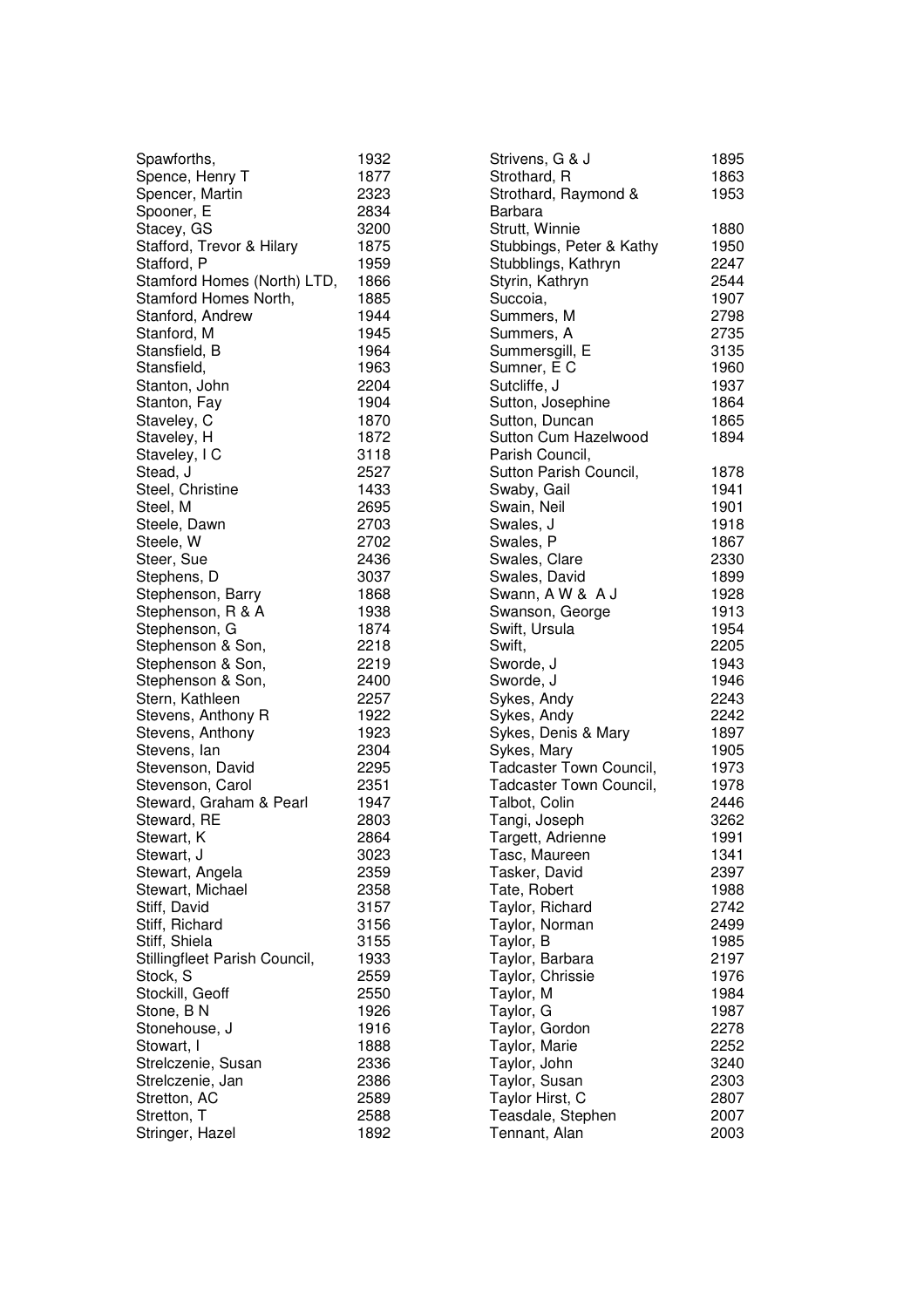| Tennant, Robert           | 1581 |
|---------------------------|------|
| Terry, Denys              | 1974 |
| Terry, D                  | 1981 |
| Terry, KW                 | 3250 |
| Tesco Stores Ltd,         | 1750 |
| The Coal Authority,       | 1170 |
| The Diocese Of York,      | 2411 |
| The Theatres Trust,       | 1989 |
|                           |      |
| Theaker, Christine        | 2819 |
| Theaker, B                | 2887 |
| Thomas, VA                | 2795 |
| Thompson, IB              | 1997 |
| Thompson, A               | 1967 |
| Thompson, M               | 1969 |
| Thompson, R               | 1970 |
| Thompson,                 | 1994 |
| Thompson,                 | 1996 |
| Thompson, V               | 2777 |
| Thompson, JK              | 2996 |
| Thompson, R               | 2701 |
| Thompson, K               | 2730 |
| Thompson, B               | 2484 |
| Thompson, Andy            | 2275 |
| Thompson, Gary            | 2199 |
| Thompson, G               | 1979 |
|                           |      |
| Thompson, Graham          | 1990 |
| Thompson, Graham          | 2228 |
| Thompson, Graham          | 1983 |
| Thompson, Karen           | 2354 |
| Thompson, Susan           | 1982 |
| Thomson, Darren           | 2509 |
| Thomson, Tracy            | 2508 |
| Thorn, J                  | 2001 |
| Thorn, Stephen            | 2327 |
| Thornham, Andrew & Nicola | 1968 |
| Thornton, JM              | 2000 |
| Thorpe, E                 | 1998 |
| Thorpe,                   | 1999 |
| Threapleton, David        | 2009 |
| Thrippleton, AJ           | 1580 |
| Thwaite, Martin           | 2004 |
| Tickle, J                 | 1995 |
| Tillett, Samantha         | 2240 |
| Tingey, S                 | 2878 |
| Tingey, lan               | 2879 |
| Tinsley, SD               | 3216 |
| TK Outhwaite Trust,       | 2256 |
| Tomlinson, Gavin          | 2818 |
| Tomlinson, NP             | 2676 |
| Tomlinson, K J            | 2675 |
| Tomlinson, A              | 2577 |
| Toms, A                   | 2005 |
| Tootell, MS               | 2011 |
| Tootell, M                | 2012 |
| Topping, C J              | 1980 |
| Topping, Mark             | 2341 |
| Townend, SS               | 2624 |
|                           |      |

| Townend, J                  | 2626 |
|-----------------------------|------|
| Townsend, M                 | 2010 |
| Townsend, R                 | 2999 |
| Townsend Consultant,        | 3234 |
| Townson, M                  | 3065 |
| Townson, N                  | 3063 |
| Tranter, Colin              | 2373 |
| Tranter, Colin              | 2377 |
| Treble, C                   | 2781 |
| Tremble, Gary               | 2006 |
| Trent,                      | 1977 |
|                             |      |
| Tribble, Phillip            | 3212 |
| Tuddenham, Norman           | 1971 |
| Tuddenham, Elizabeth        | 1972 |
| Turner, M                   | 2014 |
| Turner, Rob                 | 2013 |
| Turner, Garry               | 2015 |
| Turner, Rose                | 2708 |
| Turner, N J                 | 2722 |
| Tute, Roy                   | 2665 |
| Twidale,                    | 2008 |
| Twitchen, Sophie            | 1992 |
| Twitchen, Sophie            | 1993 |
| Twitchen, Sophie            | 2222 |
| Twizell, J                  | 1975 |
| Ullathorne, JL              | 3152 |
| Ulleskelf Parish Council,   | 2020 |
| Ullthorpe, MJ               | 3120 |
| Usher, Gary                 | 2017 |
| Uttley, Rachel              | 2018 |
| Uttley, M                   | 2016 |
| Van Kraay, Milena and Frans | 1578 |
| Verby, Lorraine             | 2022 |
| Volans, Barry               | 2023 |
| Volans, Barry               | 2025 |
| Volans, Barry               | 2027 |
| Volans, Barry               | 2028 |
| Volans, Barrie              | 2302 |
| Volans, Barry               | 2024 |
| Vollans, Keith              | 2021 |
|                             | 1496 |
| W A Hare & Son Limited,     |      |
| Wadsworth, AC               | 2682 |
| Wadsworth, DT               | 2736 |
| Wadsworth, Stephen          | 3231 |
| Wadsworth, Stephen          | 3238 |
| Wadsworth, James            | 2102 |
| Wadsworth, G                | 2129 |
| Wadsworth, Stephen          | 2081 |
| Wadsworth, Stephen          | 2174 |
| Wadsworth, Stephen          | 2173 |
| Wagstaff, Patricia          | 2086 |
| Wainwright, A               | 2105 |
| Wainwright, D               | 2434 |
| Waite, EM                   | 2121 |
| Wake, J H                   | 2409 |
| Wakefield, JB               | 2101 |
| Walker, Sheila              | 2056 |
|                             |      |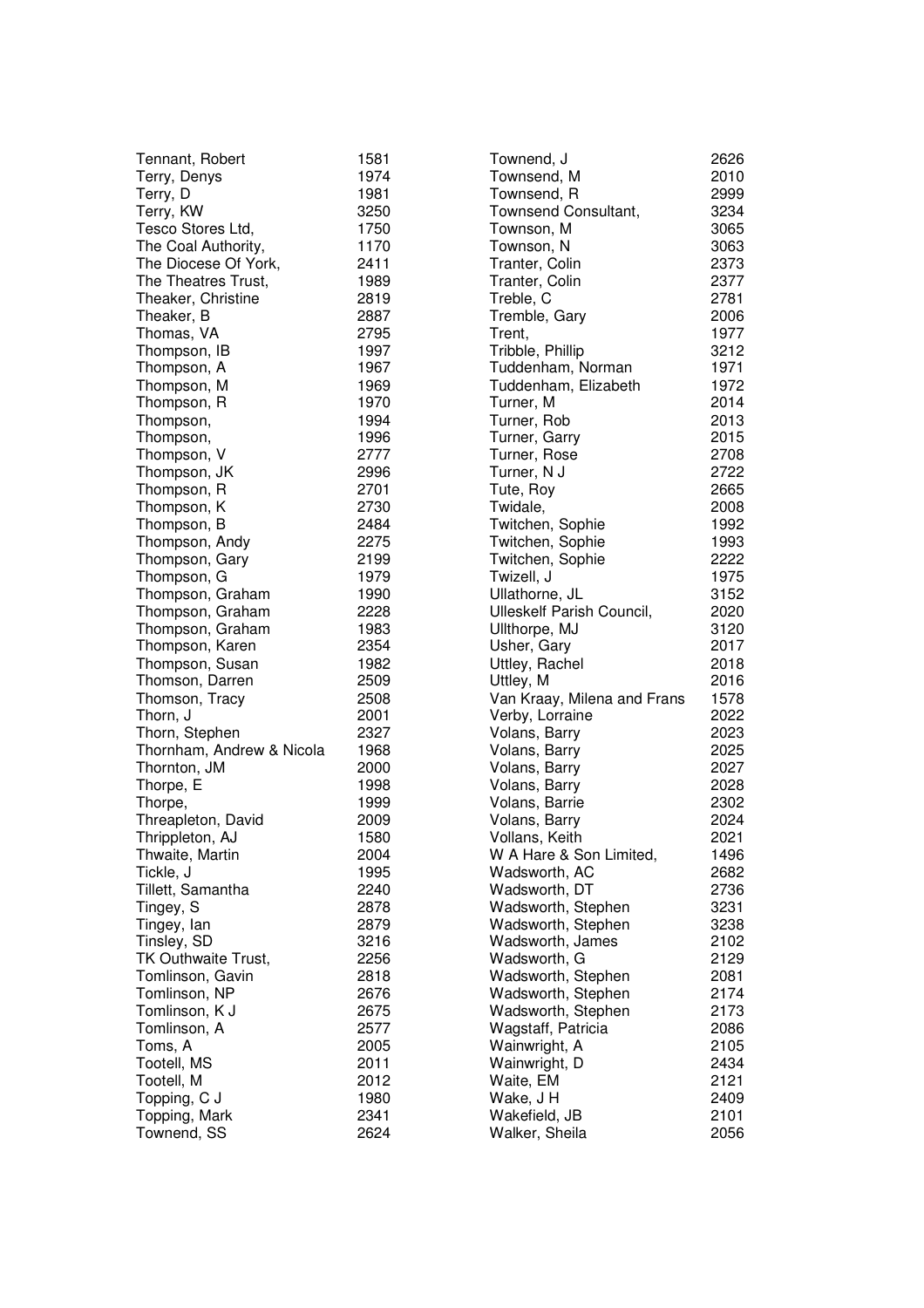| Walker, Ernest        | 2057 | Wharam, D         |
|-----------------------|------|-------------------|
| Walker, John          | 2117 | Whattam, \        |
| Walker, Elizabeth     | 3148 | Wheeler, D        |
| Walker, Chris         | 3211 | Whitaker, 9       |
| Walker, Fiona         | 2100 | Whitaker, .       |
| Walker, S             | 2124 | White,            |
| Walker, Keith         | 2123 | White, B E        |
| Walker, Andrew        | 2082 | White, R          |
| Walker, David         | 2271 | White, Dar        |
| Walmsley, R           | 3161 | Whiteley, I       |
| Walsh, A J            | 2089 | Whiteley, F       |
| Walsh, M              | 2118 | Whiteley, C       |
| Walsh, Brenden        | 2085 | Whiteley, C       |
| Walters, Geoff        | 2079 | Whitham, /        |
| Wands, Steve          | 2347 | <b>Whitley Pa</b> |
| Ward,                 | 2033 | Whittingtor       |
| Ward,                 | 2035 | Whittingtor       |
| Ward, EB              | 2037 | Whitton, Ar       |
| Ward, TM              | 2106 | Widdows, I        |
| Ward, Keith           | 2553 | Wildgoose         |
| Ward, Andy            | 2074 | Limited,          |
| Ward, Andy            | 2091 | Wiles, Sue        |
| Ward, Andrew          | 2308 | Wilford, Jill     |
| Ward, Paul            | 2280 | Wilford, Glo      |
| Ward Associates,      | 2048 | Wilkes.           |
| Warham,               | 2030 | Wilkinson,        |
| Warrer, Chris         | 2849 | Williams, P       |
| Warriner, Diane       | 2072 | Williamson        |
| Waterson, Jenny       | 2076 | Willis,           |
| Waterson, Keith       | 2334 | Wilson,           |
| Watertworth, Tracy    | 2536 | Wilson, J         |
| Waterworth, Nigel     | 2535 | Wilson, MJ        |
| Waterworth, Sarah     | 2534 | Wilson, J         |
| <b>Watkins, Peter</b> | 2119 | Wilson, G         |
| Watson, Paul          | 2995 | Wilson, D         |
| Watson, SJ            | 3059 | Wilson, K         |
| Watson, Phillip       | 2084 | Wilson, Ba        |
| Weaver, Howard        | 2062 | Wilson, Re        |
| Webster, John         | 2066 | Wilson, Ke        |
| Webster, E            | 2067 | Wilson, We        |
| Webster, Ella         | 2068 | Wilson, We        |
| Webster, R            | 2029 | Wilson, Ro        |
| Webster, S            | 2127 | Wilton, L         |
| Webster, Sam          | 2069 | Wilton, B         |
| Webster Family Trust, | 2047 | Wilton, AT        |
| Weeks, BG             | 2095 | Winchurch         |
| Weightman, N          | 1585 | Windross,         |
| Welburn, Brian        | 2528 | Winstanely        |
| Welburn, C            | 2646 | Winter, A         |
| Wells, Bob            | 2075 | Winthrop, I       |
| West, Paul            | 2094 | Winthrop, I       |
| Western, Stuart       | 2041 | <b>Wistow Pa</b>  |
| Western, J            | 2043 | Withers, J        |
| Western, Colin        | 2352 | Wolf, C           |
| Weston,               | 2042 | Wonfor, Ca        |
| Weston, James         | 2103 | Wood, M           |
| Wharam, David         | 2061 | Wood, Joa         |
|                       |      |                   |

| <i>N</i> haram, David          | 2080 |
|--------------------------------|------|
| <b>Nhattam, Wendy</b>          | 2604 |
| <b>Nheeler, Derek</b>          | 2329 |
| <b>Nhitaker, Simon</b>         | 1434 |
| <b>Nhitaker, Jennifer</b>      | 2053 |
| Nhite,                         | 2046 |
| White, B E                     | 2034 |
| White, R                       | 2724 |
| <b>Nhite, Darryl</b>           | 2258 |
| Whiteley, I A                  | 2628 |
| Whiteley, P                    | 2629 |
| <b>Nhiteley, Craig</b>         | 2300 |
| <b>Nhiteley, Craig</b>         | 2207 |
| <b>Nhitham, Anne</b>           | 2126 |
| <b>Nhitley Parish Council,</b> | 1587 |
|                                |      |
| Whittington,                   | 2045 |
| <b>Nhittington, Peter</b>      | 2223 |
| <b>Nhitton, Anthea</b>         | 2233 |
| <b>Niddows</b> , M             | 2039 |
| <b>Nildgoose Construction</b>  | 2050 |
| imited,                        |      |
| Niles, Sue                     | 2122 |
| Nilford, Jill                  | 2065 |
| Nilford, Glen                  | 2064 |
| Nilkes,                        | 2031 |
| Wilkinson,                     | 2036 |
| <b>Nilliams, Pauline</b>       | 2099 |
| Nilliamson, M                  | 2838 |
| Nillis,                        | 2096 |
| Nilson,                        | 2115 |
| Nilson, J                      | 2747 |
| Nilson, MJ                     | 2098 |
| Vilson, J                      | 2114 |
|                                | 2593 |
| Nilson, G                      |      |
| Nilson, D                      | 2591 |
| Nilson, K                      | 2476 |
| Nilson, Barbara                | 2092 |
| Nilson, Rebecca                | 2189 |
| Nilson, Ken                    | 2206 |
| Nilson, Wendy                  | 2063 |
| Nilson, Wendy                  | 2054 |
| Wilson, Roy                    | 2087 |
| Nilton, L                      | 2108 |
| Nilton, B                      | 2110 |
| Nilton, AT                     | 2104 |
| Ninchurch, S                   | 3056 |
| Nindross, D                    | 2585 |
| Ninstanely, G                  | 2732 |
| Ninter, A                      | 2806 |
| Ninthrop, Elizabeth            | 2120 |
| Ninthrop, Elizabeth            | 2109 |
| <b>Nistow Parish Council,</b>  | 2113 |
|                                |      |
| Nithers, J                     | 2088 |
| Nolf, C                        | 2059 |
| Nonfor, Carol                  | 2090 |
| Nood, M                        | 2058 |
| Nood, Joan                     | 2743 |
|                                |      |